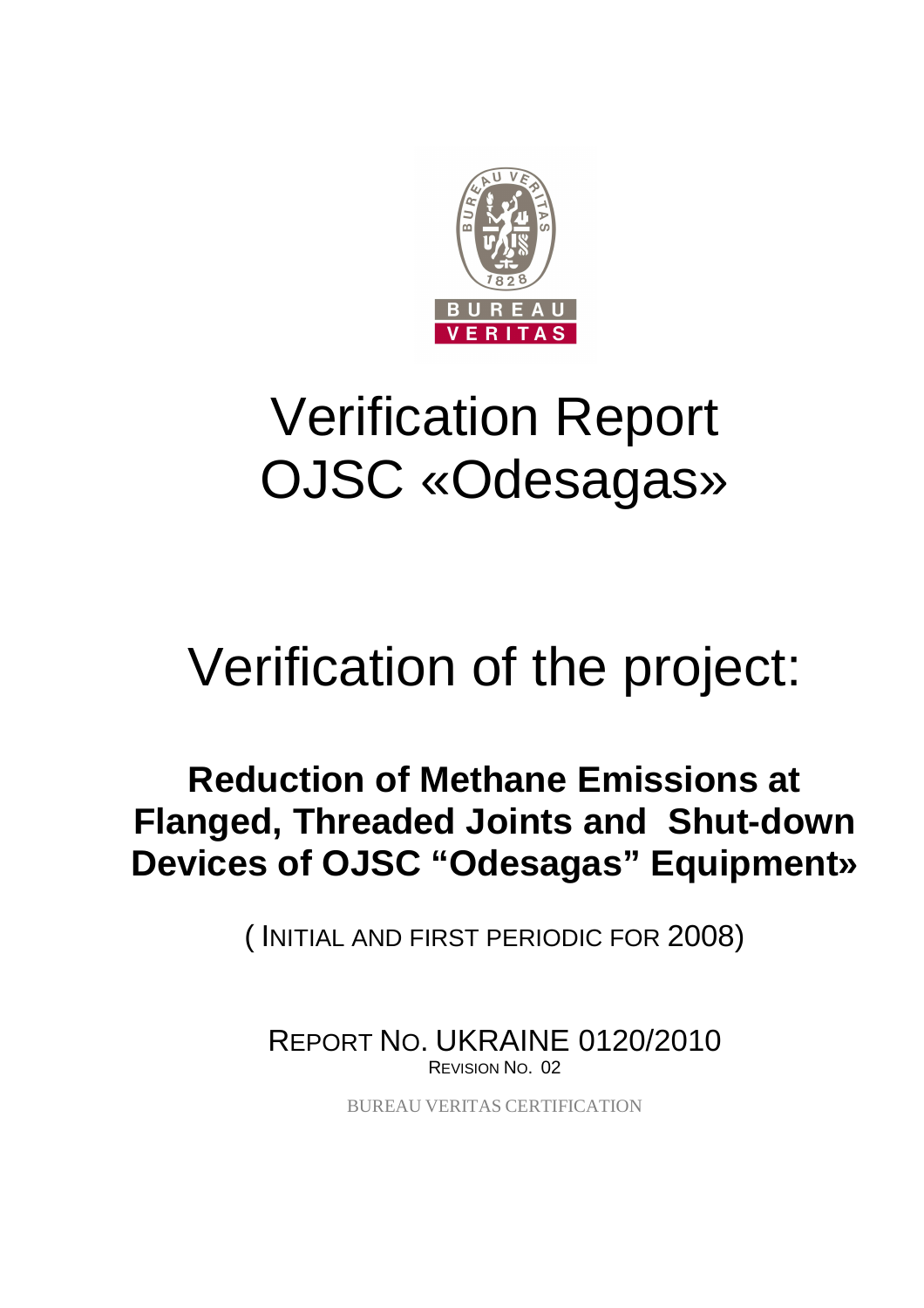Report No: UKRAINE 0120/2010



| Date of first issue:<br>01.06.2010.                                                                                                                                                                                                                                                                                                                                                                                                                                                                                                                                                                                                                                                                                                                                                                                                                                                                                                                                                                                                                                                                                                                                                                                                                                                                                                                                                                                                                                                                                                                                                                                                                                                                                                                                                                                                                                                                                                                                                                                                                                                                                                                                                                                                                                                                                                                                                                                                                                                                                                                                                                                                                                                                                                              | Organizational unit:     | <b>Bureau Veritas Certification</b> |  |  |  |
|--------------------------------------------------------------------------------------------------------------------------------------------------------------------------------------------------------------------------------------------------------------------------------------------------------------------------------------------------------------------------------------------------------------------------------------------------------------------------------------------------------------------------------------------------------------------------------------------------------------------------------------------------------------------------------------------------------------------------------------------------------------------------------------------------------------------------------------------------------------------------------------------------------------------------------------------------------------------------------------------------------------------------------------------------------------------------------------------------------------------------------------------------------------------------------------------------------------------------------------------------------------------------------------------------------------------------------------------------------------------------------------------------------------------------------------------------------------------------------------------------------------------------------------------------------------------------------------------------------------------------------------------------------------------------------------------------------------------------------------------------------------------------------------------------------------------------------------------------------------------------------------------------------------------------------------------------------------------------------------------------------------------------------------------------------------------------------------------------------------------------------------------------------------------------------------------------------------------------------------------------------------------------------------------------------------------------------------------------------------------------------------------------------------------------------------------------------------------------------------------------------------------------------------------------------------------------------------------------------------------------------------------------------------------------------------------------------------------------------------------------|--------------------------|-------------------------------------|--|--|--|
|                                                                                                                                                                                                                                                                                                                                                                                                                                                                                                                                                                                                                                                                                                                                                                                                                                                                                                                                                                                                                                                                                                                                                                                                                                                                                                                                                                                                                                                                                                                                                                                                                                                                                                                                                                                                                                                                                                                                                                                                                                                                                                                                                                                                                                                                                                                                                                                                                                                                                                                                                                                                                                                                                                                                                  | Holding                  |                                     |  |  |  |
| Client:<br>OJSC "Odesagas"                                                                                                                                                                                                                                                                                                                                                                                                                                                                                                                                                                                                                                                                                                                                                                                                                                                                                                                                                                                                                                                                                                                                                                                                                                                                                                                                                                                                                                                                                                                                                                                                                                                                                                                                                                                                                                                                                                                                                                                                                                                                                                                                                                                                                                                                                                                                                                                                                                                                                                                                                                                                                                                                                                                       | Client's representative: | Vitaliy Gerasymenko                 |  |  |  |
| Summary:<br>Bureau Veritas Certification has made the verification of the project "Reduction of Methane Emissions at<br>Flanged, Threaded Joints and Shut-down Devices of OJSC "Odesagas" Equipment" implemented by the<br>Institute of ecology and energy saving in Odesa city and region, Ukraine on the basis of UNFCCC criteria for<br>the JI, as well as criteria given to provide for due project's exploitation, its monitoring and reporting, as well as<br>the host country criteria.<br>The verification scope is defined as a periodic independent review and post determination by the Accredited<br>Independent Entity of the monitored reductions in GHG emissions during defined verification period, and<br>consisted of the following three phases: i) review of the Monitoring Report, Project Design Document and the<br>baseline and monitoring plan; ii) follow-up interviews with project stakeholders; iii) resolution of outstanding<br>issues and the issuance of the final verification report and opinion. The overall verification, from Contract<br>Review to Verification Report & Opinion, was conducted using Bureau Veritas Certification internal procedures.<br>The first output of the verification process is a list of Clarification Requests, Corrective Actions Requests,<br>Forward Actions Requests (CL, CAR and FAR), presented in Appendix A.<br>Verification was conducted on the ground of the monitoring report (for the period from January 01, 2008 till<br>December 31, 2008), monitoring plan, determined PDD, edition 7 as of 30.04.2010 and other accompanying<br>documents produced to the representatives of the Bureau Veritas Certification by the project participants.<br>In summary, Bureau Veritas Certification confirms that the project is implemented as planned and described in<br>project design documents. Installed equipment being essential for generating emission reduction runs reliably<br>and is calibrated appropriately. The monitoring system is in place and the project is ready to generate GHG<br><b>GHG</b><br>emission<br>reduction is<br>emission reductions.<br>The<br>calculated<br>without<br>material<br>misstatements.<br>Our opinion relates to the project's GHG emissions and resulting GHG emissions reductions reported and<br>related to the valid and registered project baseline and monitoring, and its associated documents. Based on<br>information seen and evaluated we confirm that the implementation of the project has resulted in 565 765,04 t<br>CO2e reductions during period from 01/01/2008 up to 31/12/2008.<br>On the behalf of verification team, Flavio Gomes, the Bureau Veritas Certification Holding SAS Global Product |                          |                                     |  |  |  |
| Report No:<br>UKRAINE/0120/2010<br>JI                                                                                                                                                                                                                                                                                                                                                                                                                                                                                                                                                                                                                                                                                                                                                                                                                                                                                                                                                                                                                                                                                                                                                                                                                                                                                                                                                                                                                                                                                                                                                                                                                                                                                                                                                                                                                                                                                                                                                                                                                                                                                                                                                                                                                                                                                                                                                                                                                                                                                                                                                                                                                                                                                                            | Subject Group:           |                                     |  |  |  |
| Key words<br>Project title:<br>«Reduction of Methane Emissions at<br>Climate Change, Kyoto Protocol, Jl, Emission<br>Flanged,<br>Threaded Joints and Shut-down Devices of OJSC<br>Reduction, Verification<br>"Odesagas" Equipment»                                                                                                                                                                                                                                                                                                                                                                                                                                                                                                                                                                                                                                                                                                                                                                                                                                                                                                                                                                                                                                                                                                                                                                                                                                                                                                                                                                                                                                                                                                                                                                                                                                                                                                                                                                                                                                                                                                                                                                                                                                                                                                                                                                                                                                                                                                                                                                                                                                                                                                               |                          |                                     |  |  |  |
| Work was carried out by:<br>Team Leader, leading verifier: Flavio Gomes<br>$\boxtimes$<br>No distribution without permission from the<br>Team Member, verifier:<br>Oleg Skoblyk<br>Client or responsible organizational unit<br>Team Member, verifier:<br>Kateryna Zinevych                                                                                                                                                                                                                                                                                                                                                                                                                                                                                                                                                                                                                                                                                                                                                                                                                                                                                                                                                                                                                                                                                                                                                                                                                                                                                                                                                                                                                                                                                                                                                                                                                                                                                                                                                                                                                                                                                                                                                                                                                                                                                                                                                                                                                                                                                                                                                                                                                                                                      |                          |                                     |  |  |  |
| Work was verified by:<br>Ivan Sokolov - Internal Technical Reviewer                                                                                                                                                                                                                                                                                                                                                                                                                                                                                                                                                                                                                                                                                                                                                                                                                                                                                                                                                                                                                                                                                                                                                                                                                                                                                                                                                                                                                                                                                                                                                                                                                                                                                                                                                                                                                                                                                                                                                                                                                                                                                                                                                                                                                                                                                                                                                                                                                                                                                                                                                                                                                                                                              |                          | Limited distribution                |  |  |  |
| Date of this revision:<br>Rev. No.:<br>07/06/2010<br>02                                                                                                                                                                                                                                                                                                                                                                                                                                                                                                                                                                                                                                                                                                                                                                                                                                                                                                                                                                                                                                                                                                                                                                                                                                                                                                                                                                                                                                                                                                                                                                                                                                                                                                                                                                                                                                                                                                                                                                                                                                                                                                                                                                                                                                                                                                                                                                                                                                                                                                                                                                                                                                                                                          | Number of pages:<br>47   | Unrestricted distribution           |  |  |  |
|                                                                                                                                                                                                                                                                                                                                                                                                                                                                                                                                                                                                                                                                                                                                                                                                                                                                                                                                                                                                                                                                                                                                                                                                                                                                                                                                                                                                                                                                                                                                                                                                                                                                                                                                                                                                                                                                                                                                                                                                                                                                                                                                                                                                                                                                                                                                                                                                                                                                                                                                                                                                                                                                                                                                                  |                          |                                     |  |  |  |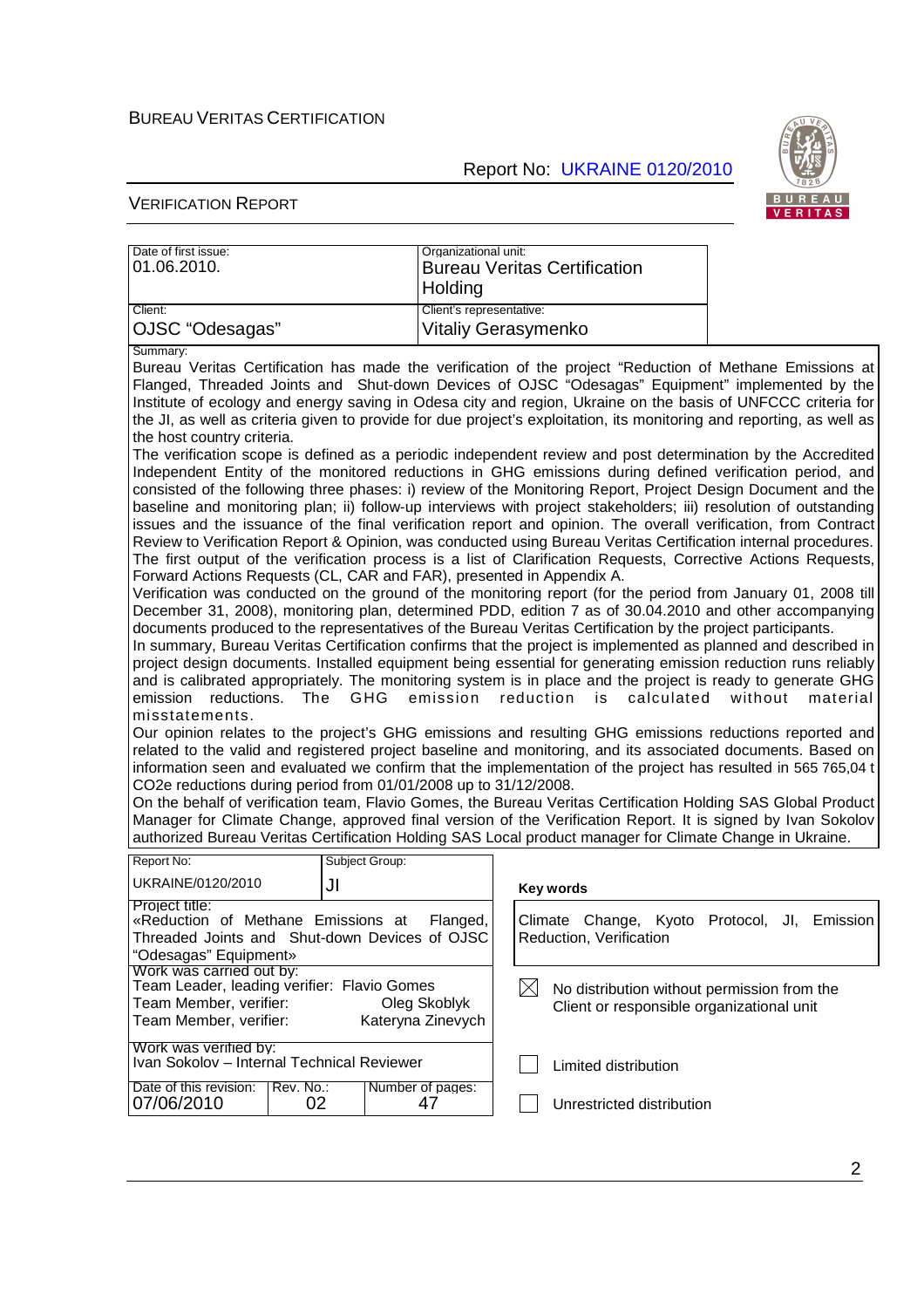Report No: UKRAINE 0120/2010



VERIFICATION REPORT

# **Abbreviations**

| <b>AIE</b>      | <b>HAO</b>      | <b>Accredited Independent Entity</b>                                   |  |  |  |  |  |
|-----------------|-----------------|------------------------------------------------------------------------|--|--|--|--|--|
| <b>CAR</b>      | ЗКД             | <b>Corrective Action Request</b>                                       |  |  |  |  |  |
| <b>CL</b>       | 3P              | <b>Clarification Request</b>                                           |  |  |  |  |  |
| CO <sub>2</sub> | CO <sub>2</sub> | <b>Carbon Dioxide</b>                                                  |  |  |  |  |  |
| <b>ERU</b>      | <b>OCB</b>      | <b>Emission Reduction Unit</b>                                         |  |  |  |  |  |
| <b>FAR</b>      | ЗПД             | <b>Forward Action Request</b>                                          |  |  |  |  |  |
| <b>GHG</b>      | ПΓ              | <b>Green House Gas(es)</b>                                             |  |  |  |  |  |
| <b>GDP</b>      | <b>LBU</b>      | <b>Gas Distribution Post</b>                                           |  |  |  |  |  |
| <b>IETA</b>     | <b>AMTB</b>     | <b>International Emissions Trading Association</b>                     |  |  |  |  |  |
| JI              | CB              | <b>Joint Implementation</b>                                            |  |  |  |  |  |
| <b>JISC</b>     | <b>KHCB</b>     | <b>Joint Implementation Supervisory Committee</b>                      |  |  |  |  |  |
| MoV             | 3 <sub>B</sub>  | <b>Means of Verification</b>                                           |  |  |  |  |  |
| MP              | ΜП              | <b>Monitoring Plan</b>                                                 |  |  |  |  |  |
| <b>OJSC</b>     | <b>BAT</b>      | <b>Open Joint-Stock Company</b>                                        |  |  |  |  |  |
| <b>PCF</b>      | ПВФ             | <b>Prototype Carbon Fund</b>                                           |  |  |  |  |  |
| <b>PDD</b>      | ПТД             | <b>Project Design Document</b>                                         |  |  |  |  |  |
| <b>UNFCC</b>    | <b>PK3K</b>     | United<br><b>Nations Framework Convention</b><br>for<br><b>Climate</b> |  |  |  |  |  |
| С               | OOH             | Change                                                                 |  |  |  |  |  |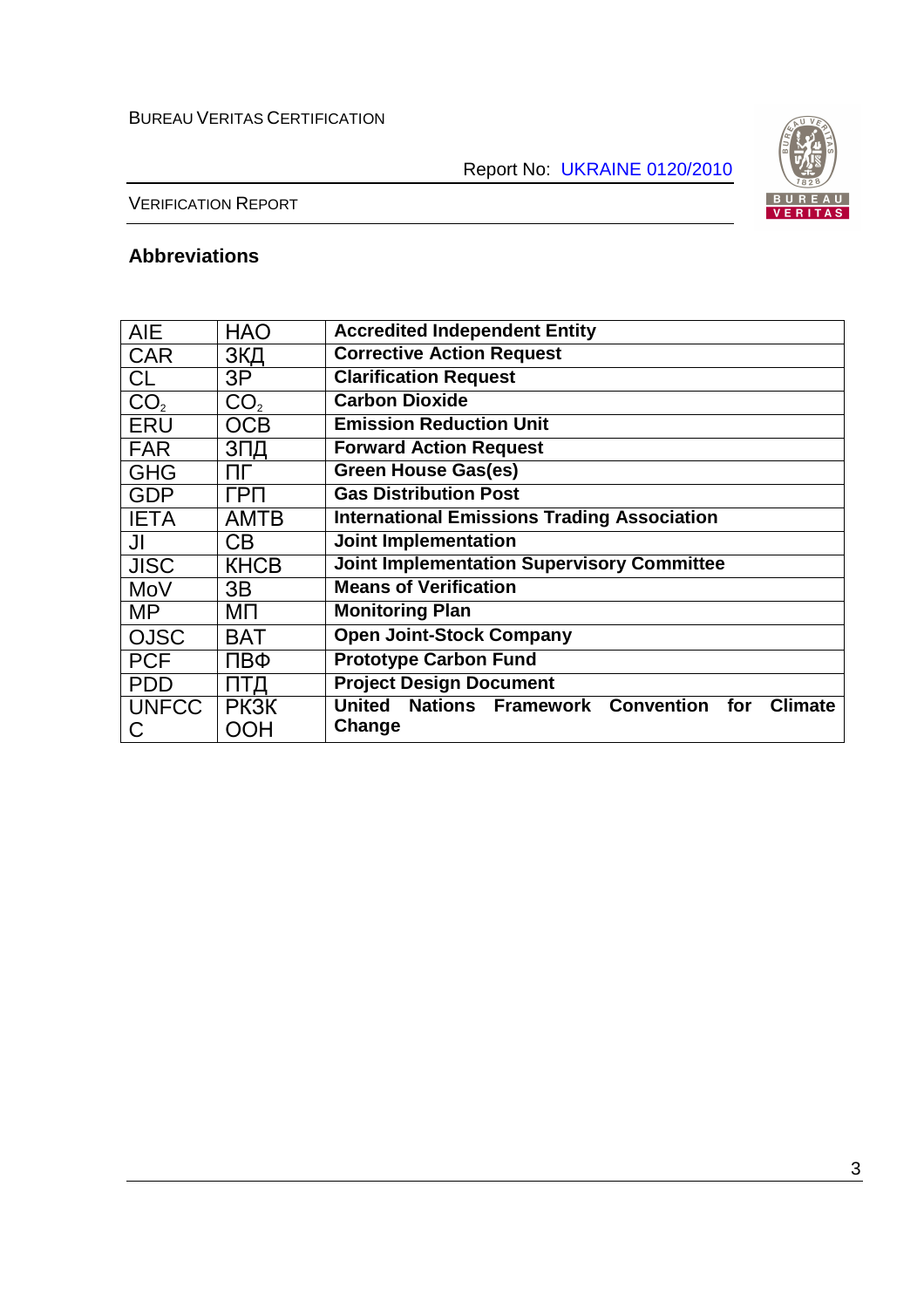Report No: UKRAINE 0120/2010



|                                                                                    | Table of contents                                                                                                                                                                                                                                                                                                                                          |                                                                                                                                                                                                                                                                                                                                                                                             |
|------------------------------------------------------------------------------------|------------------------------------------------------------------------------------------------------------------------------------------------------------------------------------------------------------------------------------------------------------------------------------------------------------------------------------------------------------|---------------------------------------------------------------------------------------------------------------------------------------------------------------------------------------------------------------------------------------------------------------------------------------------------------------------------------------------------------------------------------------------|
| 1 <sub>1</sub>                                                                     | Introduction                                                                                                                                                                                                                                                                                                                                               | Ошибка! Закладка не определена.                                                                                                                                                                                                                                                                                                                                                             |
| 1.1                                                                                | Objective                                                                                                                                                                                                                                                                                                                                                  | 5                                                                                                                                                                                                                                                                                                                                                                                           |
| 1.2                                                                                | Scope                                                                                                                                                                                                                                                                                                                                                      | 6                                                                                                                                                                                                                                                                                                                                                                                           |
| 1.3                                                                                | <b>Project Description</b>                                                                                                                                                                                                                                                                                                                                 | 6                                                                                                                                                                                                                                                                                                                                                                                           |
| $\overline{2}$                                                                     | Methodology                                                                                                                                                                                                                                                                                                                                                | Ошибка! Закладка не определена.                                                                                                                                                                                                                                                                                                                                                             |
| 2.1                                                                                | <b>Review of Documents</b>                                                                                                                                                                                                                                                                                                                                 | Ошибка! Закладка не определена.                                                                                                                                                                                                                                                                                                                                                             |
| 2.2                                                                                | Follow-up Interviews                                                                                                                                                                                                                                                                                                                                       | Ошибка! Закладка не определена.                                                                                                                                                                                                                                                                                                                                                             |
| 2.3                                                                                | Resolution of Clarification, Corrective and Forward Action                                                                                                                                                                                                                                                                                                 |                                                                                                                                                                                                                                                                                                                                                                                             |
|                                                                                    | Requests                                                                                                                                                                                                                                                                                                                                                   | Ошибка! Закладка не определена.                                                                                                                                                                                                                                                                                                                                                             |
| 3<br>3.1<br>3.2<br>3.3<br>3.4<br>3.5<br>$\overline{4}$<br>4.1<br>4.2<br>4.3<br>4.4 | Remaining issues CLs, CARs, FARs from previous determination. 13<br><b>Project Implementation</b><br>Internal and External Data<br>Environmental and Social Indicators Ошибка! Закладка не определена.<br>Management and Operational System<br><b>Completeness of Monitoring</b><br>Management System and Quality AssuranceОшибка! Закладка не определена. | VERIFICATION FINDINGS FOR 2008 ОШИБКА! ЗАКЛАДКА НЕ ОПРЕДЕЛЕНА.<br>14<br>Ошибка! Закладка не определена.<br>18<br>FINDINGS OF THE FIRST PERIODIC VERIFICATIONОШИБКА! ЗАКЛАДКА НЕ ОПРЕД<br>Ошибка! Закладка не определена.<br>Accuracy of Emission Reduction CalculationsОшибка! Закладка не определена.<br>Quality Evidence to Determine Emissions ReductionsОшибка! Закладка не определена. |
|                                                                                    |                                                                                                                                                                                                                                                                                                                                                            |                                                                                                                                                                                                                                                                                                                                                                                             |
| 5                                                                                  |                                                                                                                                                                                                                                                                                                                                                            |                                                                                                                                                                                                                                                                                                                                                                                             |
| 6                                                                                  |                                                                                                                                                                                                                                                                                                                                                            | CONCLUSION ON FIRST PERIODIC VERIFICATION FOR 2008 OIII MEKA! ЗАКЛАДКА 1                                                                                                                                                                                                                                                                                                                    |
| $\overline{7}$                                                                     | REFERENCES  ОШИБКА! ЗАКЛАДКА НЕ ОПРЕДЕЛЕНА.                                                                                                                                                                                                                                                                                                                |                                                                                                                                                                                                                                                                                                                                                                                             |
|                                                                                    |                                                                                                                                                                                                                                                                                                                                                            |                                                                                                                                                                                                                                                                                                                                                                                             |
|                                                                                    |                                                                                                                                                                                                                                                                                                                                                            | APPENDIX B: VERIFICATION ТЕАМОШИБКА! ЗАКЛАДКА НЕ ОПРЕДЕЛЕНА.                                                                                                                                                                                                                                                                                                                                |
|                                                                                    |                                                                                                                                                                                                                                                                                                                                                            | APPENDIX C: DOCUMENTS CHECKED DURING VERIFICATIONОШИБКА! ЗАКЛАДКА                                                                                                                                                                                                                                                                                                                           |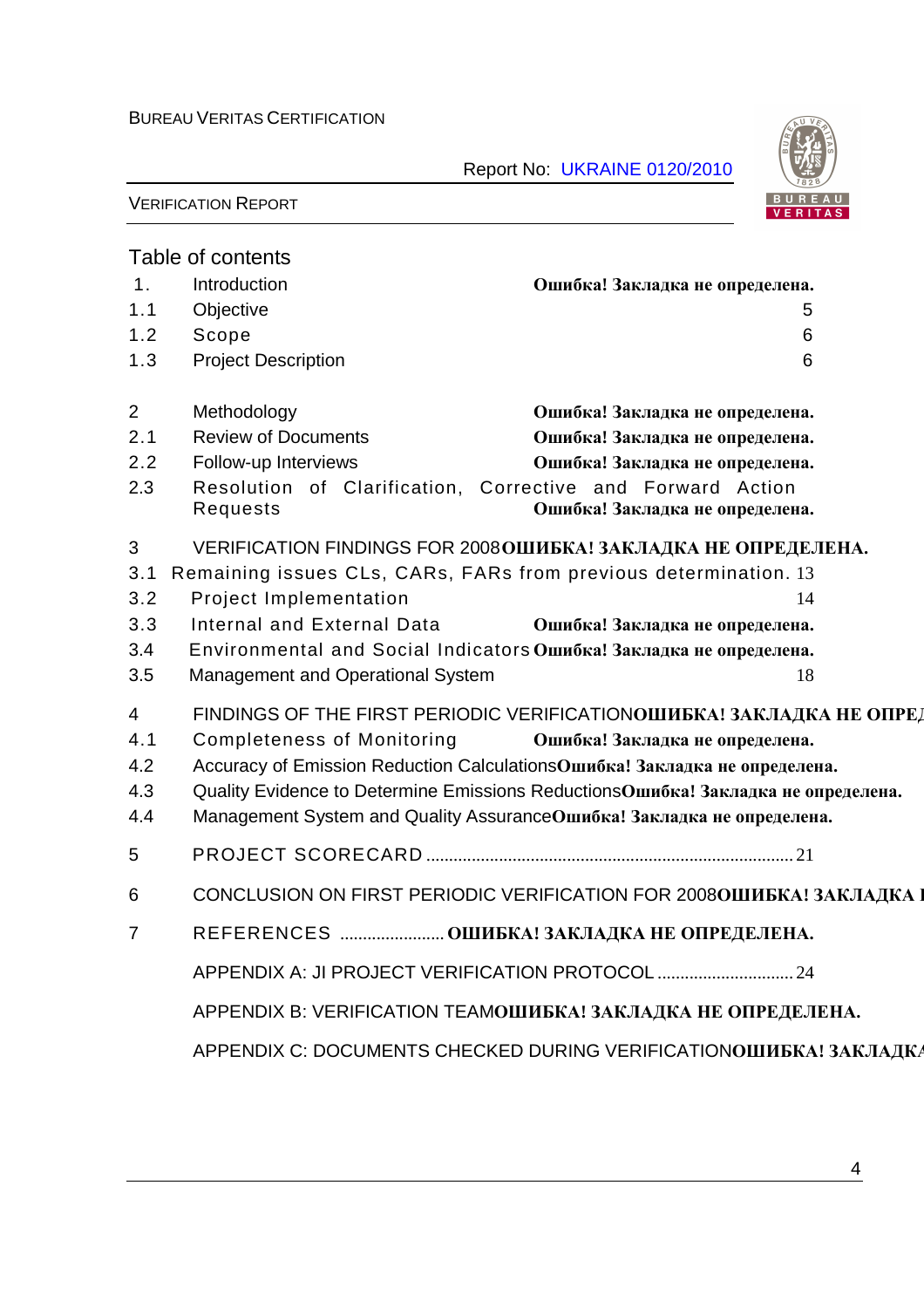

VERIFICATION REPORT

# **1. INTRODUCTION**

OJSC "Odesagas" has commissioned Bureau Veritas Certification Holding SAS to verify the emissions reductions of its JI project " Reduction of Methane Emissions at Flanged, Threaded Joints and Shut-down Devices of OJSC "Odesagas" Equipment" in Odessa city and region, Ukraine, according to the UNFCCC requirements of host party.

This report summarizes the findings of the verification of the project, performed on the basis of criteria given to provide for consistent project operations, monitoring and reporting, and contains a statement for the verified emission reductions. The order includes the initial and first periodic verification of the project.

This report is based on requirements as to the Initial Verification Report Template (Version 3.0, December 2003) and Periodic Verification Report Template (Version 3.0, December 2003), both part of the Validation and Verification Manual (VVM) published by International Emission Trading Association (IETA).

Initial verification and verification of reductions for 2005-2007 has been performed as one integrated activity. It consisted of review of the project documents including PDD, monitoring plan, determination report, monitoring report and further documentation.Project determination was conducted by Bureau Veritas Certification Holding SAS. Determination results are given in the report No. 0118/2010: Determination of the project "Reduction of Methane Emissions at Flanged, Threaded Joints and Shut-down Devices of OJSC "Odesagas" Equipment", Ukraine, as of May 15, 2010. The result of earlier credits verification is stated in report No. UKRAINE/0119/2010 "Verification of the project "Reduction of Methane Emissions at Flanged, Threaded Joints and Shut-down Devices of OJSC "Odesagas" Equipment" as of 07.06.2010. The project was approved by the National Environmental Investment Agency of Ukraine, Ministry of Climate and Energetics of Denmark and Energy Agency of Denmark.

#### **1.1 Objective**

Verification is the periodic independent review and ex post determination by the AIE of the monitored reductions in GHG emissions during defined verification period.

The objective of verification can be divided in Initial Verification and Periodic Verification.

Initial Verification: The objective of an initial verification is to verify that the project is implemented as planned, to confirm that the monitoring system is in place and fully functional, and to assure that the project will generate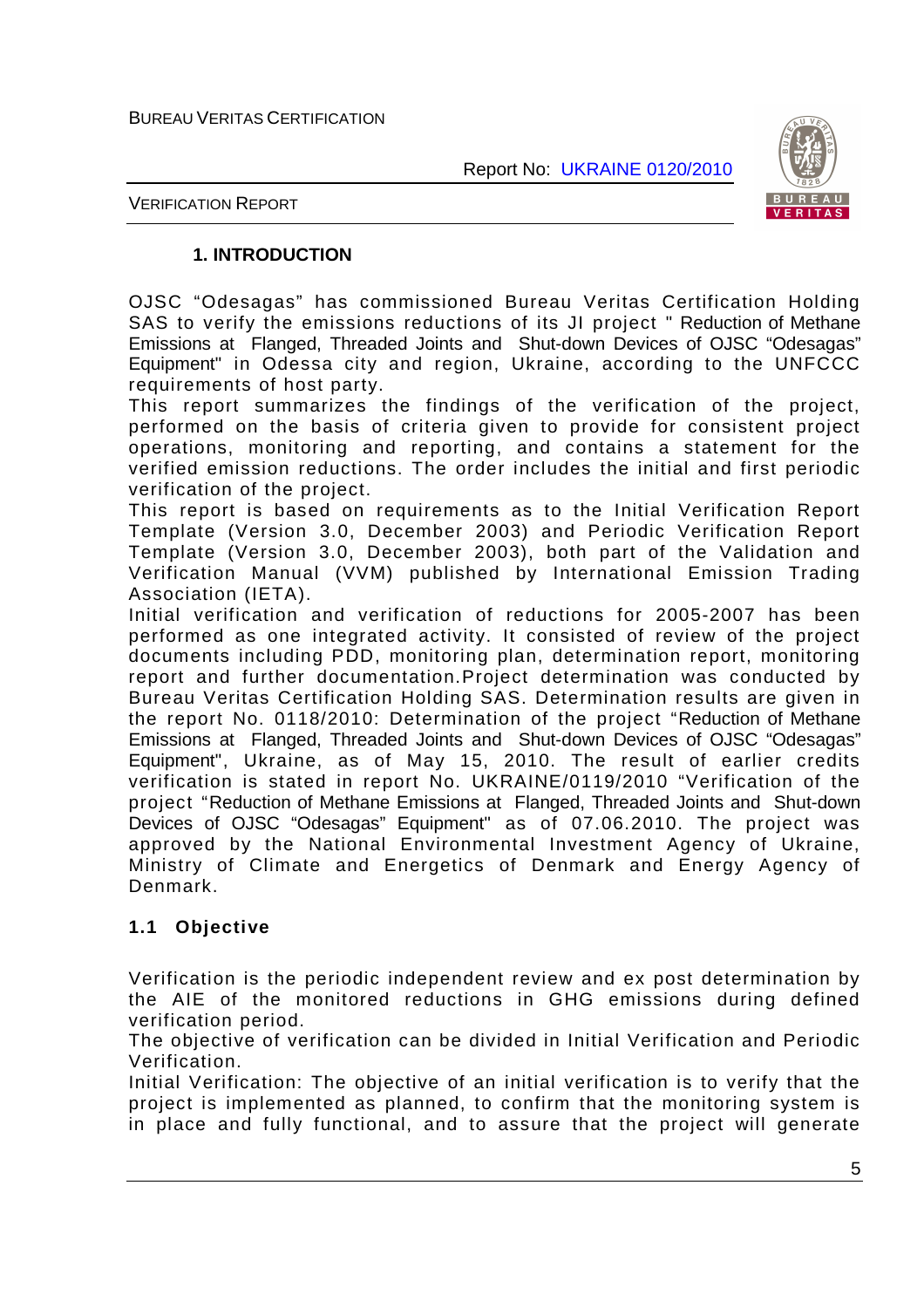

#### VERIFICATION REPORT

verifiable emission reductions. A separate initial verification prior to the project entering into regular operations is not a mandatory requirement.

Periodic Verification: The objective of the periodic verification is to verify that actual monitoring systems and procedures are in compliance with the monitoring systems and procedures described in the monitoring plan; furthermore the periodic verification evaluates the GHG emission reduction data and express a conclusion with a high, but not absolute, level of assurance about whether the reported GHG emission reduction data is free of material misstatements; and verifies that the reported GHG emission data is sufficiently supported by evidence, i.e. monitoring records. If no prior initial verification has been carried out, the objective of the first periodic verification also includes the objectives of the initial verification.

The verification follows UNFCCC criteria referring to the Kyoto Protocol criteria, the JI/CDM rules and modalities, and the subsequent decisions by the JISC, as well as the host country criteria.

# **1. 2 Scope**

Verification scope is defined as an independent and objective review and ex post determination by the AIE of the monitored reductions in GHG emissions. The verification is based on the submitted monitoring report and the determinated project design document including the project's baseline study and monitoring plan and other relevant documents. The information in these documents is reviewed against Kyoto Protocol requirements, UNFCCC rules and associated interpretations. Bureau Veritas Certification uses the recommendations stated in the Validation and Verification Manual for assessment of the project implementation risks and generation of emission reduction units (ERUs).

The verification is meant to check the project monitoring for accurate assessment towards reductions in the GHG emissions.

The verification team has been provided with a Monitoring Report version 1 (as of 25.12.2009) and version 2 (as of 15.15.2010) for the period from January 12, 2005 to December 31, 2007 inclusive.

#### **1.3 Project description**

OJSC «Odesagas» manages 26 district gas distribution networks and infrastructures located at Odesa region and one in Odesa city implementing transportation and supply of natural gas to industries and households. Total length of distribution gas pipeline of high (12Mpa – 0,6 Mpa), middle (0,3 Mpa) and low (0,005 Mpa) pressure is 4579 km. 2625 km is at property of OJSC "Odesagas". Average annual of transported gas reaches 2861718 thou. M3. The existing structure of gas transportation tariffs doesn't consider amortization and development needs of gas companies. They suffer from lack of funds required for gas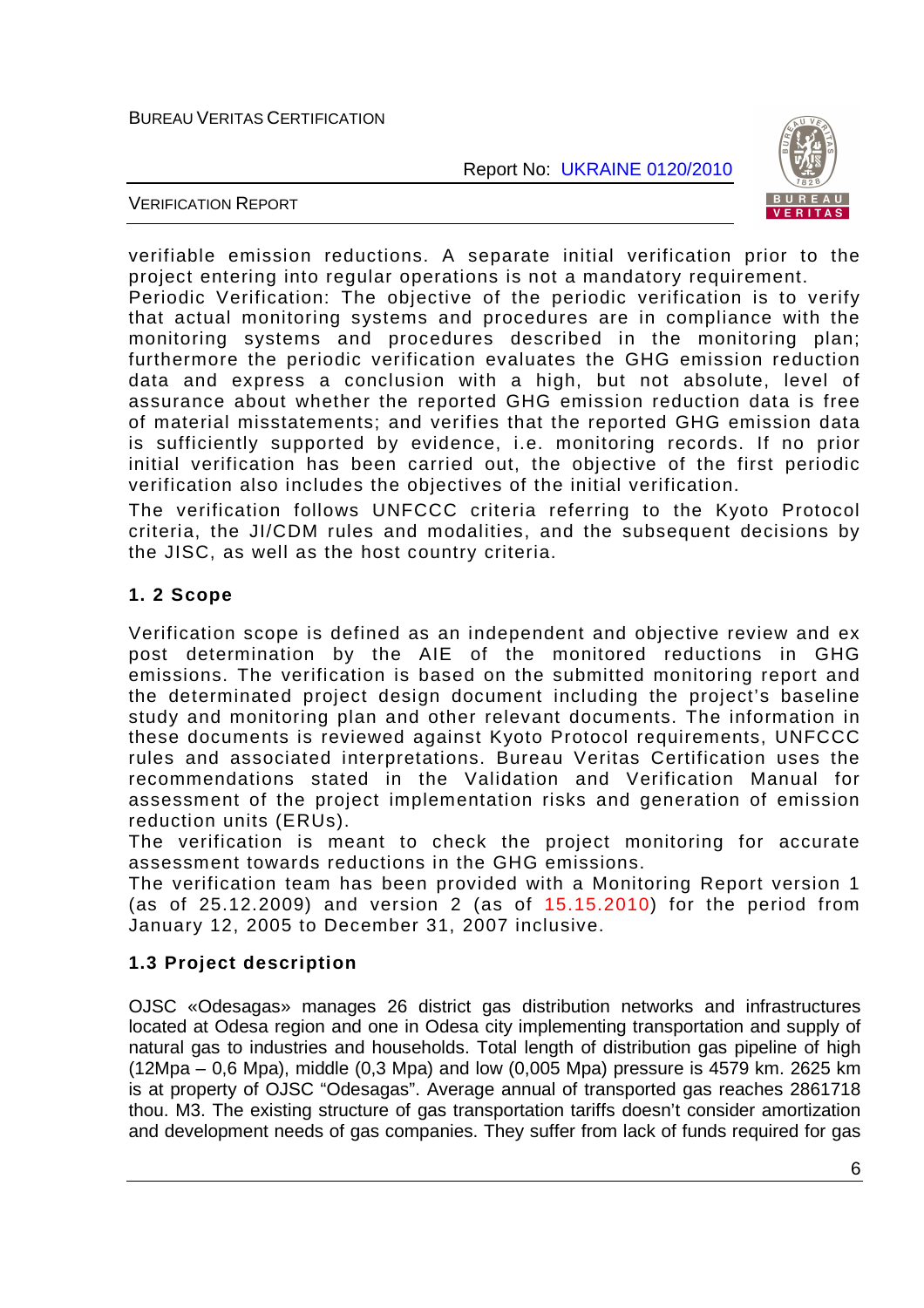Report No: UKRAINE 0120/2010

#### VERIFICATION REPORT



network repairs and upgrading, procurement of equipment, spear parts and materials resulting in increase of gas leaks at OJSC «Odesagas» facilities.

Motivated by the Regulations on gas network safe operation in Ukraine based primarily on safety concerns, at the beginning of project in the year 2005 OJSC "Odesagas" just detects leaks using detectors with the purpose to avoid emergency and explosions. Measurement of leaks is not required, and measurement instruments are not available. Theoretical calculations of emission volume based on executed measurements of methane losses as a result of leakage at shutters and flanges' connections for OJSC «Odesagas» are equal as 41 mln. m3 of estimate leaks per annum.

The project objective is reduction of natural gas (methane) leaks as a result of leakage at flanged, threaded joints and shut-down devices of OJSC "Odesagas" equipment in quantity of 11174. Within project scope, advanced sealant materials will be applied for repair of identified leaks to replace the current practice of maintenance and repair of networks, namely using rubberized asbestos fabric gaskets and cotton fiber stuffing with oil tightening with asbestos-graphite compound resulting in increased leaks and methane emissions into the atmosphere. In addition to reducing emissions, project reduces natural gas losses (therefore, financial losses) producing environmental benefits and contributing to safety requirements, and will reduce emergency risk, especially applied for household gas regulators and street surface facilities.

The project activity will involve:

Introduction and use of directed inspection and maintenance (DI&M) at flanged, threaded joints and shut-down devices of OJSC "Odesagas" as the most advanced and efficient practice allowing both leak detection and measurement (i.e. quantification of gas losses) as a tool for justification efficient repairs and prioritization of leaks to be repaired as this is important at shortage of funds. This includes procurement of advanced leak detection and measurement equipment, training of staff, development of monitoring map for each gas station and gas distribution network, specifying list of equipment components to be examined on regular basis, , establishment of data-base for leak data collection and storage, and internal auditing and QA/QS system to eliminate and register methane leaks.

Leak detection and measurement: leakage monitoring system at flanged, threaded joints and shut-down devices of OJSC "Odesagas" including eliminated leaks (repaired equipment components) will be implemented on a scheduled (once in four days or once a week – subject to equipment type; once for the year for equipment of apartments and houses) basis by specially trained staff. Each component will be surveyed, identified leaks will be tagged and their amounts will be measured and recorded in the database.

Repair of all identified leaks: repairs of the equipment with leaks within the scope of this project will range from tightening of block valves and flanges, use of advanced sealants and stuffing to major overhaul and replacement of pressure regulators safety valves and piston rods. Repairs will be regularly surveyed as component of standard monitoring program (see above) to ensure they are not leak sources.

Project duration is not limited since the DI&M and monitoring programmes are aimed to become an integrated part of OJSC «Odesagas» production and business practices. CO2e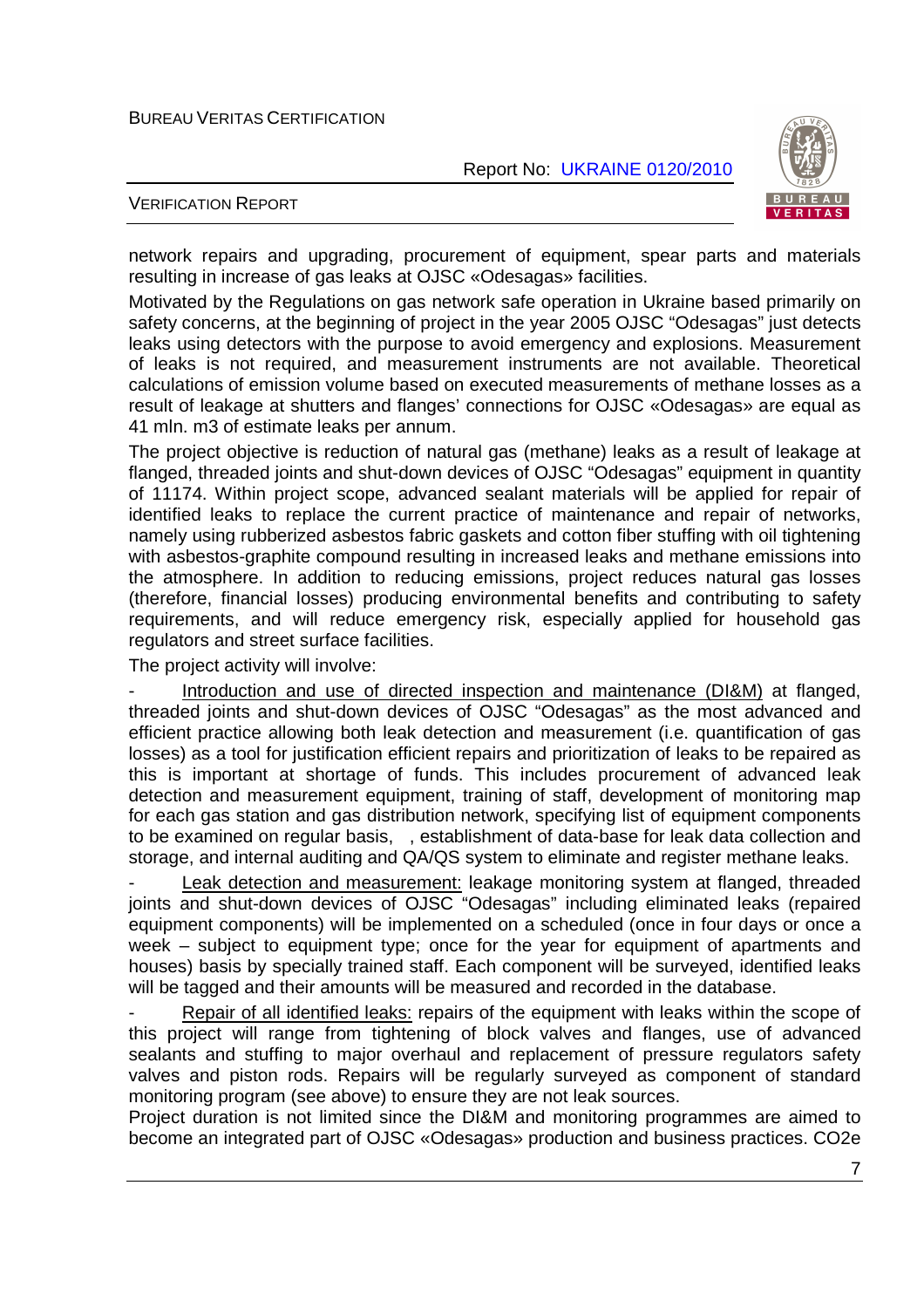

#### VERIFICATION REPORT

emission reductions will be claimed for period 22 years as per modalities and procedures of Joint Implementation Mechanism.

# **2 METHODOLOGY**

The verification is as a preliminary review of the documents, field visit including discussions and interviews with selected experts and stakeholders. Verification protocol is used as part of the verification. In order to ensure transparency, a verification protocol was customized for the project, according to the Validation and Verification Manual (IETA/PCF). The protocol shows, in a transparent manner, criteria (requirements), means of verification and the results from verifying the identified criteria. It details and clarifies the requirements the project is expected to meet. It ensures a transparent verification process.

The verification protocol consists of one table of Initial Verification and four tables of Periodic verification. The different columns in these tables are described in Figure 1.

The overall verification according to the Contract of Verification was conducted using Bureau Veritas Certification procedures.

The completed verification protocol is enclosed in Appendix A to this report.

| <b>Initial Verification Protocol Table 1</b>                                                                                 |                                                                                                                                                                                                                                                                                                                                                                                                                                                                                                             |                                                                                                     |                                                         |                                                                                                                                                                                                                                                                                                                                                                                                                                                                                                                                 |                                                                                                                                                                                                            |  |
|------------------------------------------------------------------------------------------------------------------------------|-------------------------------------------------------------------------------------------------------------------------------------------------------------------------------------------------------------------------------------------------------------------------------------------------------------------------------------------------------------------------------------------------------------------------------------------------------------------------------------------------------------|-----------------------------------------------------------------------------------------------------|---------------------------------------------------------|---------------------------------------------------------------------------------------------------------------------------------------------------------------------------------------------------------------------------------------------------------------------------------------------------------------------------------------------------------------------------------------------------------------------------------------------------------------------------------------------------------------------------------|------------------------------------------------------------------------------------------------------------------------------------------------------------------------------------------------------------|--|
| Objective                                                                                                                    | Objective                                                                                                                                                                                                                                                                                                                                                                                                                                                                                                   |                                                                                                     | Objective                                               |                                                                                                                                                                                                                                                                                                                                                                                                                                                                                                                                 | Objective                                                                                                                                                                                                  |  |
| The requirements the<br>project must meet                                                                                    | where<br>requirement<br>found.                                                                                                                                                                                                                                                                                                                                                                                                                                                                              | Gives reference to<br>Description<br>circumstances and<br>the<br>further<br>is<br>on the conclusion |                                                         | of<br>comments                                                                                                                                                                                                                                                                                                                                                                                                                                                                                                                  | This is either acceptable based on<br>evidence provided (OK), or a<br>Corrective Action Request (CAR).<br>Forward Action Request (FAR)<br>indicates essential risks for further<br>periodic verifications. |  |
| Periodic Verification Protocol Table 2: Data Management System/Controls                                                      |                                                                                                                                                                                                                                                                                                                                                                                                                                                                                                             |                                                                                                     |                                                         |                                                                                                                                                                                                                                                                                                                                                                                                                                                                                                                                 |                                                                                                                                                                                                            |  |
| Identification of potential<br>reporting risk                                                                                |                                                                                                                                                                                                                                                                                                                                                                                                                                                                                                             | Identification,<br>assessment and testing<br>of management controls                                 |                                                         | Areas of residual risks                                                                                                                                                                                                                                                                                                                                                                                                                                                                                                         |                                                                                                                                                                                                            |  |
| assessed<br>to<br>are<br>the<br>data<br>system's/control's<br><b>GHG</b><br>data<br>against<br>the<br>detailed in the table. | The project operator's data<br>A score is assigned as<br>management system/controls<br>follows:<br>identify<br>Full - all best-<br>$\bullet$<br>reporting risks and to assess<br>practice<br>management<br>expectations<br>ability<br>implemented.<br>to<br>mitigate reporting risks. The<br>Partial<br>$\bullet$<br>management<br>proportion of the<br>system/controls are assessed<br>best<br>expectations<br>expectations<br>implemented<br>Limited<br>$\overline{a}$<br>$\bullet$<br>should be given if |                                                                                                     | are<br>a<br>practice<br>is<br>this<br>little or none of | Description of circumstances and further<br>commendation to the conclusion. This is<br>either acceptable based on evidence<br>provided (OK), or a Corrective Action<br>Request (CAR) of risk or non compliance<br>with stated requirements. The corrective<br>action requests are numbered<br>and<br>presented to the client in the verification<br>Initial<br>Verification<br>report. The<br>has<br>additional<br>Forward<br>Action<br>Requests<br>(FAR). FAR indicates essential risks for<br>further periodic verifications. |                                                                                                                                                                                                            |  |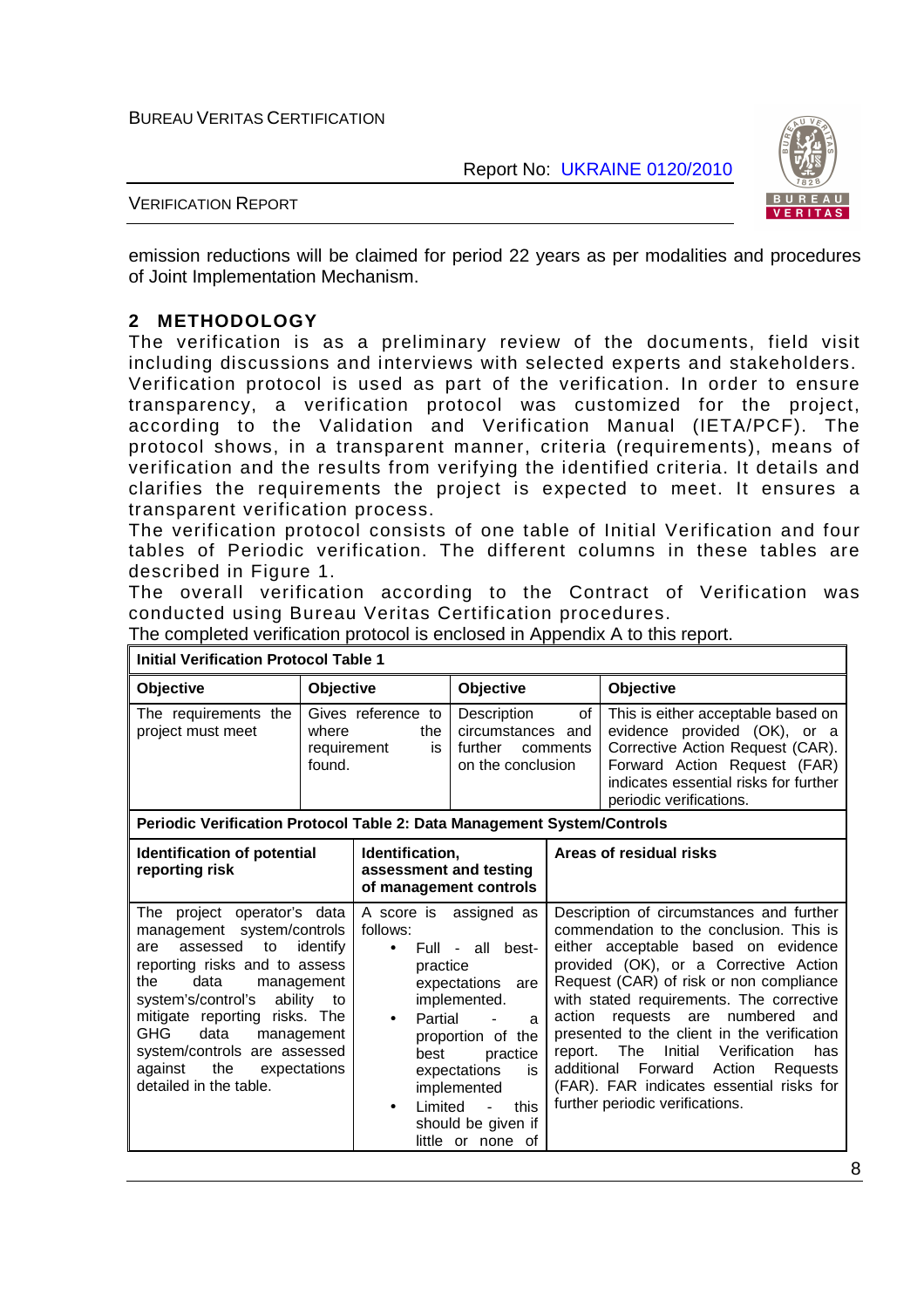Report No: UKRAINE 0120/2010



#### VERIFICATION REPORT

| component is in<br>place. |
|---------------------------|
|---------------------------|

**Periodic Verification Protocol Table 3: GHG calculation procedures and management control** 

| Identification<br>οf<br>potential<br>reporting risk                                                                                                                                                                                                                                                                                                                                                                                                                                                                                                                                                                                                                                                                                                                                                                                                                                                                                                                                                                                                                                                                                                                                                                      | Identification,<br>and<br>assessment<br>testing of management controls                                                                                                                                                                                                                                                                                                                                                                                                                                                                                                                                                                                                                                                                                                                                                                                                                                                                                                                                                                                                                                                                                                                                              | Areas of residual risks                                                                                                                                                                                                                                                                                                   |
|--------------------------------------------------------------------------------------------------------------------------------------------------------------------------------------------------------------------------------------------------------------------------------------------------------------------------------------------------------------------------------------------------------------------------------------------------------------------------------------------------------------------------------------------------------------------------------------------------------------------------------------------------------------------------------------------------------------------------------------------------------------------------------------------------------------------------------------------------------------------------------------------------------------------------------------------------------------------------------------------------------------------------------------------------------------------------------------------------------------------------------------------------------------------------------------------------------------------------|---------------------------------------------------------------------------------------------------------------------------------------------------------------------------------------------------------------------------------------------------------------------------------------------------------------------------------------------------------------------------------------------------------------------------------------------------------------------------------------------------------------------------------------------------------------------------------------------------------------------------------------------------------------------------------------------------------------------------------------------------------------------------------------------------------------------------------------------------------------------------------------------------------------------------------------------------------------------------------------------------------------------------------------------------------------------------------------------------------------------------------------------------------------------------------------------------------------------|---------------------------------------------------------------------------------------------------------------------------------------------------------------------------------------------------------------------------------------------------------------------------------------------------------------------------|
| Identify and list potential reporting<br>risks based on an assessment of<br>emission<br>the<br>estimation<br>procedures, i.e.<br>the calculation methods,<br>➤<br>raw data collection and<br>⋗<br>of<br>supporting<br>sources<br>documentation,<br>≻<br>reports/databases/informat<br>ion systems from which<br>data is obtained.<br>Identify key source data. Examples<br>of source data include metering<br>records,<br>process<br>monitors,<br>operational<br>logs,<br>laboratory/analytical<br>data.<br>accounting records, utility data and<br>vendor data. Check appropriate<br>calibration and maintenance of<br>equipment, and assess the likely<br>accuracy of data supplied.<br>Focus on those risks that impact<br>the accuracy, completeness and<br>consistency of the reported data.<br>Risks are weakness in the GHG<br>calculation<br>systems<br>and<br>may<br>include:<br>➤<br>manual<br>transfer<br>οf<br>data/manual calculations,<br>➤<br>unclear origins of data,<br>due<br>➤<br>accuracy<br>to<br>technological limitations,<br>lack of appropriate data<br>≻<br>protection measures. For<br>example,<br>protected<br>calculation<br>cells<br>in<br>and/or<br>spreadsheets<br>password restrictions | Identify the key controls for each area<br>with potential reporting risks. Assess<br>the adequacy of the key controls and<br>eventually test that the key controls are<br>actually in operation.<br>Internal<br>controls<br>include<br>(not<br>exhaustive):<br>≻<br>Understanding<br>οf<br>responsibilities and roles<br>Reporting,<br>reviewing<br>⋗<br>and<br>formal<br>management<br>approval of data;<br>Procedures<br>for<br>ensuring<br>⋗<br>completeness,<br>data<br>conformance with reporting<br>guidelines, maintenance of<br>data trails etc.<br>Controls to<br>➤<br>ensure<br>the<br>arithmetical accuracy of the<br>GHG data generated and<br>accounting<br>records<br>e.g.<br>internal<br>audits,<br>and<br>checking/<br>review<br>procedures;<br>Controls over the computer<br>≻<br>information systems;<br>Review<br>processes<br>⋗<br>for<br>identification<br>and<br>understanding<br>οf<br>key<br>and<br>process<br>parameters<br>implementation of calibration<br>maintenance regimes<br>Comparing and analysing the<br>➤<br><b>GHG</b><br>data with previous periods,<br>targets and benchmarks.<br>When testing the specific internal<br>controls, the following questions are<br>considered: | Identify areas of residual<br>risks.<br>i.e.<br>areas<br>οf<br>potential reporting risks<br>where<br>there<br>are<br>no<br>adequate<br>management<br>controls<br>mitigate<br>to<br>potential reporting risks<br>Areas<br>where<br>data<br>accuracy, completeness<br>and consistency could be<br>improved are highlighted. |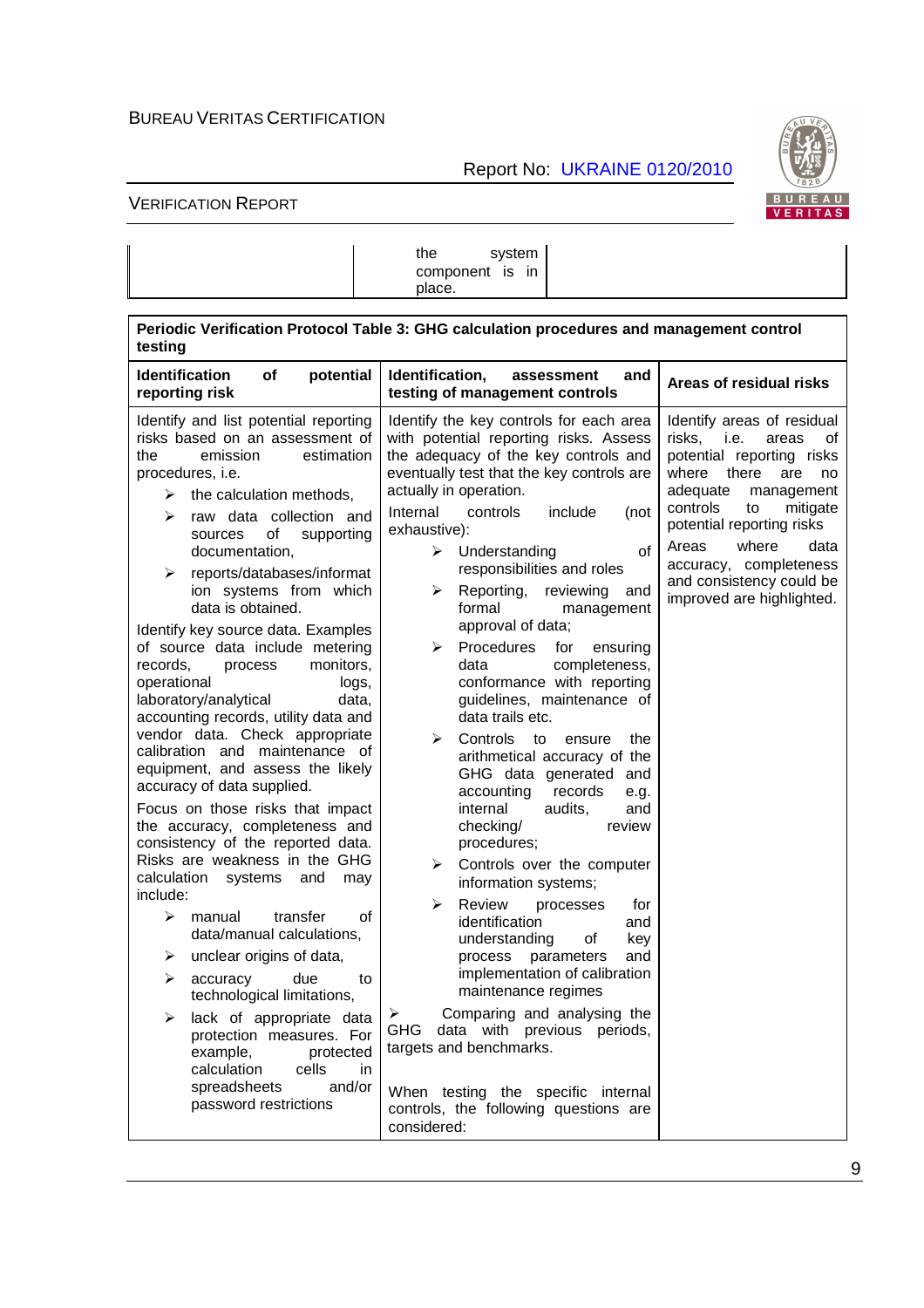Report No: UKRAINE 0120/2010



| 1. Is the control designed properly to<br>ensure that it would either prevent<br>or detect and correct<br>any<br>significant misstatements?                    |
|----------------------------------------------------------------------------------------------------------------------------------------------------------------|
| 2. To what extent have the internal<br>controls been implemented<br>according to their design;                                                                 |
| 3. To what extent have the internal<br>controls (if existing) functioned<br>properly (policies and procedures<br>have been followed) throughout<br>the period? |
| 4. How does management assess<br>the internal control as reliable?                                                                                             |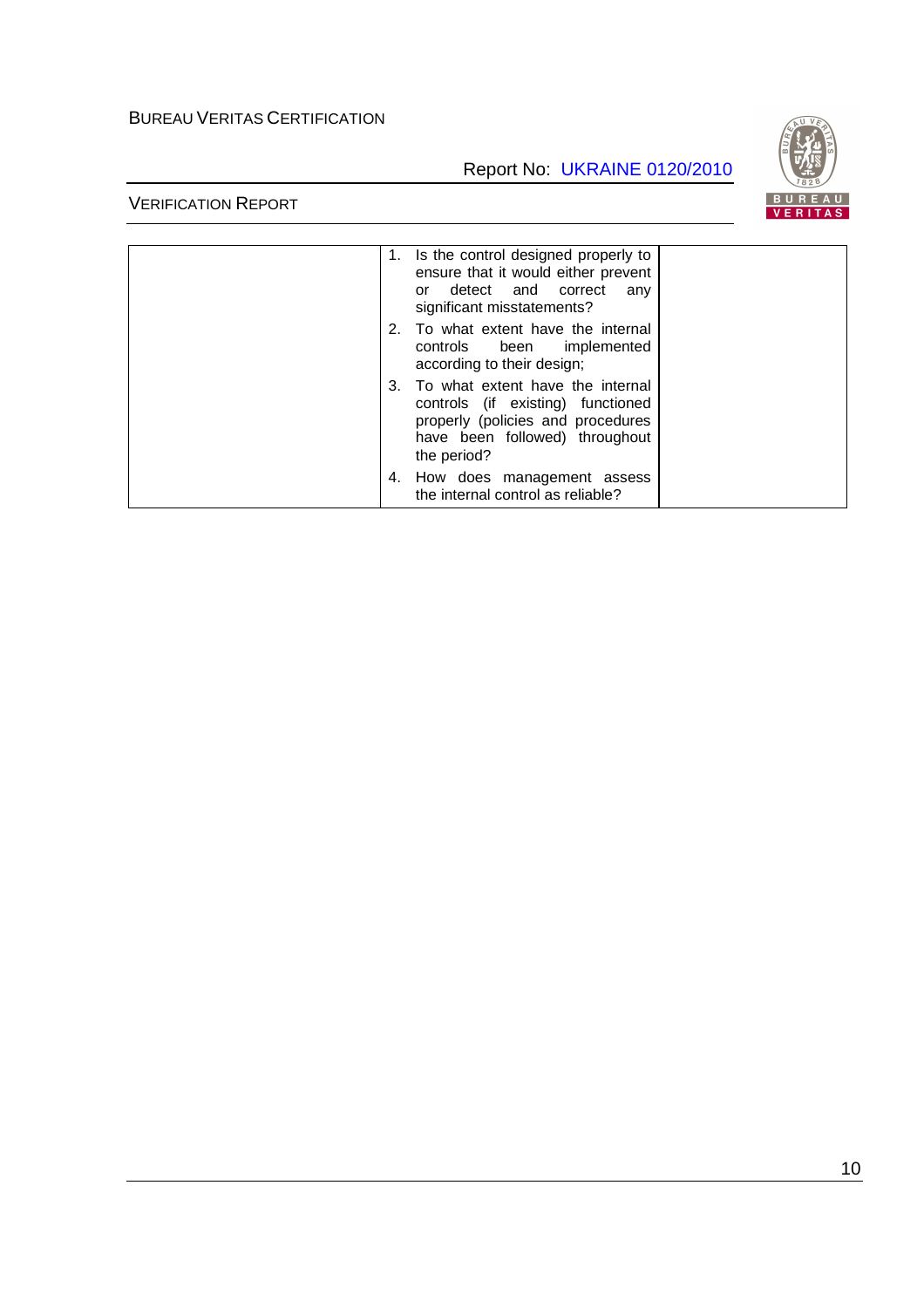Report No: UKRAINE 0120/2010



#### VERIFICATION REPORT

| Periodic Verification Protocol Table 4: Detailed audit testing of residual risk areas and random<br>testing                                                                                                                                                                                                                                                                                                                                                                                                                                                                                                                                                                                                                |                                                                                                                        |                   |                                                                                                                                                                                                                                                                                                                                                                                                                                                                                                                                                                                                                                                                                                                                                                                                                                                                                                                                                                                                                                                                                                                                                                                                                   |                                                                                                                                                   |  |
|----------------------------------------------------------------------------------------------------------------------------------------------------------------------------------------------------------------------------------------------------------------------------------------------------------------------------------------------------------------------------------------------------------------------------------------------------------------------------------------------------------------------------------------------------------------------------------------------------------------------------------------------------------------------------------------------------------------------------|------------------------------------------------------------------------------------------------------------------------|-------------------|-------------------------------------------------------------------------------------------------------------------------------------------------------------------------------------------------------------------------------------------------------------------------------------------------------------------------------------------------------------------------------------------------------------------------------------------------------------------------------------------------------------------------------------------------------------------------------------------------------------------------------------------------------------------------------------------------------------------------------------------------------------------------------------------------------------------------------------------------------------------------------------------------------------------------------------------------------------------------------------------------------------------------------------------------------------------------------------------------------------------------------------------------------------------------------------------------------------------|---------------------------------------------------------------------------------------------------------------------------------------------------|--|
| residual<br>Areas<br>оf<br>risks                                                                                                                                                                                                                                                                                                                                                                                                                                                                                                                                                                                                                                                                                           | verification<br>Additional<br>testing performed                                                                        |                   | <b>Conclusions</b><br>Improvement                                                                                                                                                                                                                                                                                                                                                                                                                                                                                                                                                                                                                                                                                                                                                                                                                                                                                                                                                                                                                                                                                                                                                                                 | and<br><b>Areas</b><br><b>Requiring</b><br>(including Forward Action Requests)                                                                    |  |
| The<br>additional<br>verification<br>List the residual areas<br>testing performed is described.<br>of risks (Table 2 where<br>Testing may include:<br>detailed audit testing<br>Sample cross checking of<br>1.<br>is necessary.<br>manual transfers of data<br>addition,<br>other<br>In.<br>2.<br>Recalculation<br>material areas may be<br>3.<br>Spreadsheet<br>selected for detailed<br>throughs' to check links<br>audit testing.<br>and equations<br>Inspection of calibration<br>4.<br>and maintenance records<br>for key equipment<br>Check<br>⋗<br>sampling<br>analysis results<br><b>Discussions</b><br>➤<br>engineers<br>process<br>who<br>detailed<br>have<br>knowledge of process<br>uncertainty/error<br>bands |                                                                                                                        | 'walk<br>with     | number of reasons:<br>$\blacktriangleright$<br>Calculation errors. These may be due<br>to inaccurate manual transposition, use of<br>emission<br>inappropriate<br>factors<br>or<br>assumptions etc.<br>≻<br>Lack of clarity in the monitoring plan.<br>This could lead to inconsistent approaches to<br>calculations or scope of reported data.<br>Technological limitations. There may<br>≻<br>inherent uncertainties (error bands)<br>be<br>associated with the methods used to<br>measure emissions e.g. use of particular<br>equipment such as meters.<br>$\triangleright$ Lack of source data.<br>Data for some<br>sources may not be cost effective or practical<br>This may result in the use of<br>to collect.<br>default data which has been derived based<br>on certain assumptions/conditions and which<br>will therefore have varying applicability in<br>different situations.<br>The first and second categories are explored<br>with the site personnel, based on their<br>knowledge and experience of the processes.<br>High risk process parameters or source data<br>(i.e. those with a significant influence on the<br>reported data, such as meters) are reviewed<br>for these uncertainties. |                                                                                                                                                   |  |
|                                                                                                                                                                                                                                                                                                                                                                                                                                                                                                                                                                                                                                                                                                                            | Verification Protocol Table 5: Resolution of Corrective Action and Clarification Requests                              |                   |                                                                                                                                                                                                                                                                                                                                                                                                                                                                                                                                                                                                                                                                                                                                                                                                                                                                                                                                                                                                                                                                                                                                                                                                                   |                                                                                                                                                   |  |
| clarifications<br>Report<br>and corrective action<br>requests                                                                                                                                                                                                                                                                                                                                                                                                                                                                                                                                                                                                                                                              | Ref.<br>to<br>checklist<br>question in tables<br>2/3                                                                   |                   | Summary of project<br>owner response                                                                                                                                                                                                                                                                                                                                                                                                                                                                                                                                                                                                                                                                                                                                                                                                                                                                                                                                                                                                                                                                                                                                                                              | <b>Verification conclusion</b>                                                                                                                    |  |
| If the conclusions from<br>the<br>Verification<br>are<br>either<br>a<br>Corrective<br>Action Request or a<br>Clarification<br>Request,                                                                                                                                                                                                                                                                                                                                                                                                                                                                                                                                                                                     | Reference<br>the<br>to<br>checklist<br>question<br>number in Tables 2, 3<br>4 where the<br>and<br>Corrective<br>Action | project<br>during | The responses given<br>by the Client or other<br>participants<br>the<br>with<br>communications                                                                                                                                                                                                                                                                                                                                                                                                                                                                                                                                                                                                                                                                                                                                                                                                                                                                                                                                                                                                                                                                                                                    | <b>This</b><br>section<br>should<br>summarize the verification<br>team's responses and final<br>conclusions.<br>The<br>conclusions should also be |  |

Clarification Request | should be summarized | 4, under "Final Conclusion".

the verification team

Figure 1 Verification protocol tables

Request or

is explained. in this section.

these should be listed in

this section.

included in Tables 2, 3 and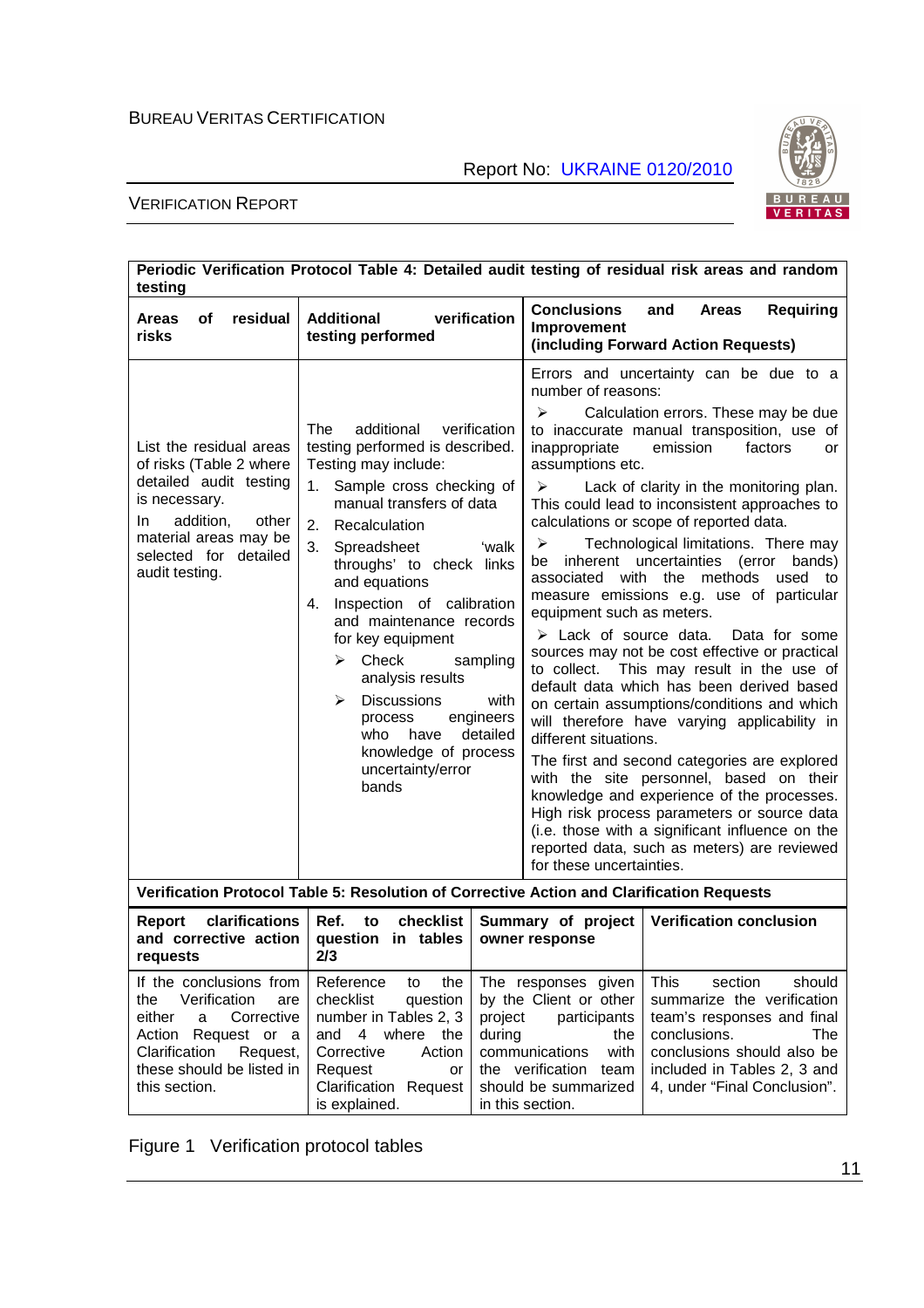

VERIFICATION REPORT

# **2.1 Review of Documents**

AIE reviewed Monitoring report, version 1, submitted by the OJSC "Odesagas", and additional documents related to the project design and baseline as to the requirements of Ukrainian Laws, PDD, methodology and Kyoto Protocol.

The verification findings presented in this report relate to the PDD version 07 and Project Monitoring Report version 01.

According to the verification results the project's participants issued the Monitoring report, version 02 as of 15.15.2010, which is final.

#### **2.2 Follow-up Interviews**

On 21/04/2010 verifiers of "Bureau Veritas Certification Holding SAS" performed interviews with project stakeholders to confirm selected information and to resolve issues identified in the document review. Representatives of OJSC «Odesagas» were interviewed. The main topics of the interviews are summarized in Table 1.1.

| Interviewed organization     | <b>Interviews Topics</b>                  |  |
|------------------------------|-------------------------------------------|--|
| OJSC «Odesagas»              | Organizational structure.                 |  |
|                              | Personal responsibility.                  |  |
|                              | Training of personnel.                    |  |
|                              | Quality management procedures.            |  |
|                              | Repair of the equipment (records).        |  |
|                              | Metering equipment control.               |  |
|                              | Metering record keeping system, database. |  |
| Local Stakeholder:           | Social impacts.                           |  |
| Heat Network Administration: | Environmental impacts.                    |  |
| Consultant:                  | Baseline methodology.                     |  |
| <b>ITI Biotekhnika UAAN.</b> | Monitoring plan.                          |  |
|                              | Monitoring report.                        |  |
|                              | Deviations from PDD.                      |  |

#### **Table 1 Interview topics**

#### **2.3 Resolution of Clarification, Corrective and Forward Action Requests**

The objective of this phase of the verification is to raise the clarification, corrective and forward action requests and any other outstanding issues that needed to be clarified for Bureau Veritas Certification positive conclusion on the GHG emission reduction calculation. Findings established during the initial verification are also taken into consideration since they have identified criteria ensuring the proper implementation of a project and risks related to quality of emission reductions.

Corrective Action Requests (CAR) are issued, where: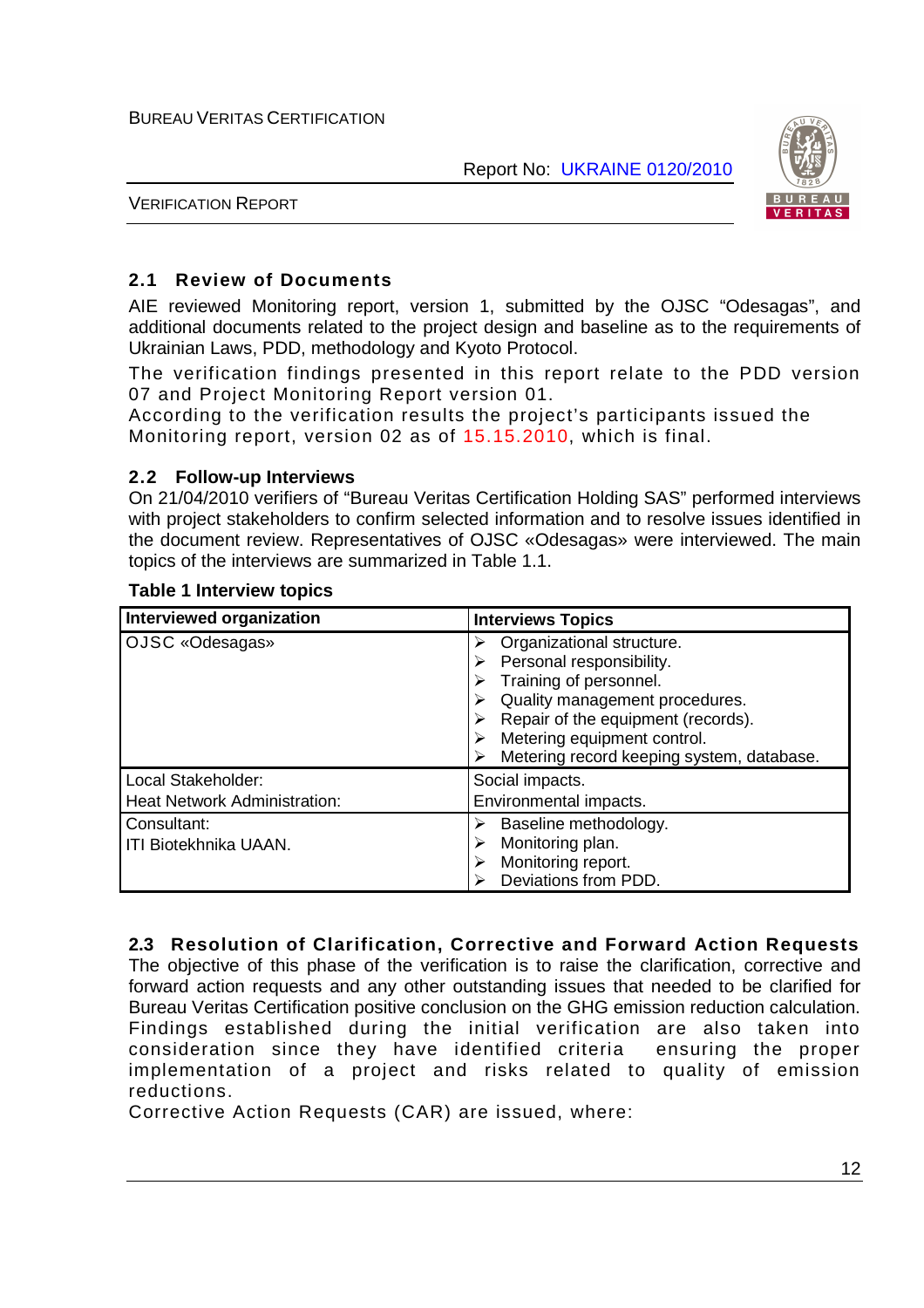

VERIFICATION REPORT

i) there is a clear deviation concerning the implementation of the project as defined by the PDD;

ii) requirements set by the MP on have not been met completely; or

iii) there is a risk that the project would not be able to generate (high quality) ERUs.

Forward Action Requests (FAR) are issued, where:

iv) the actual status requires a special focus on this item for the next consecutive verification, or

v) an adjustment of the MP is recommended.

The verification team may also use the term Clarification Request (CL), which would be where:

vi) additional information is needed to fully clarify an issue.

To guarantee the transparency of the verification process, the concerns raised are documented in more detail in the verification protocol in Appendix  $A<sub>1</sub>$ 

# **3 VERIFICATION FINDINGS FOR 2008**

In the following sections, the findings of the verification are stated. The verification findings for each verification subject are presented as follows:

1) The findings from the desk review of the original project activity documents and the findings from interviews during the follow up visit are summarized. A more detailed record of these findings can be found in the Verification Protocol in Appendix A.

2) The conclusion for verification is presented.

Discussions, remarks and conclusions stated in the verification report project are given also in final verification report.

#### **3.1 Remaining issues CLs, CARs, FARs from previous determination.**

The task of this verification is to check the remaining issues from the previous determination or issues which are clearly defined for assessment in the PDD. The determination report, prepared by Bureau Veritas Certification, noted the following open issues.

#### **CAR №1:**

There is no evidence of written project approvals by the Parties involved.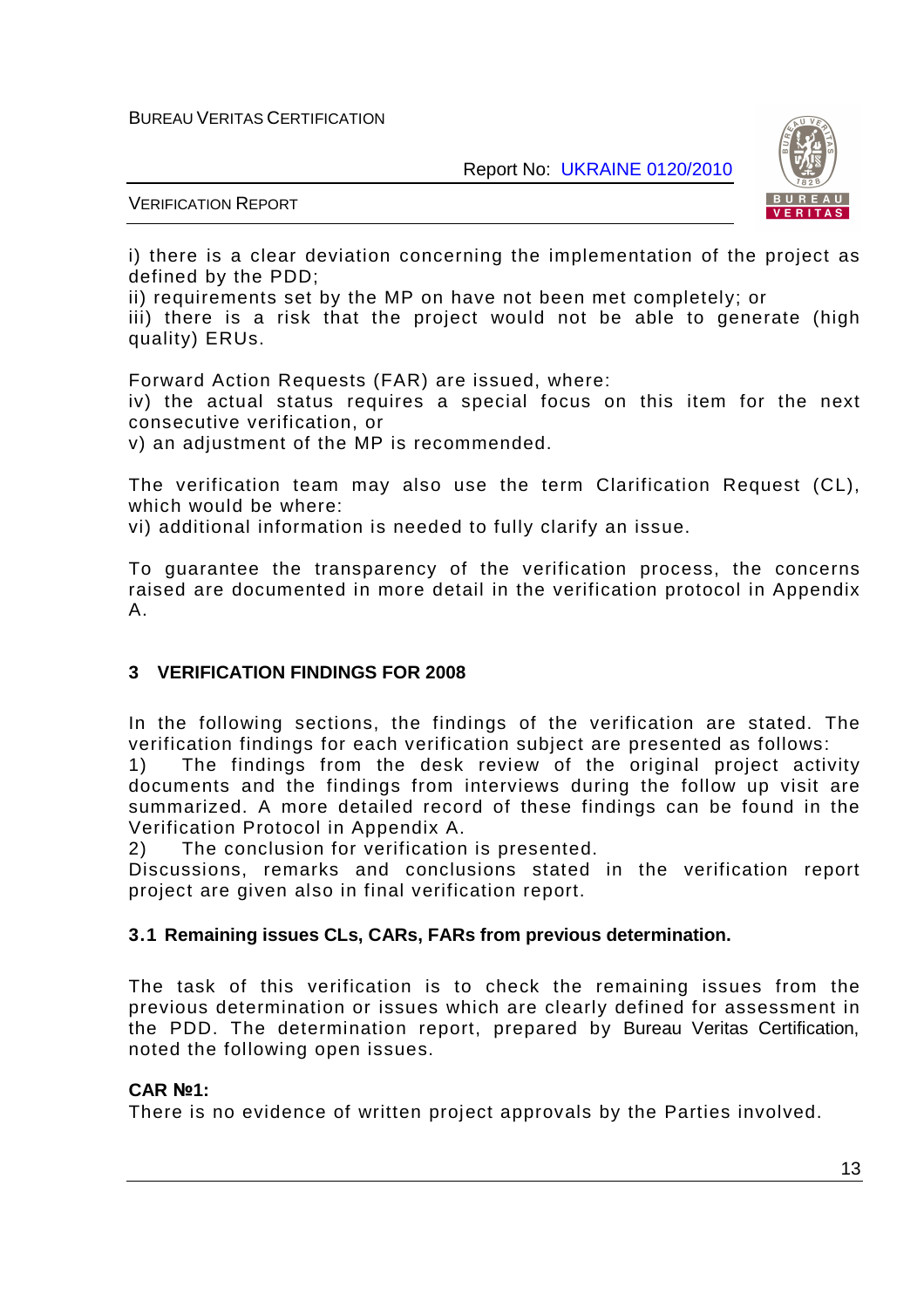Report No: UKRAINE 0120/2010



VERIFICATION REPORT

It remains unsolved till the time of issuance of letters of approval by the Parties involved.

#### **Answer**

Letter of Approval was given to the Danish involved party by the Energy Agency of Denmark No. 1602/1102-0041 as of 01.06. 2010. Letter of Approval No. 737/23/7 was issued by the National Environmental Investment Agency on 07.10.2010.

#### **Conclusion of the verification team**

Evidencing documents were provided to verifiers and were found satisfactory.

#### **3.2 Project implementation**

#### **3.2.1 Discussion**

The key task of Initial Verification is to check the project's preparedness for emission reductions generation.

The status of project's implementation, including the basic stages, is given in Table 1.2.

| No.  | <b>Arrangements</b>                                           | <b>Quantity of</b><br>units of<br>performed<br>works, pcs. | <b>Commencement</b><br>of building | <b>Putting into</b><br>operation |
|------|---------------------------------------------------------------|------------------------------------------------------------|------------------------------------|----------------------------------|
| 2008 |                                                               |                                                            |                                    |                                  |
|      | Rehabilitation<br>and<br>hermetization of<br>the<br>equipment | 752 pcs.                                                   | <b>March 2008</b>                  | May 2008                         |

Table 1.2. Status of implementation (in accordance with version 6 of PDD). 752 objects were rehabilitated and hermetized in 2008. The list of rehabilitated objects is given in Annex A.

#### **3.2.2 Determined discrepancies**

None.

#### **3.3 Internal and External Data**

**3.3.1 Discussion**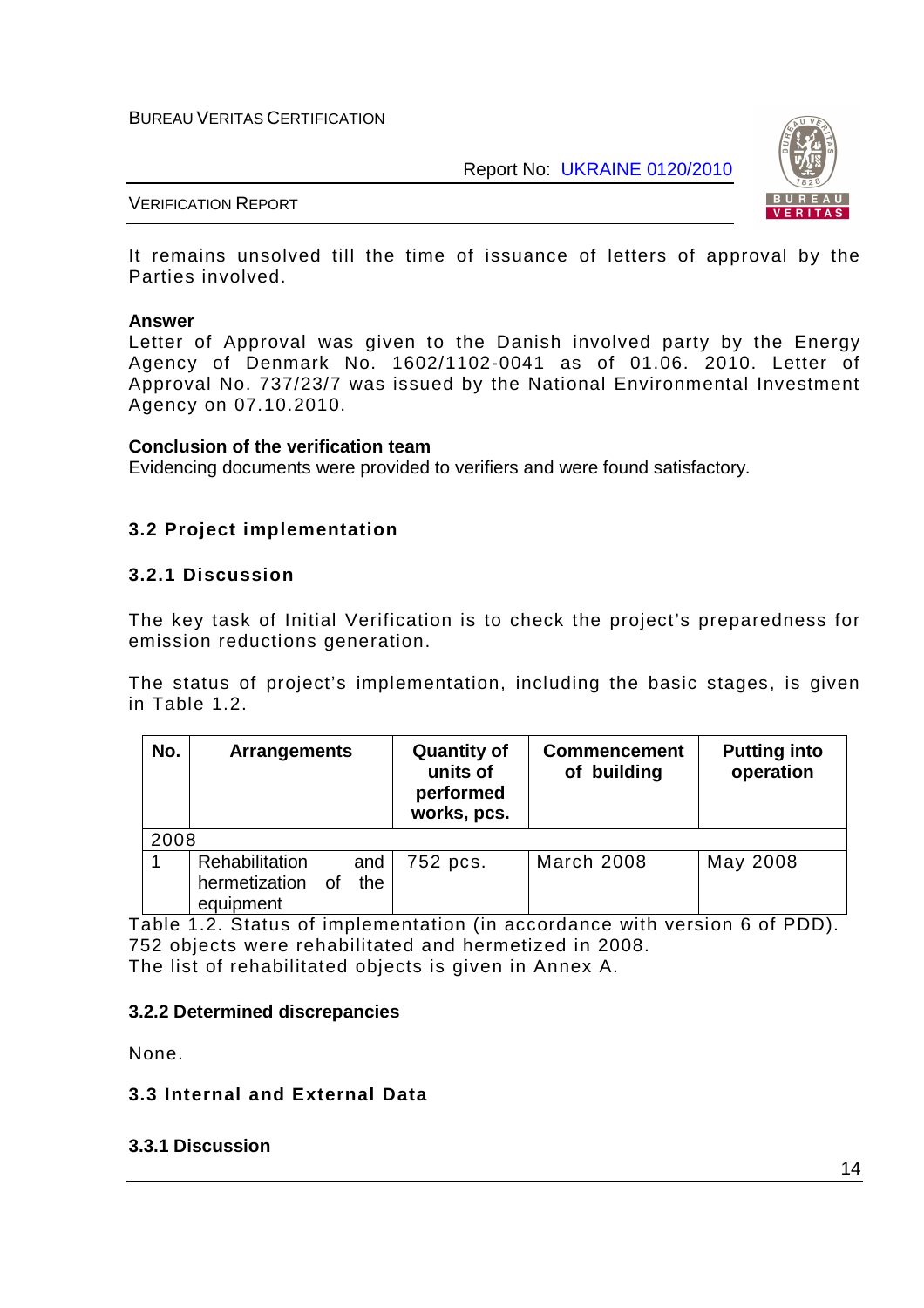Report No: UKRAINE 0120/2010



#### VERIFICATION REPORT

| Identificati<br>on No. | Variable<br>data                                                                                                                                                                | Source of<br>data                                                             | Unit of data<br>measuremen<br>t                                                                                       | Form of<br>data<br>received | Comments                                                                                                                                                                                                                                                                         |
|------------------------|---------------------------------------------------------------------------------------------------------------------------------------------------------------------------------|-------------------------------------------------------------------------------|-----------------------------------------------------------------------------------------------------------------------|-----------------------------|----------------------------------------------------------------------------------------------------------------------------------------------------------------------------------------------------------------------------------------------------------------------------------|
| 1. i                   | Serial<br>number of<br>bolt, cock,<br>valve,<br>flanged or<br>threaded<br>joint,<br>where the<br>gas<br>leakage<br>was<br>detected,<br>is<br>eliminated<br>and then<br>checked. | Measure<br>ment of<br>leakage                                                 | Dimensionle<br>SS                                                                                                     | Electroni<br>C              | Detected leakage is awarded a<br>respective No. List of shut-<br>down devices (valves, cocks,<br>bolts), flanged and threaded<br>joints is given in Annex A.<br>Check after repair is conducted.                                                                                 |
| 2. Ti                  | Time                                                                                                                                                                            | Results<br>οf<br>inspectio<br>n                                               | Quantity of<br>hour of<br>operation of the<br>equipment,<br>wherein the<br>leakage was<br>detected within<br>the year | Electroni<br>C              | Quantity of hours pf the<br>equipment operation<br>during the year from the<br>moment of its repair<br>(replacement)                                                                                                                                                             |
| 3.                     | Date                                                                                                                                                                            | Repair<br>(rehabilit<br>ation)<br>and<br>monitorin<br>g<br>(register)<br>data | Date of<br>repair<br>(rehabilitatio<br>n) and<br>monitoring                                                           | Electroni<br>C              | Date of reconstruction used<br>together with the number of<br>hours of equipment operation to<br>determine general number of<br>hours of operation Should leaks<br>be repeated, it is taken the<br>same as the date of last<br>inspection which showed the<br>absence of leakage |
| 4.<br>GWPCH4           | Global<br>warming<br>potential                                                                                                                                                  | <b>IPCC</b>                                                                   | Tones of<br>CO2 equiv.                                                                                                | Electroni<br>C              | Project developer will conduct<br>monitoring of any potential<br>changes caused by global<br>warming for methane,<br>published by IPCC and<br>approved by COP                                                                                                                    |

Parameters applied for calculation of methane leakage reduction are given below in the table 1.3.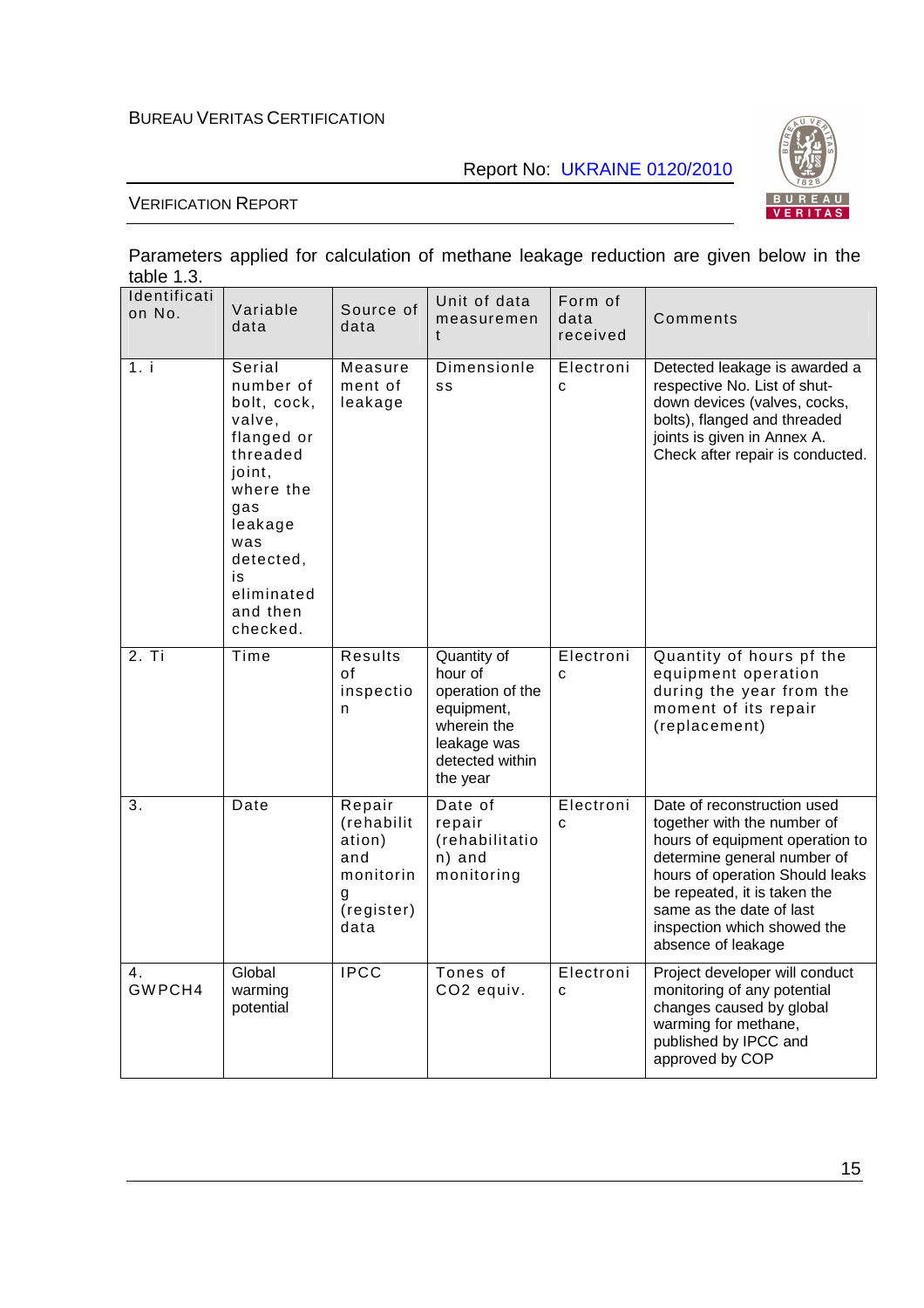# Report No: UKRAINE 0120/2010



| Identificati<br>on No. | Variable<br>data                                                 | Source of<br>data                                                                                                                   | Unit of data<br>measuremen<br>t | Form of<br>data<br>received | Comments                                                                                                                                                                                                                                                                                               |
|------------------------|------------------------------------------------------------------|-------------------------------------------------------------------------------------------------------------------------------------|---------------------------------|-----------------------------|--------------------------------------------------------------------------------------------------------------------------------------------------------------------------------------------------------------------------------------------------------------------------------------------------------|
| 5. $FCH4, i$           | Speed of<br>leakage for<br>each<br>detected<br>leakage           | Leakage<br>measure<br>ment                                                                                                          | m3 CH4/year                     | Electroni<br>C              | Calculated by means of<br>the largest deviation from<br>device's error (10% for<br>gas analyzer)                                                                                                                                                                                                       |
| 6. t, P                | Gas<br>temperatur<br>e and<br>pressure                           | Data of<br>measure<br>ments of<br>glass<br>mercury<br>thermom<br>eter TL-4<br>and<br>manomet<br>er «D-<br>59H-100-<br>1.06<br>kPa». | $\overline{{}^0C}$ and kPa      | Electroni<br>с              | Measured for determination of<br>CH4 density Note:<br>Notwithstanding<br>measurements, many variants<br>are not expected as pressure<br>and temperature at different<br>stations are taken constant                                                                                                    |
| 7. URi                 | Equipment<br>uncertainty<br>factor;<br>measurement<br>of leakage | Informati<br>on<br>provided<br>by<br>manufact<br>urer<br>and/or<br><b>IPCC</b><br>GPG                                               | $\%$                            | Electroni<br>с              | Where possible, 95%<br>confidence interval is<br>evaluated; advice of<br>management board given in<br>section 6 2000 IPCC of GPG If<br>manufacturer of equipment<br>where leaks are measured<br>specifies uncertainty range<br>without specification of<br>confidence internal, it can be<br>taken 95% |
| 8. Vbag                | Reservoir<br>capacity                                            | Data of<br>flow<br>meter<br>measure<br>ment                                                                                         | m <sup>3</sup>                  | Electroni<br>c and<br>paper | Reservoir is filled in with water.<br>Amount of water measured by<br>flow meter will be reservoir<br>capacity Measurement showed<br>that reservoir capacity is 0.87<br>$m3$ .                                                                                                                          |
| 9.<br>$W$ sampleCH4,i  | Methane<br>concentration<br>in sample                            | Data of<br>gas<br>analyzer<br>EX-TEC®<br>SR <sub>5</sub><br>measure<br>ments                                                        | $\frac{9}{6}$                   | Electroni<br>с              | Methane concentration in<br>sample (in reservoir) of leak i is<br>the difference between<br>methane concentration in the<br>beginning and in the end of<br>measurement Concentration is<br>measured with gas analyzer<br>EX-TEC® SR5.                                                                  |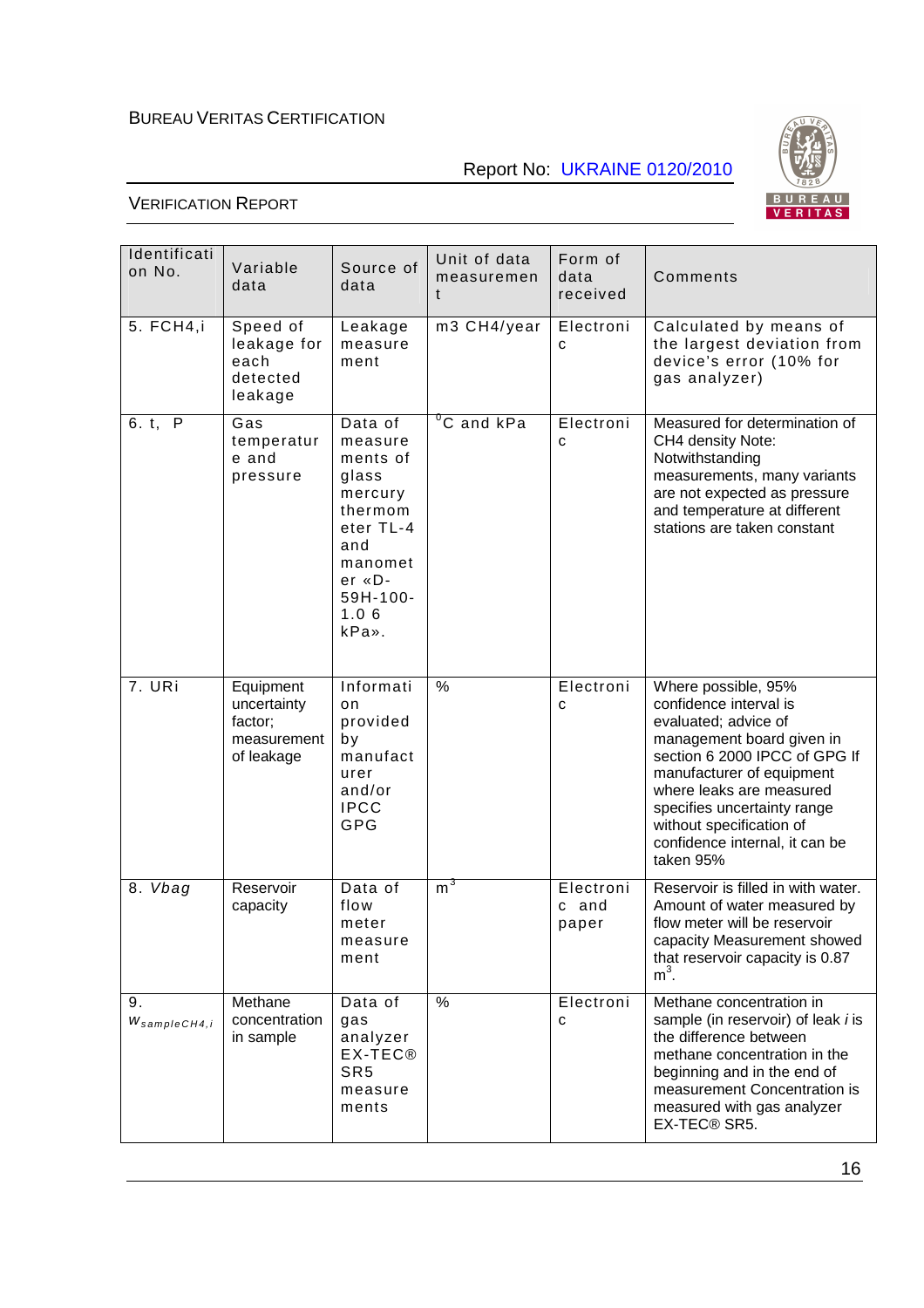

#### VERIFICATION REPORT

| Identificati<br>on No. | Variable<br>data                                                                             | Source of<br>data                                                                   | Unit of data<br>measuremen | Form of<br>data<br>received | Comments                                                                                                                                                                                                                                                                                  |
|------------------------|----------------------------------------------------------------------------------------------|-------------------------------------------------------------------------------------|----------------------------|-----------------------------|-------------------------------------------------------------------------------------------------------------------------------------------------------------------------------------------------------------------------------------------------------------------------------------------|
| 10. $T_i$              | Time during<br>which<br>methane<br>concentration<br>in reservoir<br>reaches<br>certain level | Data of<br>measure<br>ments<br>made by<br>seconds<br>counter«<br>SOS pr-<br>$2b-2*$ | seconds                    | Electroni<br>C              | Time during which methane<br>concentration in reservoir<br>reaches certain level is<br>determined with stop-watch.<br>Measurement starts from the<br>moment the tap is opened on<br>the tank cap and ends when<br>methane concentration inside<br>the reservoir reaches certain<br>level. |

Table 1.3. Parameters used in calculation of GHG emissions

# **3.3.2 Discrepancies**

Outstanding questions connected with baseline and additionality are given in Table 5 below (See CR2).

#### **3.3.3 Conclusion**

Project complies with requirements.

#### **3.4 Environmental and Social Indicators**

#### **3.4.1 Discussion**

No environmental and social indicators are defined in the monitoring plan.

The verification team on site met a number of local stakeholders. They expressed their deep appreciations for the project. As the project has brought sustainable development in to Odessa Region by means of implementation of activities for natural gas leaks reduction as well as improving of living comfort for population through improving of gas supply quality and safety, it will also have positive environmental impact.

# **3.4.2 Discrepancies**

None

#### **3.4.3. Conclusion**

The Project complies with Ukrainian Laws, and with the JI project requirements.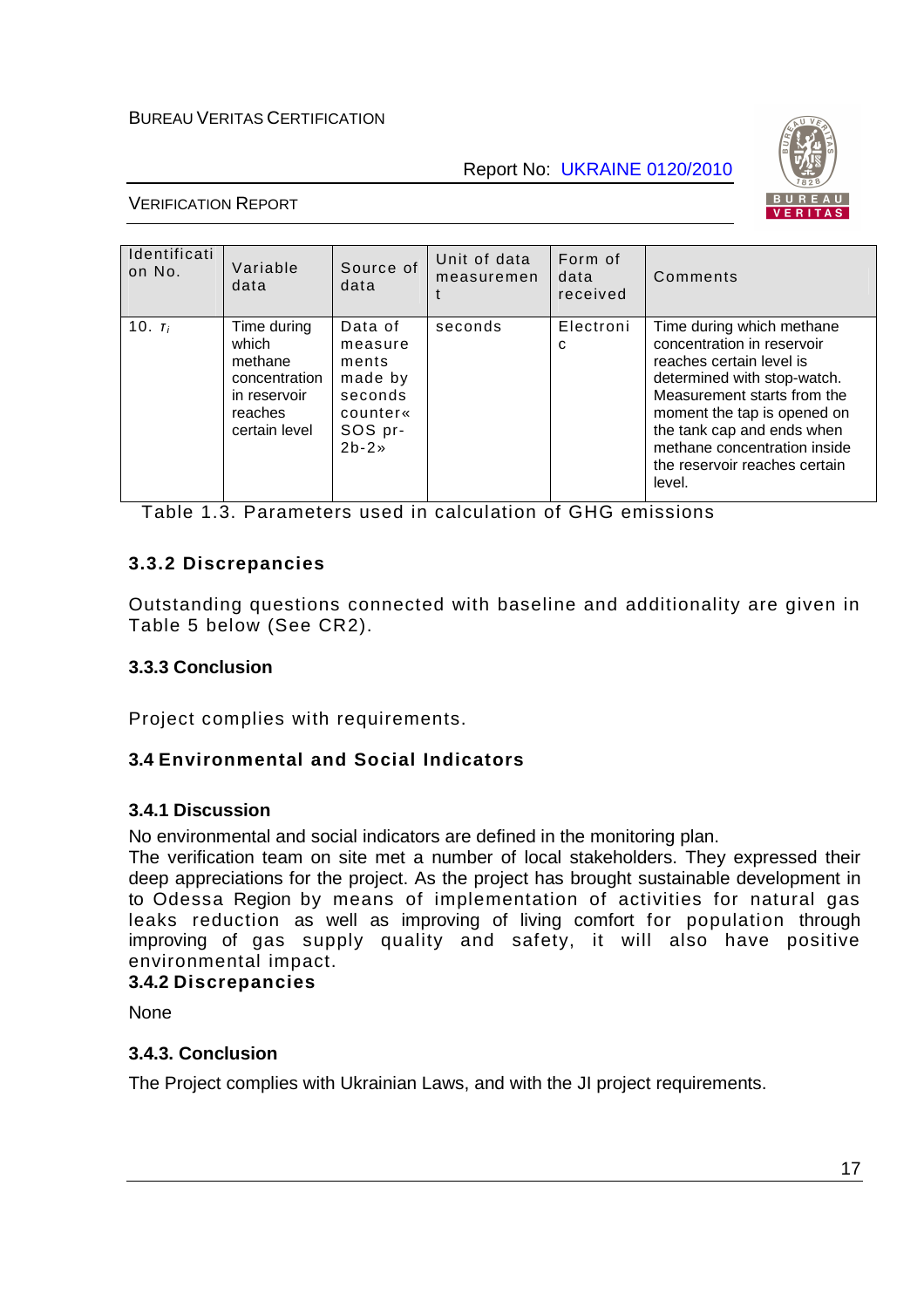

VERIFICATION REPORT

# **3.5 Management and Operational System**

#### **3.5.1 Discussion**

In order to ensure successful implementation of a project and the credibility and verifiability of the GHG emission reductions achieved, the project must have a well defined management and operational system.

Systems of administration, management and control of OJSC Odesagas are organized in accordance with the laws of Ukraine. The verification team knows the laws required for project implementation. The team has been provided with equipment descriptions and technological instructions. Operational instructions are in place. Inspection schedules are duly agreed as provided for by requirements of the law of Ukraine.

#### **3.5.2 Discrepancies**

None.

#### **3.5.2 Conclusion**

The Monitoring Report and the Management and Operational Systems are eligible for reliable project monitoring.

#### **4 FINDINGS OF THE FIRST PERIODIC VERIFICATION**

#### **4.1 Completeness of Monitoring**

#### **4.1.1 Discussion**

The reporting procedures reflect the monitoring plan completely. It is confirmed that the monitoring report does comply with the monitoring methodology and PDD.

All 10 parameters were determined as prescribed. All reported parameters were determined. The complete data is stored electronically and documented. The necessary monitoring procedures defined in internal procedures and additional internal documents have been submitted for determination.

According to PDD version 07, emission reductions during 2008 monitoring period were expected 664390 t CO2 e. According to Monitoring Report version 01 emission reductions achieved are 565765,04 t CO2 e. The difference in the emission reductions are explained as follows. The reductions expected in PDD are expected reductions, but due to the lack of financing project activities were not performed in full.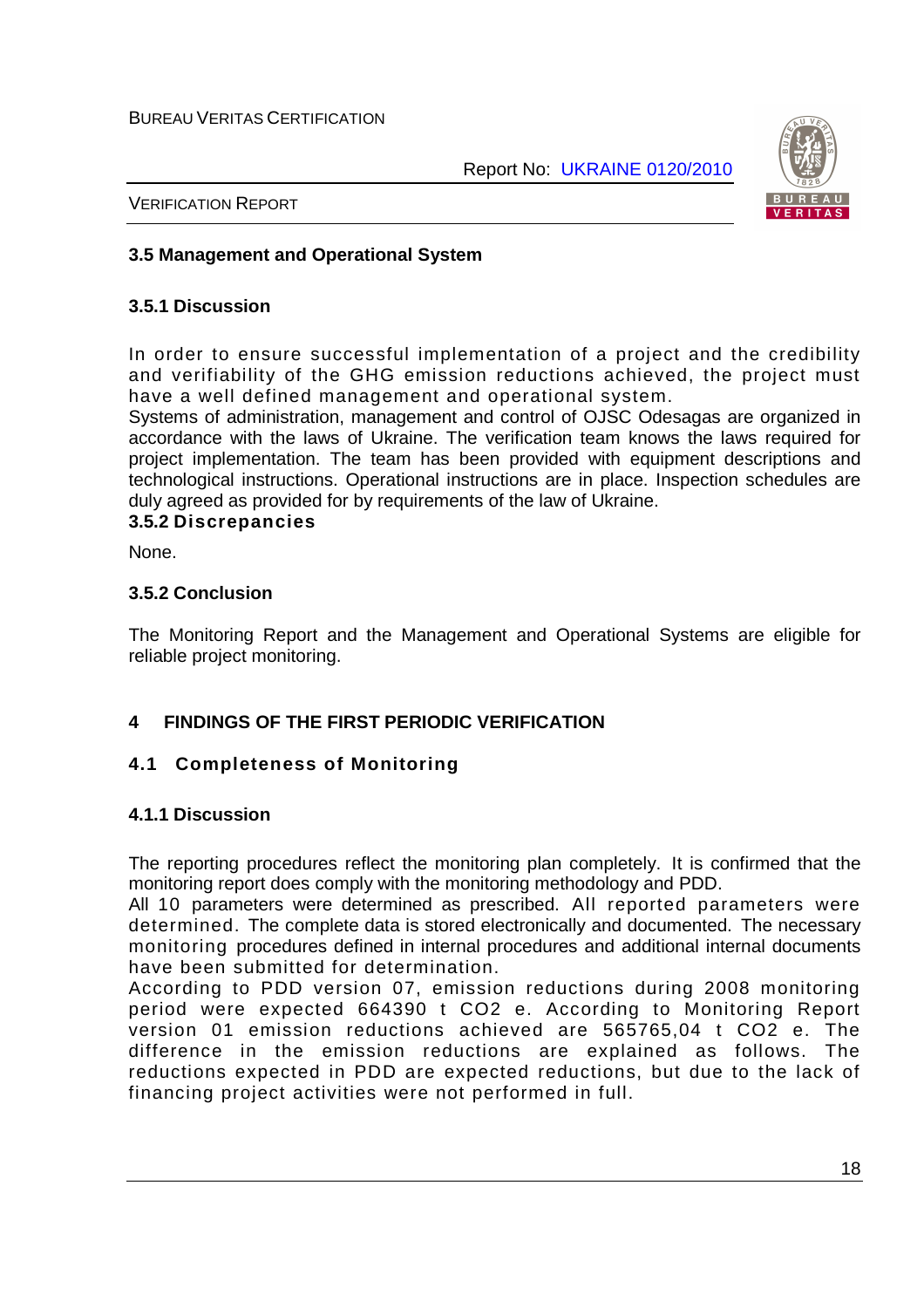

VERIFICATION REPORT

# **4.1.2 Discrepancies**

Outstanding questions connected with baseline and additionality are given in Table 5 below (See CR1).

# **4.1.3 Conclusion**

The project complies with all requirements.

# **4.2 Accuracy of Emission Reduction Calculation**

#### **4.2.1 Discussion**

The verification team confirms that emission reduction calculations have been performed according to the Monitoring Plan and to the calculation methodology reported in the Section D.3.4. of the Monitoring Report version 01.

Calculation of methane leaks has taken into account possible error of devices used in measurement of leaks, and calculation uncertainty.

#### **4.2.2 Discrepancies**

None

#### **4.2.3 Conclusion**

The project complies with all requirements.

#### **4.3 Quality Evidence to Determine Emissions Reductions**

#### **4.3.1 Discussion**

Verification of the calculation of emission reductions is based on internal data. The origin of those data was checked. Further on, processing of those data in the monitoring workbook Excel sheet was checked where predefined algorithms compute the net annual profit gained from the emission reductions. All equations and algorithms used in the different Excel-sheets were checked. Inspection of calibration and maintenance records for gas analyzers was performed.

Necessary procedures have been defined in internal procedures and additional internal documents relevant for the determination of the various parameters of the baseline.

#### **4.3.2 Discrepancies**

None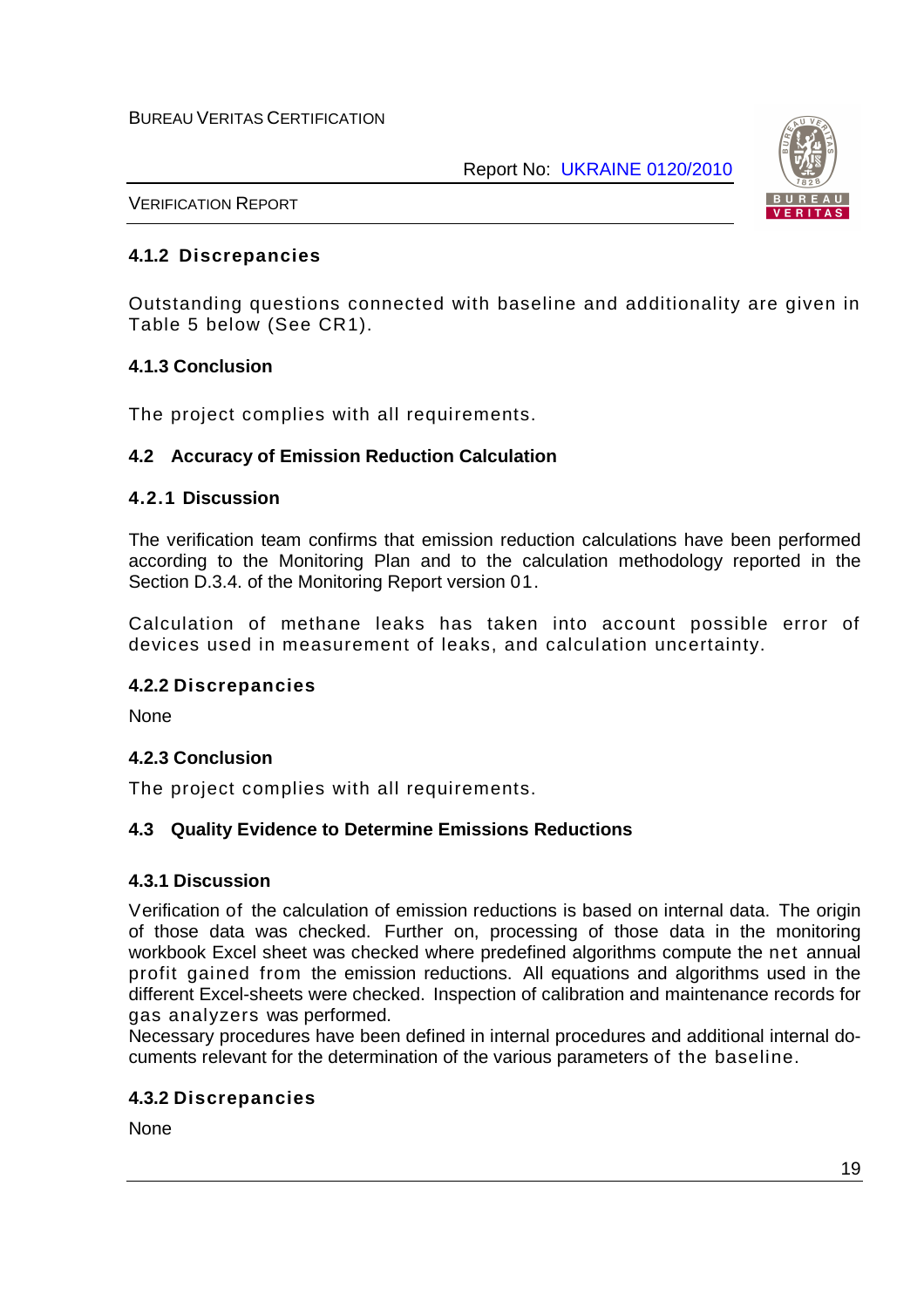

VERIFICATION REPORT

# **4.3.3 Conclusion**

The project complies with all requirements.

#### **4.4 Management System and Quality Assurance**

#### **4.4.1 Discussion**

Coordination of work of all departments and services of OJSC Odesagas concerning project implementation is done by specially created Working team. The structure of Working team is shown on the Picture 1.



#### Picture.1. *Structure of Working team*.

Sergiy Oleksandrovych Stryzhak and Lyudmyla Andriyivna Kulbida are responsible for collection of all information provided for by monitoring plan, and for making all necessary calculations. Archiving of all received information in the result of measurements and settlements is done under guidance of Kateryna Sergiyivna Burova. The head of working team (Nataliya Genadiyivna Orlova) on the basis of received information determines plan of measures under the Project and scope of resources required. Technical maintenance of the Project is carried out by Dmytro Moyseyovych Oks and Yevgen Viktorovych Kurkin. Control of data collection and processing and execution of Monitoring Report are done by ITI Biotekhnika UAAN.

#### **4.4.2 Discrepancies**

None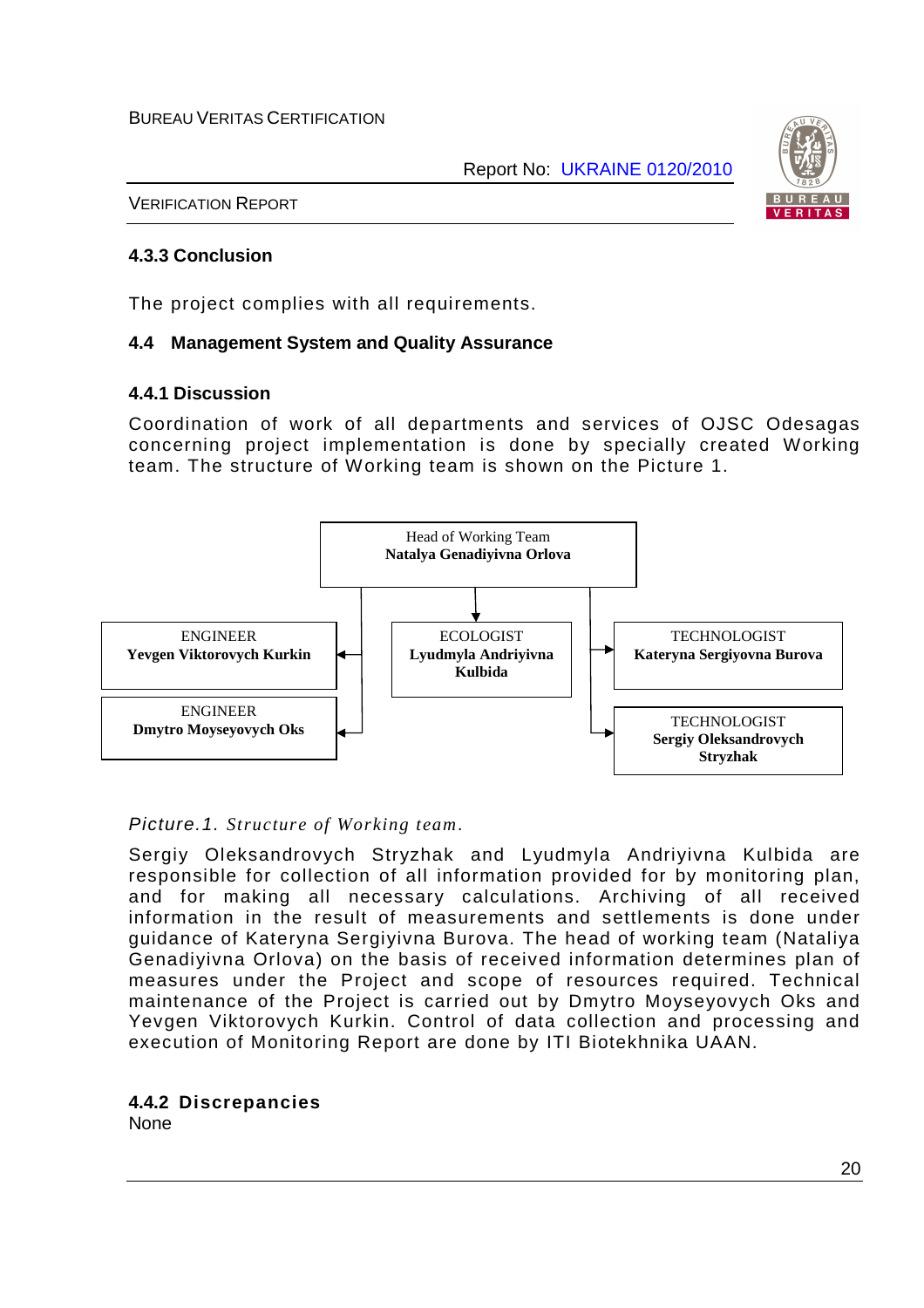

VERIFICATION REPORT

#### **4.4.3 Conclusion**

The project complies with all requirements.

# **5 PROJECT SCORECARD**

|                     |                                               |                                         | <b>Conclusions</b>          | Summary of findings and                                   |                                                                                                                                             |
|---------------------|-----------------------------------------------|-----------------------------------------|-----------------------------|-----------------------------------------------------------|---------------------------------------------------------------------------------------------------------------------------------------------|
| <b>Risk Areas</b>   |                                               | <b>Baseline</b><br><b>Emission</b><br>s | Project<br><b>Emissions</b> | <b>Calculated</b><br><b>Emission</b><br><b>Reductions</b> | comments                                                                                                                                    |
| <b>Completeness</b> | Source<br>coverage/<br>boundary<br>definition |                                         |                             |                                                           | All relevant emission sources<br>within the project are defined<br>correctly and transparently and<br>are covered by the monitoring<br>plan |
| <b>Accuracy</b>     | Physical<br>Measuremen                        |                                         |                             |                                                           | Appropriate<br>devices<br>are<br>presented. Necessary reserve<br>decisions are provided.                                                    |
|                     | Data<br>calculations                          |                                         |                             |                                                           | Emission<br>reductions<br>are<br>calculated correctly                                                                                       |
|                     | management<br>& reporting                     |                                         |                             |                                                           | Management and<br>reporting<br>were found to be satisfying.                                                                                 |
| <b>Consistency</b>  | Changes in<br>the project                     |                                         |                             |                                                           | <b>Results</b><br>consistent<br>are<br>to<br>underlying raw data.                                                                           |

# **6 CONCLUSION ON INITIAL AND FIRST PERIODIC VERIFICATION**

Bureau Veritas Certification has performed the verification of JI project "Reduction of Methane Emissions at Flanged, Threaded Joints and Shut-down Devices of OJSC "Odesagas" Equipment" for the period of 2008.

Verification was done in accordance with UNFCCC criteria and criteria of host country.

OJSC Odesagas is responsible for the preparation of the GHG emissions data and the reported GHG emissions reductions of the project on the basis set out within the Monitoring Plan indicated in the PDD version 07. The project's administration is responsible for project implementation, organization of data collection, and calculations and determination of GHG emission reductions.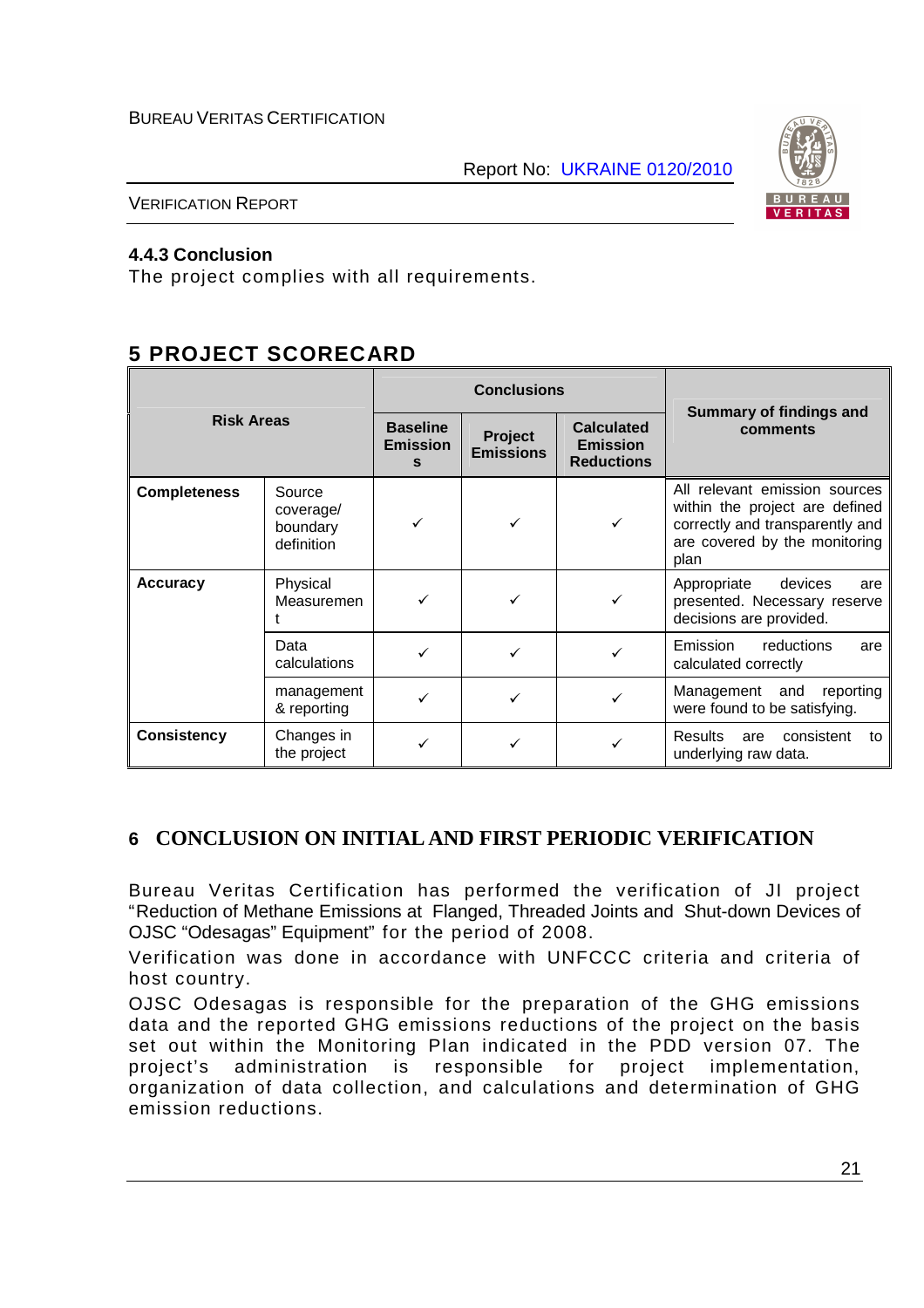Report No: UKRAINE 0120/2010



VERIFICATION REPORT

Bureau Veritas Certification verified the Project Monitoring Report version 01 for the reporting period. Bureau Veritas Certification confirms that the project is implemented as planned and described in determination documents and presented project documentation. Installed equipment being essential for generating emission reduction runs reliably and is calibrated appropriately. Monitoring system is duly organized. The project is ready to generate GHG emission reductions.

Bureau Veritas Certification confirms that the GHG emission reduction is calculated in accordance with the principle of additionality. On the basis of seen and analyzed documents we confirm the following:

| Reporting period                                    |                        | : From $01/01/2008$ to $31/12/2008$ |
|-----------------------------------------------------|------------------------|-------------------------------------|
| <b>Baseline emissions</b>                           | :597533.19             | t CO2 equivalents.                  |
| Project emissions                                   | $\therefore$ 31 768,15 | t CO2 equivalents.                  |
| Emission Reductions : 565 765,04 t CO2 equivalents. |                        |                                     |

# **7 REFERENCES**

# **Category 1 Documents:**

Principal documents related directly to the project registration.

- /1/ PDD, version 07, as of April 30, 2010
- /2/ Monitoring Report, version 01, dated 25.12.2009
- /3/ Monitoring Report, version 02, dated 15.05.2010
- /4/ Determination Report of Bureau Veritas Certification Holding SAS dated 15.05.2010
- /5/ Letter of Approval, National Environmental Investment Agency of Ukraine, No. 737/23/7as of 07.06.2010.
- /6/ Letter of Approval, Ministry of Climate and Energetics of Denmark and Energy Agency of Denmark № 1602/1102-0041 as of 01.06.2010

# **Category 2 Documents:**

Background documents related to the project and/or methodology.

/1/ Documents checked during the verification onsite are presented in Appendix B

#### **Persons interviewed:**

List of persons interviewed during the verification or persons that contributed with other information that are not included in the documents is listed above.

/1/ Vitaliy Oleksandrovych Gerasymenko – the executive director of JSC Odesagas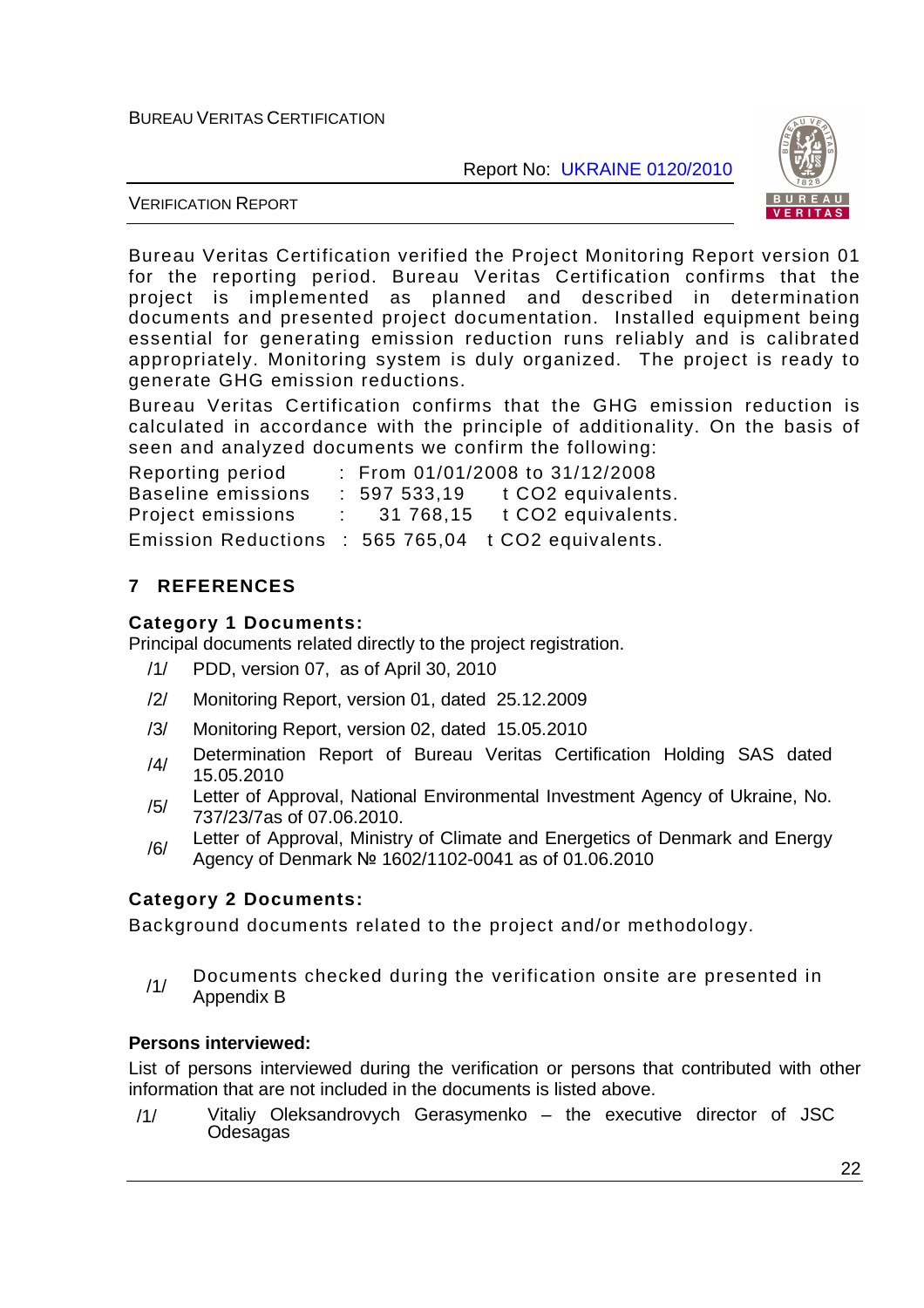Report No: UKRAINE 0120/2010



| /2/            | Yakiv Lvovych Zatynaiko - the chief engineer of JSC Odesagas                                                                                      |
|----------------|---------------------------------------------------------------------------------------------------------------------------------------------------|
| /3/            | Natalya Genadiyivna Orlova – chief of production and technical department of<br>OJSC «Odesagas»                                                   |
| $\frac{14}{3}$ | Dmytro Moyseyovych Oks – chief of production and technical department of<br>gas industry management in Odessa city under OJSC «Odesagas»          |
| /5/            | Lyudmyla Andriyivna Kulbida - the LOP engineer of JSC Odesagas                                                                                    |
| /6/            | Kateryna Sergiyivna Burova - the engineer of of production and technical<br>department of JSC Odesagas                                            |
| 7              | Sergiy Oleksandrovych Stryzhak - head of SEUG and DV UEGG in Odessa<br>of JSC Odesagas                                                            |
| /8/            | V. Ya. Khodorchuk – scientist, secretary of ITI Biotekhinka UAAN.                                                                                 |
| /9/            | V.I. Dorovskykh – head of laboratory of ITI Biotekhinka UAAN, candidate of<br>technical sciences                                                  |
| /10/           | M.K. Tsvigovsky – deputy head of department of ITI Biotekhinka UAAN,<br>candidate of technical sciences                                           |
| /11/           | Vyacheslav Vitaliyevych Ivchuk - Chief engineer of Odessa Interdistrict<br>Department                                                             |
| /12/           | Sergiy Mykolayovych Korzhov – Chief engineer of Ananyev department                                                                                |
| /13/           | Valeriy Ivanovych Yakimchuk – Chief engineer of Berezivsky department                                                                             |
| /14/           | Oleksandr Terentiyovych Ivanov - Chief engineer of Bolgrad department                                                                             |
| /15/           | Oleksandr Mykolayovych Zhebrovsky - Chief engineer of Ivanivsky<br>department                                                                     |
| /16/           | Oleksandr Leontiyovych Bogovyk - Chief engineer of Ovidiopil department                                                                           |
| /17/           | Andriy Oleksiyovych Shyshovsky - Head of permanent commission for<br>realization of regulatory policy of Odessa municipal council                 |
| /18/           | Anatoliy Yuriyovych Ivanov - Deputy head of commission for fuel and power<br>complex, energy saving and utility complex issues<br>00 <sub>o</sub> |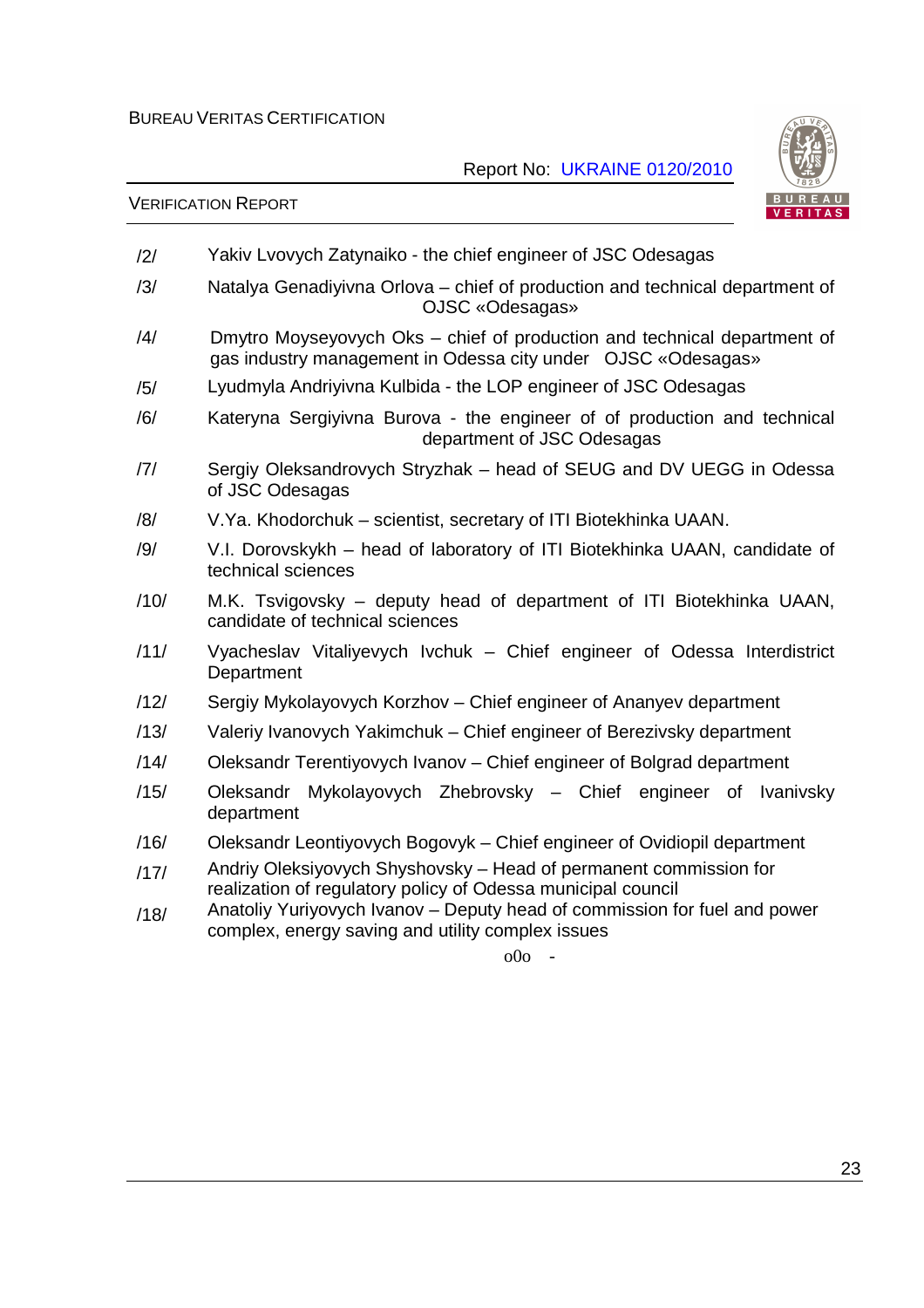

VERIFICATION REPORT

# **8 ANNEX A: JI PROJECT VERIFICATION PROTOCOL**

# **Initial Verification Protocol Table 1**

| <b>Objective</b> |                     |    | <b>Refere</b><br><b>nces</b> | <b>Comments</b>                                                                                                                                                                                                                                                                                                                                                                                                                                                                                                                                                               | <b>Conclusion</b><br>(CARs/FARs) |
|------------------|---------------------|----|------------------------------|-------------------------------------------------------------------------------------------------------------------------------------------------------------------------------------------------------------------------------------------------------------------------------------------------------------------------------------------------------------------------------------------------------------------------------------------------------------------------------------------------------------------------------------------------------------------------------|----------------------------------|
|                  | 1. Introduction     |    |                              |                                                                                                                                                                                                                                                                                                                                                                                                                                                                                                                                                                               |                                  |
| 1.1.<br>audit    | <b>Introduction</b> | to | $/1/$ , $/2/$ ,<br>/3/       | The intentions and the targets of the audit were illustrated to the<br>participants of the audit. Participants at the audit were the following<br>persons:<br><b>Verification Team:</b><br><b>Flavio Gomes</b><br>Bureau Veritas Certification Leading Climate Change Verifier<br>Oleg Skoblyk<br>Bureau Veritas Certification Climate Change Verifier<br>Kateryna Zinevych<br>Bureau Veritas Certification Climate Change Verifier<br>Report checked by:<br>Ivan Sokolov<br><b>Bureau Veritas Certification Internal Technical Reviewer</b><br>Employees of OJSC "Odesagas": | OK                               |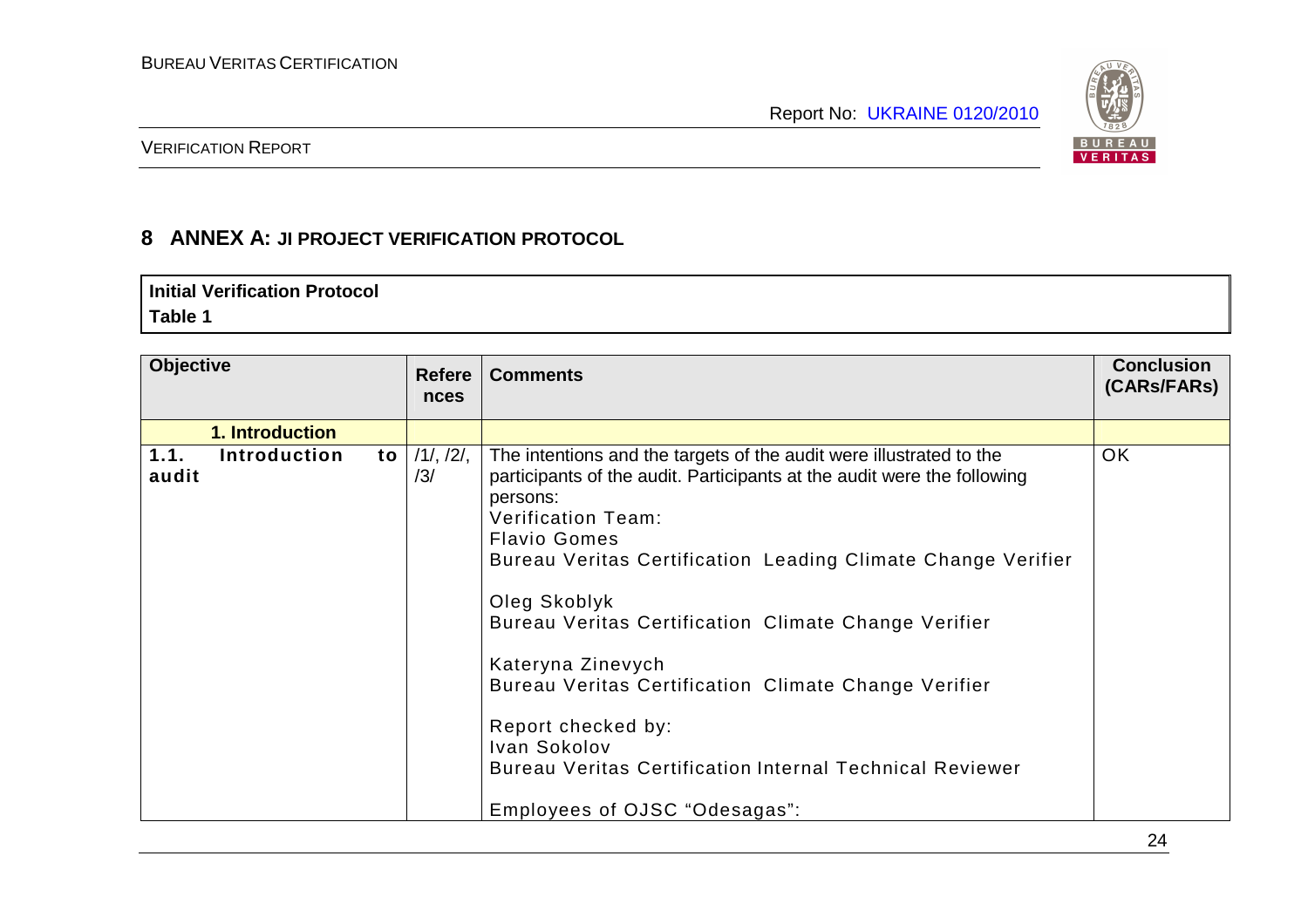

| <b>Objective</b>                                                                          | <b>Refere</b><br><b>nces</b> | <b>Comments</b>                                                                                                                                                                                                                                                                                                                                                                                                                                                                                                                                                                                                                                                                                                               | <b>Conclusion</b><br>(CARs/FARs) |
|-------------------------------------------------------------------------------------------|------------------------------|-------------------------------------------------------------------------------------------------------------------------------------------------------------------------------------------------------------------------------------------------------------------------------------------------------------------------------------------------------------------------------------------------------------------------------------------------------------------------------------------------------------------------------------------------------------------------------------------------------------------------------------------------------------------------------------------------------------------------------|----------------------------------|
| 1.2. Clarification of access<br>to data archives, records,<br>plans, drawings etc.        | $/1/$ , $/2/$ ,<br>/3/       | Yakiv Lvovych Zatynaiko - the chief engineer of JSC Odesagas<br>Natalya Genadiyivna Orlova – chief of production and technical<br>department of OJSC «Odesagas»<br>Dmytro Moyseyovych Oks - chief of production and technical department<br>of gas industry management in Odessa city under OJSC «Odesagas»<br>Lyudmyla Andriyivna Kulbida - the LOP engineer of JSC Odesagas<br>Kateryna Sergiyivna Burova - the engineer of production and technical<br>department of JSC Odesagas<br>Sergiy Oleksandrovych Stryzhak - head of SEUG and DV UEGG in<br>Odessa of JSC Odesagas<br>The verification team got open access to all required plans,<br>data, drawings, diagrams, records, corresponding objects and<br>facilities. | OK.                              |
| 1.3.<br><b>Contractors</b><br>for $ $<br>equipment erection and<br>putting into operation | $/1/$ , $/2/$ ,<br>/3/       | Project has been implemented as defined in the PDD and the<br>implementation is evidenced by statements<br>of work<br>completion.                                                                                                                                                                                                                                                                                                                                                                                                                                                                                                                                                                                             | OK.                              |
| 1.4.<br>$of \sqrt{}$<br><b>Actual</b><br>status<br><b>installation works</b>              | $/1/$ , $/2/$ ,<br>/3/       | Implementation of heating networks for elimination of leaks is<br>carried out according to project plan. See section A.6 of<br><b>Monitoring Report.</b>                                                                                                                                                                                                                                                                                                                                                                                                                                                                                                                                                                      | <b>OK</b>                        |
| 2. Open issues indicated in<br>determination report                                       |                              |                                                                                                                                                                                                                                                                                                                                                                                                                                                                                                                                                                                                                                                                                                                               |                                  |
| 2.1. Missing steps to final                                                               | $\frac{14}{1}$               | Corrective Action Request (CAR) 1                                                                                                                                                                                                                                                                                                                                                                                                                                                                                                                                                                                                                                                                                             | CAR <sub>1</sub>                 |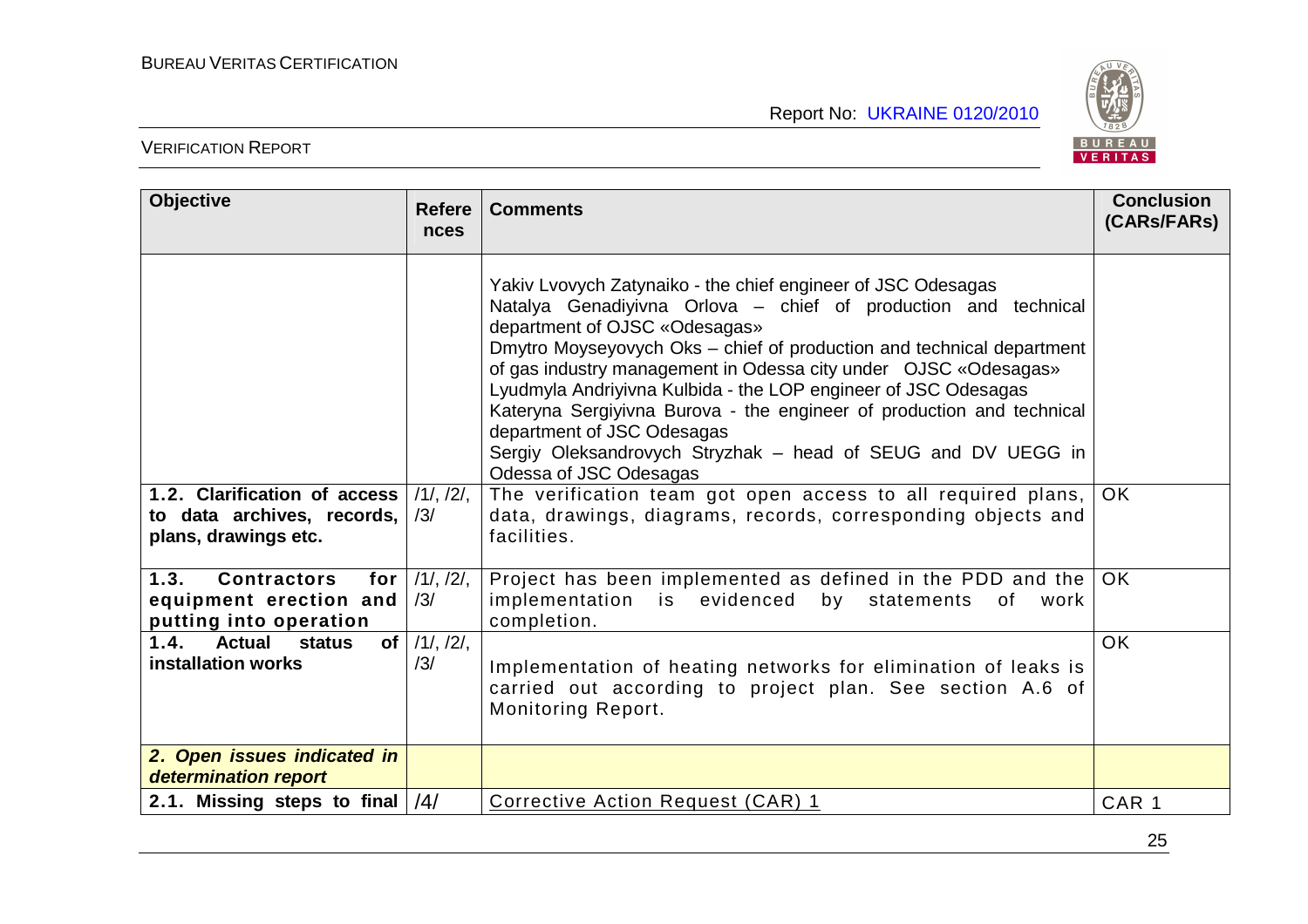

| Letters of approval from both parties are absent.<br>approval<br>3. Project<br>implementation<br>3.1. Physical components<br>11, 121,                                                                                                                                                                                                                                                                                                                       |                 |  |
|-------------------------------------------------------------------------------------------------------------------------------------------------------------------------------------------------------------------------------------------------------------------------------------------------------------------------------------------------------------------------------------------------------------------------------------------------------------|-----------------|--|
|                                                                                                                                                                                                                                                                                                                                                                                                                                                             |                 |  |
|                                                                                                                                                                                                                                                                                                                                                                                                                                                             |                 |  |
| Project has been implemented as defined in the PDD with some<br>/3/<br>deviations, see cl. 1.4 and 3.1 of Verification Report.                                                                                                                                                                                                                                                                                                                              | <b>OK</b>       |  |
| 11, 121,<br>3.2. Project boundaries<br>/3/<br>Project boundaries are set as described in PDD.                                                                                                                                                                                                                                                                                                                                                               | <b>OK</b>       |  |
| 3.3. Achieved emission<br>$\frac{12}{1}$<br>According to PDD, version 7, expected emission reductions for monitoring<br>period of 2004-2007 were 1 428 435 t CO2 e. According to the<br>reductions<br>monitoring report, version 2, achieved emission reductions are 1 242<br>207,13 t CO <sub>2</sub> e.<br>Clarification request 1 (CR) 1<br>Please explain the difference between achieved reductions under the MR<br>and reductions provided for in PDD | CR <sub>1</sub> |  |
| 3.4.<br>$/1/$ , $/2/$ ,<br><b>Monitoring</b><br>and<br>JSC Odesagas has all relevant equipment for monitoring of<br>/3/<br>metering systems<br>specifications related to the project. All equipments are of reputed<br>make. They and included in the structured calibration plans where they<br>are periodically calibrated. The procedures documented for the equipment<br>operation are in place.                                                        | <b>OK</b>       |  |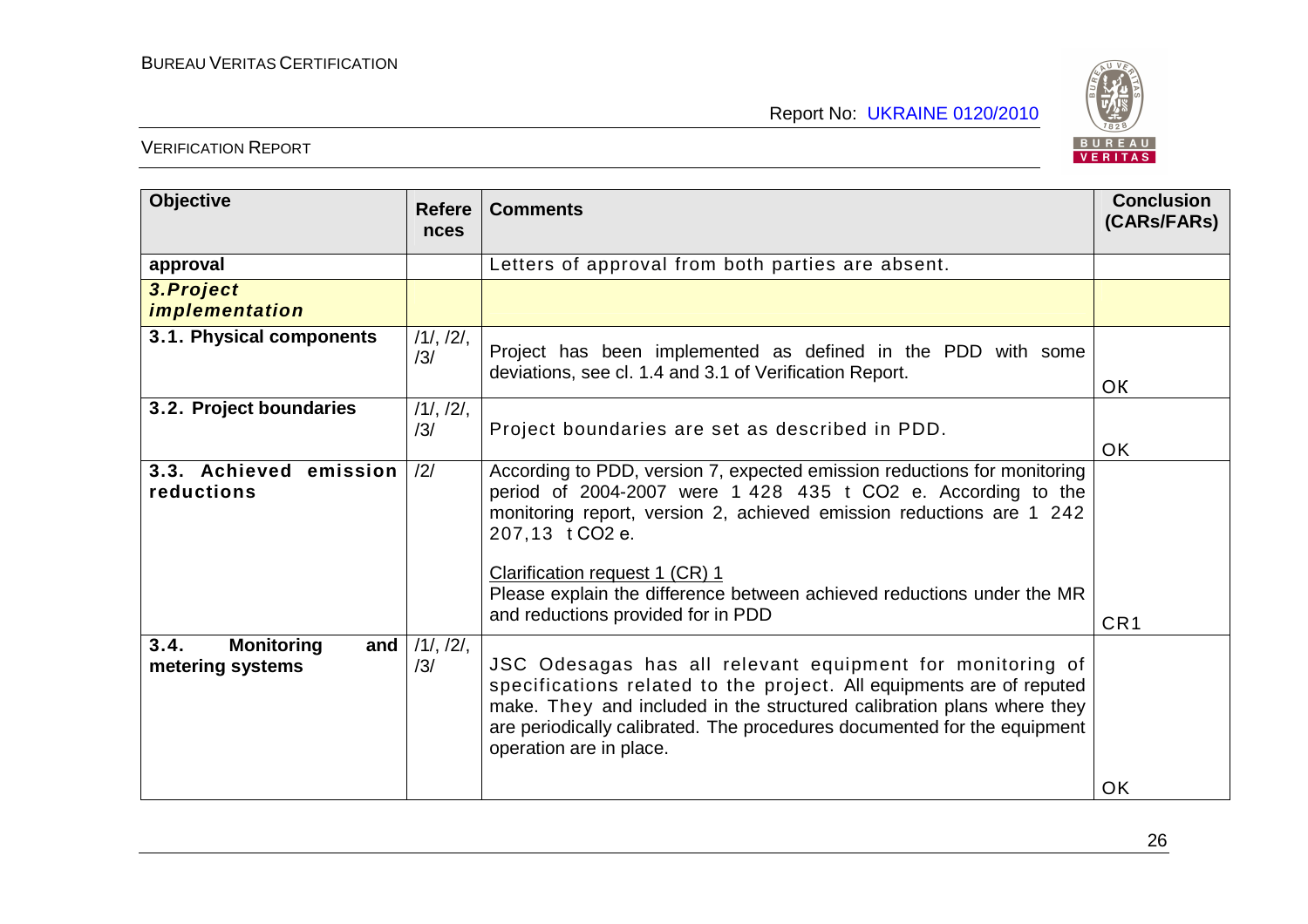

| <b>Objective</b>                                                         | <b>Refere</b><br><b>nces</b> | <b>Comments</b>                                                                                                                                                                                                                                                                                                                                                                                                                                                                                                                                                                                                                                                   | <b>Conclusion</b><br>(CARs/FARs) |
|--------------------------------------------------------------------------|------------------------------|-------------------------------------------------------------------------------------------------------------------------------------------------------------------------------------------------------------------------------------------------------------------------------------------------------------------------------------------------------------------------------------------------------------------------------------------------------------------------------------------------------------------------------------------------------------------------------------------------------------------------------------------------------------------|----------------------------------|
| 3.5. Data uncertainty                                                    | 11, 121,<br>/3/              | All measuring equipment corresponds to the regulatory requirements on<br>accuracy of meters and measurement deviations applicable in Ukraine.<br>Verification<br>analyzed<br>team<br>submitted<br>documents<br>characterizing metering devices. Types of devices are<br>determined in the regulatory documents of Ukraine. Accuracy<br>of devices is guaranteed by the manufacturer, possible error<br>has been calculated and confirmed by device passport.<br>Therefore, uncertainty level of measurements corresponds to<br>technologies used, and is taken into account when taking data<br>from the device.                                                  | <b>OK</b>                        |
| <b>Calibration</b><br>3.6.<br>and<br>quality<br>measurement<br>assurance | $/1/$ , $/2/$ ,<br>/3/       | All monitoring equipment is part of detailed calibration plan. The strict   OK<br>control is maintained over the calibration process. On the date of<br>verification, Calibration records of the measuring and monitoring<br>equipment has been verified at site. All the meters have been found to be<br>calibrated regularly as per determined calibration plan for each site. The<br>following remarks have been given.                                                                                                                                                                                                                                        |                                  |
| Data collection and<br>3.7.<br>data processing systems                   | 11, 121,<br>/3/              | All measurements of methane leaks are done by operative<br>team equipped as necessary. A program for initial monitoring<br>measurements for shut-off stations and natural gas networks<br>of JSC Odesagas is executed for each object (gas distribution<br>post) of measurement.<br>Sergiy Oleksandrovych Stryzhak and Lyudmyla Andriyivna<br>Kulbida are responsible for collection of all information<br>provided for by monitoring plan, and for making all necessary<br>settlements. Archiving of all received information in the result<br>of measurements and settlements is done under guidance of<br>Kateryna Sergiyivna Burova. The head of working team | <b>OK</b>                        |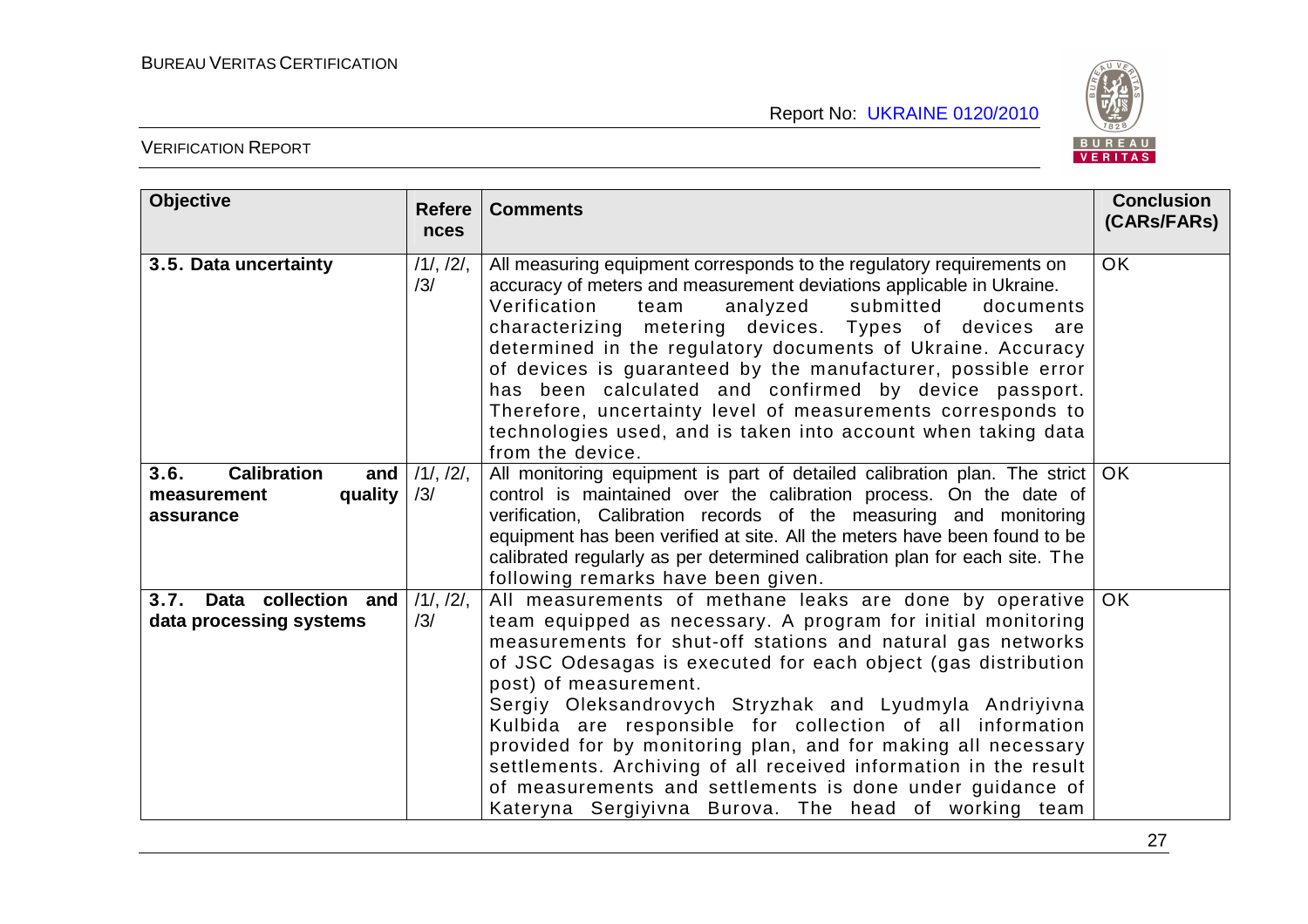

| <b>Objective</b>                                 | <b>Refere</b><br><b>nces</b> | <b>Comments</b>                                                                                                                                                                                                                                                                                                                                                                                 | <b>Conclusion</b><br>(CARs/FARs) |
|--------------------------------------------------|------------------------------|-------------------------------------------------------------------------------------------------------------------------------------------------------------------------------------------------------------------------------------------------------------------------------------------------------------------------------------------------------------------------------------------------|----------------------------------|
|                                                  |                              | (Nataliya Genadiyivna Orlova) on the basis of received<br>information determines plan of measures under the Project<br>and scope of resources required. Technical maintenance of<br>the Project is carried out by Dmytro Moyseyovych Oks and<br>Yevgen Viktorovych Kurkin. Control of data collection and<br>processing and execution of Monitoring Report are done by ITI<br>Biotekhnika UAAN. |                                  |
| 3.8. Reporting procedures                        | 11, 121,<br>/3/              | The Monitoring Plan defines persons responsible for collection of the data<br>required for GHG emission reduction calculations. Calculations are<br>transparent and are filled in annually into a predefined Excel spreadsheet.                                                                                                                                                                 | <b>OK</b>                        |
| 3.9.<br><b>Documented</b><br><b>instructions</b> | 11, 121,<br>/3/              | Monitoring report, section B, version 01 specifies procedure<br>for data collection, archiving (including software use), and<br>also reflects monitoring, metering and reporting procedures.<br>This information was verified during the visit to OJSC<br>Odesagas and is satisfactory.                                                                                                         | OK                               |
| 3.10.<br>Qualification<br>training               | and $/1/$ , $/2/$ ,<br>/3/   | Refer to section 3.6 above.                                                                                                                                                                                                                                                                                                                                                                     | <b>OK</b>                        |
| 3.11. Responsibilities                           | 11, 121,<br>/3/              | Refer to section 3.6 above.                                                                                                                                                                                                                                                                                                                                                                     | <b>OK</b>                        |
| 3.12.<br>Troubleshooting<br>procedures           | 11, 121,<br>/3/              | Detection, liquidation and registration of failures and<br>emergencies at gas-distribution posts of JSC Odesagas is<br>carried out according to Safety rules of gas-supply systems of<br>Ukraine.                                                                                                                                                                                               | OK.                              |
| 4. Internal data                                 |                              |                                                                                                                                                                                                                                                                                                                                                                                                 |                                  |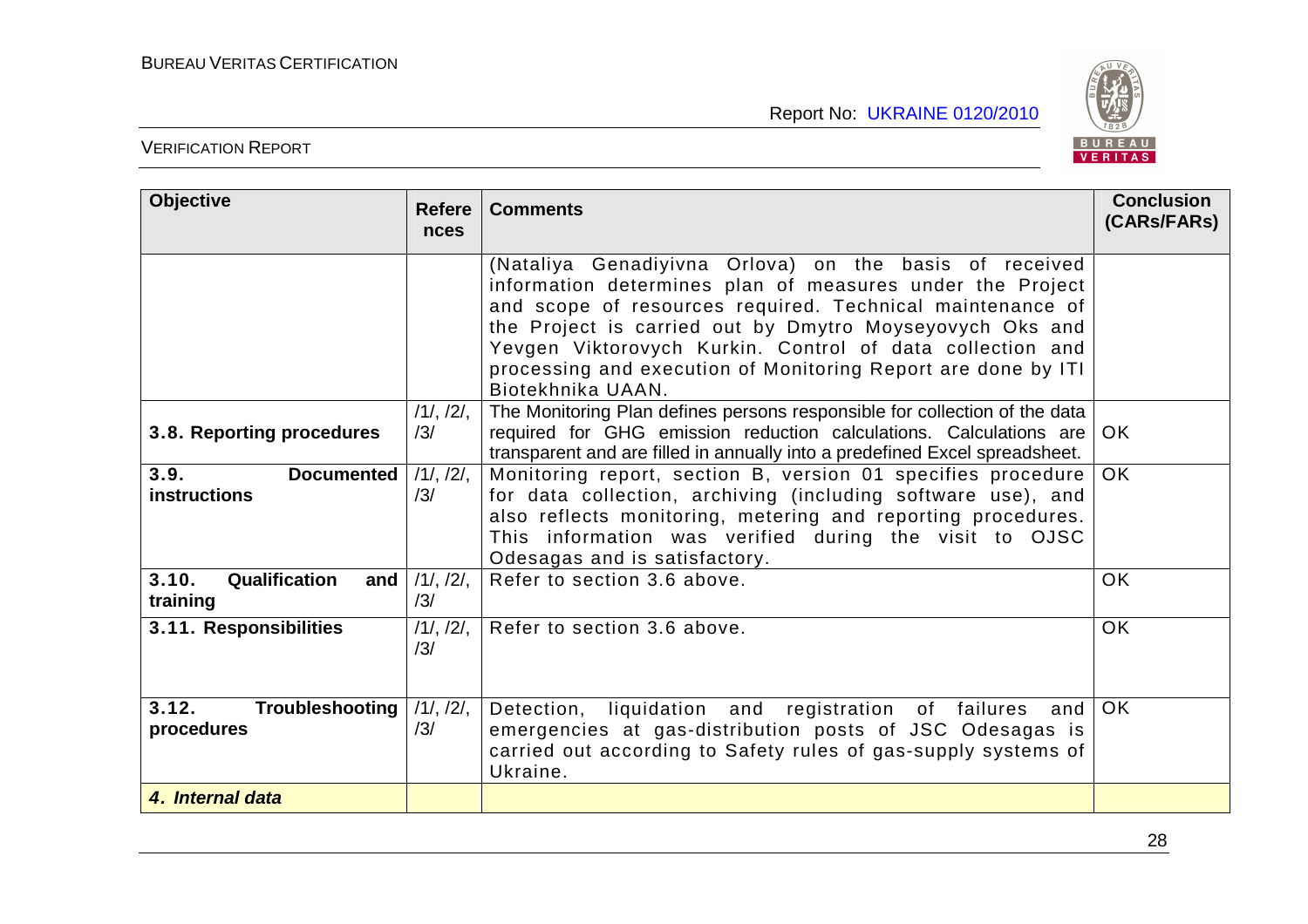

| <b>Objective</b>                          | <b>Refere</b><br><b>nces</b> | <b>Comments</b>                                                                                                                                                                                                                                                                                                                                                                                                                                                                                                                                                                                                                                                                                                                                                                                                                                                                                                                                                                                                                                                      | <b>Conclusion</b><br>(CARs/FARs) |
|-------------------------------------------|------------------------------|----------------------------------------------------------------------------------------------------------------------------------------------------------------------------------------------------------------------------------------------------------------------------------------------------------------------------------------------------------------------------------------------------------------------------------------------------------------------------------------------------------------------------------------------------------------------------------------------------------------------------------------------------------------------------------------------------------------------------------------------------------------------------------------------------------------------------------------------------------------------------------------------------------------------------------------------------------------------------------------------------------------------------------------------------------------------|----------------------------------|
| 4.1. Type and sources of<br>internal data | 11, 121,<br>/3/              | The internal parameters are obtained according to the monitoring plan                                                                                                                                                                                                                                                                                                                                                                                                                                                                                                                                                                                                                                                                                                                                                                                                                                                                                                                                                                                                | OK                               |
| 4.2. Data collection                      | 11, 121,<br>/3/              | All measurements of methane leaks are done by operative<br>team equipped as necessary. A program for initial monitoring<br>measurements for shut-off stations and natural gas networks<br>of JSC Odesagas is executed for each object (gas distribution<br>post) of measurement.<br>Sergiy Oleksandrovych Stryzhak and Lyudmyla Andriyivna<br>Kulbida are responsible for collection of all information<br>provided for by monitoring plan, and for making all necessary<br>settlements. Archiving of all received information in the result<br>of measurements and settlements is done under guidance of<br>Kateryna Sergiyivna Burova. The head of working team<br>(Nataliya Genadiyivna Orlova) on the basis of received<br>information determines plan of measures under the Project<br>and scope of resources required. Technical maintenance of<br>the Project is carried out by Dmytro Moyseyovych Oks and<br>Yevgen Viktorovych Kurkin. Control of data collection and<br>processing and execution of Monitoring Report are done by ITI<br>Biotekhnika UAAN. | <b>OK</b>                        |
| 4.3. Quality assurance                    | 11, 121,<br>/3/              | Monitoring report, section B, version 01 specifies procedure<br>for data collection, archiving, and also reflects monitoring,<br>metering and reporting procedures. This information was<br>verified during the visit to JSC Odesagas and is satisfactory.<br>Monitoring procedures are absolutely effective.                                                                                                                                                                                                                                                                                                                                                                                                                                                                                                                                                                                                                                                                                                                                                        | <b>OK</b>                        |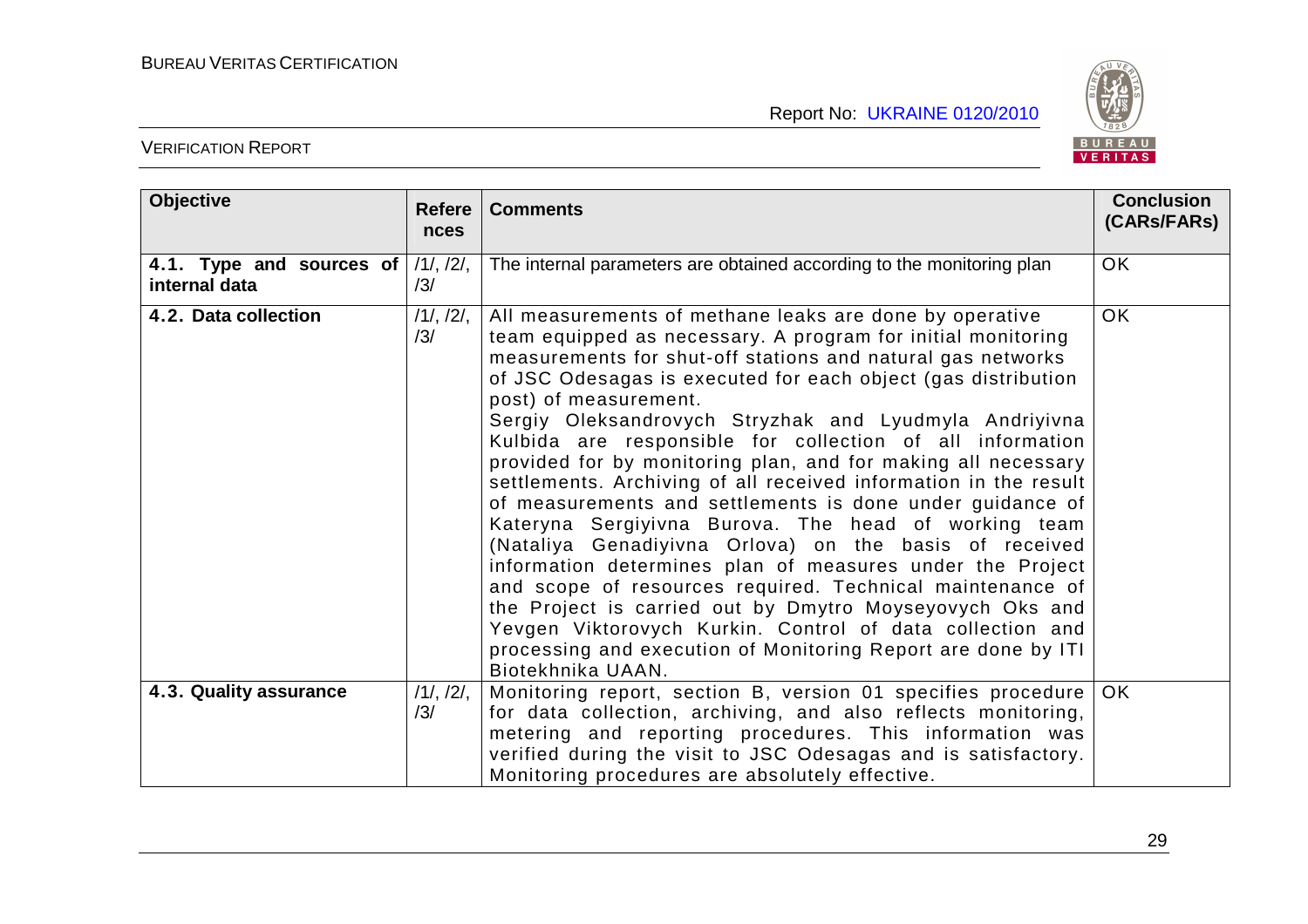

| <b>Objective</b>                                            | <b>Refere</b><br>nces     | <b>Comments</b>                                                                                                                                                                                                                                                                                                                                                                                        | <b>Conclusion</b><br>(CARs/FARs) |
|-------------------------------------------------------------|---------------------------|--------------------------------------------------------------------------------------------------------------------------------------------------------------------------------------------------------------------------------------------------------------------------------------------------------------------------------------------------------------------------------------------------------|----------------------------------|
| 4.4.<br><b>Significance</b><br>reporting risks              | of $/1/$ , $/2/$ ,<br>/3/ | All data are collected with periodicity established in the norms<br>of monitoring plan. Record-keeping is controlled by the<br>management bodies of JSC Odesagas<br>and<br>by the<br>representatives of ITI Biotekhnika UAAN. Probability of<br>discrepancy in the report is rather low.                                                                                                               | OK.                              |
| <b>5. External Data</b>                                     |                           |                                                                                                                                                                                                                                                                                                                                                                                                        |                                  |
| 5.1. Type and sources of $/1/1$ , $/2/1$ ,<br>external data | /3/                       | External data are not used.                                                                                                                                                                                                                                                                                                                                                                            | <b>OK</b>                        |
| 5.2. Access to external data                                | 11, 121,<br>/3/           | Refer to 5.1                                                                                                                                                                                                                                                                                                                                                                                           | <b>OK</b>                        |
| 5.3. Quality assurance                                      | 11, 121,<br>/3/           | Refer to 5.1                                                                                                                                                                                                                                                                                                                                                                                           | <b>OK</b>                        |
| 5.4. Data uncertainty                                       | 11, 121,<br>/3/           | Refer to 5.1                                                                                                                                                                                                                                                                                                                                                                                           | <b>OK</b>                        |
| 5.5. Emergency procedures                                   | 11, 121,<br>/3/           | Refer to 5.1                                                                                                                                                                                                                                                                                                                                                                                           | <b>OK</b>                        |
| <b>6. Environmental and Social</b><br><b>Indicators</b>     |                           |                                                                                                                                                                                                                                                                                                                                                                                                        |                                  |
| 6.1.<br>Implementation<br>measures                          | of $/1/$ , $/2/$ ,<br>/3/ | Environmental and social indicators are not defined in the monitoring plan.<br>Hence the question is not applicable. But the public and staff<br>representatives informed verification team during the audit<br>that the project is of great importance as it implies<br>reconstruction of gas-distribution posts, which will result in<br>improvement of gas supply quality to consumers. No negative | <b>OK</b>                        |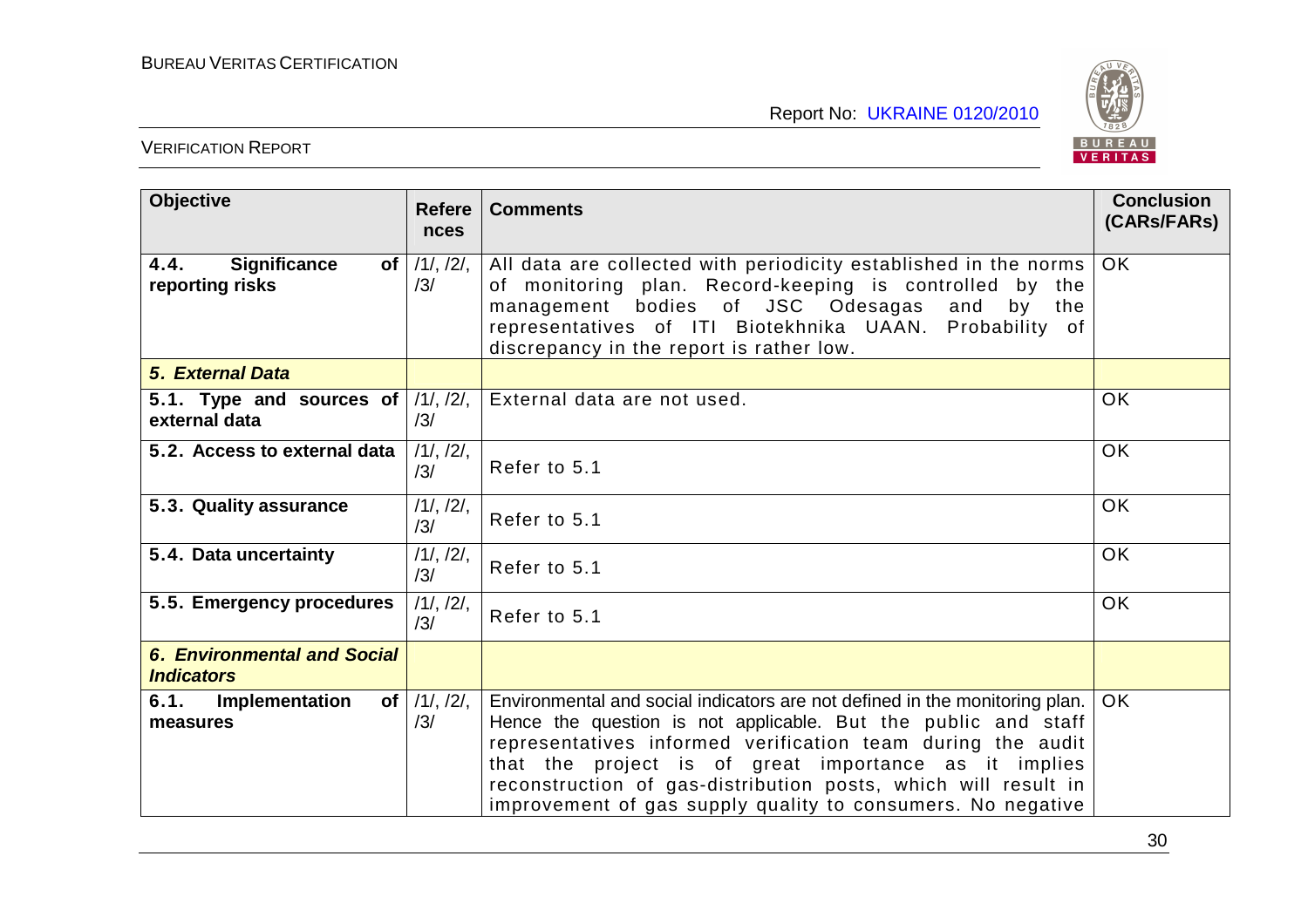

| <b>Objective</b>                                                          | <b>Refere</b><br>nces  | <b>Comments</b>                                                                                                                                                                                                                                                                                                                            | <b>Conclusion</b><br>(CARs/FARs) |
|---------------------------------------------------------------------------|------------------------|--------------------------------------------------------------------------------------------------------------------------------------------------------------------------------------------------------------------------------------------------------------------------------------------------------------------------------------------|----------------------------------|
|                                                                           |                        | environmental impact is expected.                                                                                                                                                                                                                                                                                                          |                                  |
| 6.2. Monitoring equipment                                                 | 11, 121,<br>/3/        | See chapter 6.1.                                                                                                                                                                                                                                                                                                                           | <b>OK</b>                        |
| 6.3.<br>Quality<br>assurance<br>procedures                                | 11, 121,<br>/3/        | See chapter 6.1.                                                                                                                                                                                                                                                                                                                           | <b>OK</b>                        |
| 6.4. External data                                                        | 11, 121,<br>/3/        | See chapter 6.1.                                                                                                                                                                                                                                                                                                                           | <b>OK</b>                        |
| $\overline{7}$ .<br><b>Management</b><br>and<br><b>Operational System</b> |                        |                                                                                                                                                                                                                                                                                                                                            |                                  |
| 7.1. Documentation                                                        | 11, 121,<br>/3/        | The company complies with all legal and statutory requirements of the<br>Ukraine and requirements of the verification team. JSC Odesagas has all<br>the necessary permissions and licenses, issued by the State Inspection<br>on Labor Safety.                                                                                             | OK.                              |
| 7.2.<br>Qualification<br>and<br>training                                  | 11, 121,<br>/3/        | No special trainings for operation of new equipment are<br>required. All trainings under the project were performed by<br>equipment suppliers, and their cost is included to the cost of<br>equipment.                                                                                                                                     | OK.                              |
| <b>Allocation</b><br>7.3.<br>of<br>responsibilities                       | $/1/$ , $/2/$ ,<br>/3/ | All measurements of methane leaks are done by operative<br>team equipped as necessary. A program for initial monitoring<br>measurements for shut-off stations and natural gas networks<br>of JSC Odesagas is executed for each object (gas distribution<br>post) of measurement.<br>Sergiy Oleksandrovych Stryzhak and Lyudmyla Andriyivna | <b>OK</b>                        |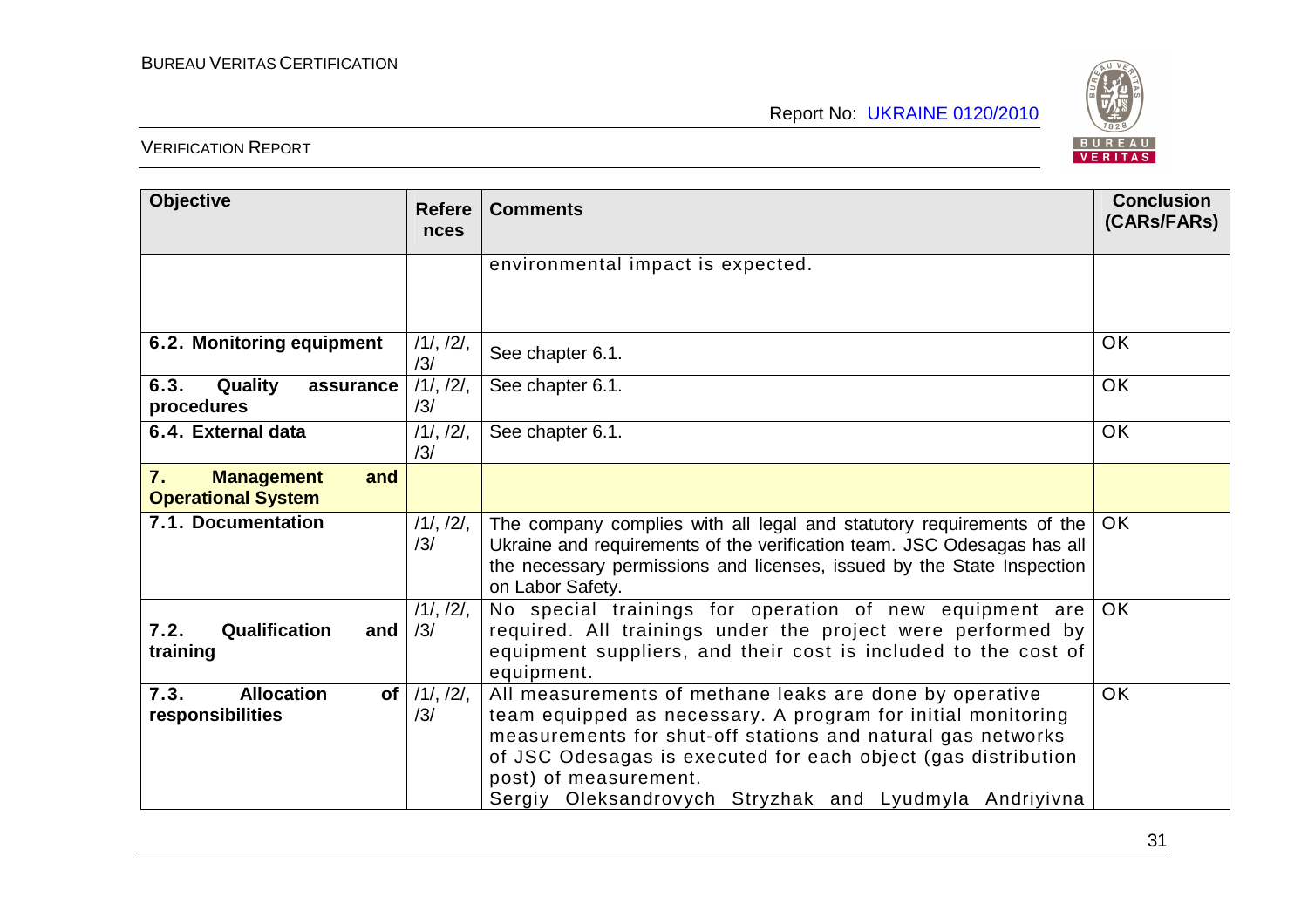

| <b>Objective</b><br><b>Refere</b><br><b>nces</b> |                            | <b>Comments</b>                                                                                                                                                                                                                                                                                                                                                                                                                                                                                                                                                                                                                                                                                                        | <b>Conclusion</b><br>(CARs/FARs) |
|--------------------------------------------------|----------------------------|------------------------------------------------------------------------------------------------------------------------------------------------------------------------------------------------------------------------------------------------------------------------------------------------------------------------------------------------------------------------------------------------------------------------------------------------------------------------------------------------------------------------------------------------------------------------------------------------------------------------------------------------------------------------------------------------------------------------|----------------------------------|
|                                                  |                            | Kulbida are responsible for collection of all information<br>provided for by monitoring plan, and for making all necessary<br>settlements. Archiving of all received information in the result<br>of measurements and settlements is done under guidance of<br>Kateryna Sergiyivna Burova. The head of working team<br>(Nataliya Genadiyivna Orlova) on the basis of received<br>information determines plan of measures under the Project<br>and scope of resources required. Technical maintenance of<br>the Project is carried out by Dmytro Moyseyovych Oks and<br>Yevgen Viktorovych Kurkin. Control of data collection and<br>processing and execution of Monitoring Report are done by ITI<br>Biotekhnika UAAN. |                                  |
| 7.4. Emergency procedures                        | 11, 121,<br>/3/            | Detection, liquidation and registration of failures and<br>emergencies at gas-distribution posts of JSC Odesagas is<br>carried out according to Safety rules of gas-supply systems of<br>Ukraine.                                                                                                                                                                                                                                                                                                                                                                                                                                                                                                                      | OK.                              |
| 7.5. Data archiving                              | $/1/$ , $/2/$ ,<br>/3/     | Data are stored in paper and in electronic form, and are<br>archived in relative databases.                                                                                                                                                                                                                                                                                                                                                                                                                                                                                                                                                                                                                            | <b>OK</b>                        |
| 7.6. Monitoring report<br>$/1/$ , $/2/$ ,<br>/3/ |                            | Calculations are provided in Monitoring Report.<br>Clarification request (CR) 2<br>Please explain the difference between the formula for<br>methane emission calculation in MR version 1 and PDD<br>version 7.                                                                                                                                                                                                                                                                                                                                                                                                                                                                                                         | CR <sub>2</sub>                  |
| 7.7.<br>Internal audits<br>management review     | and $/1/$ , $/2/$ ,<br>/3/ | All information collected and processed by working team is<br>verified by the executive director of JSC Odesagas and<br>representatives of INI Biotekhinka UAAN.                                                                                                                                                                                                                                                                                                                                                                                                                                                                                                                                                       | OK                               |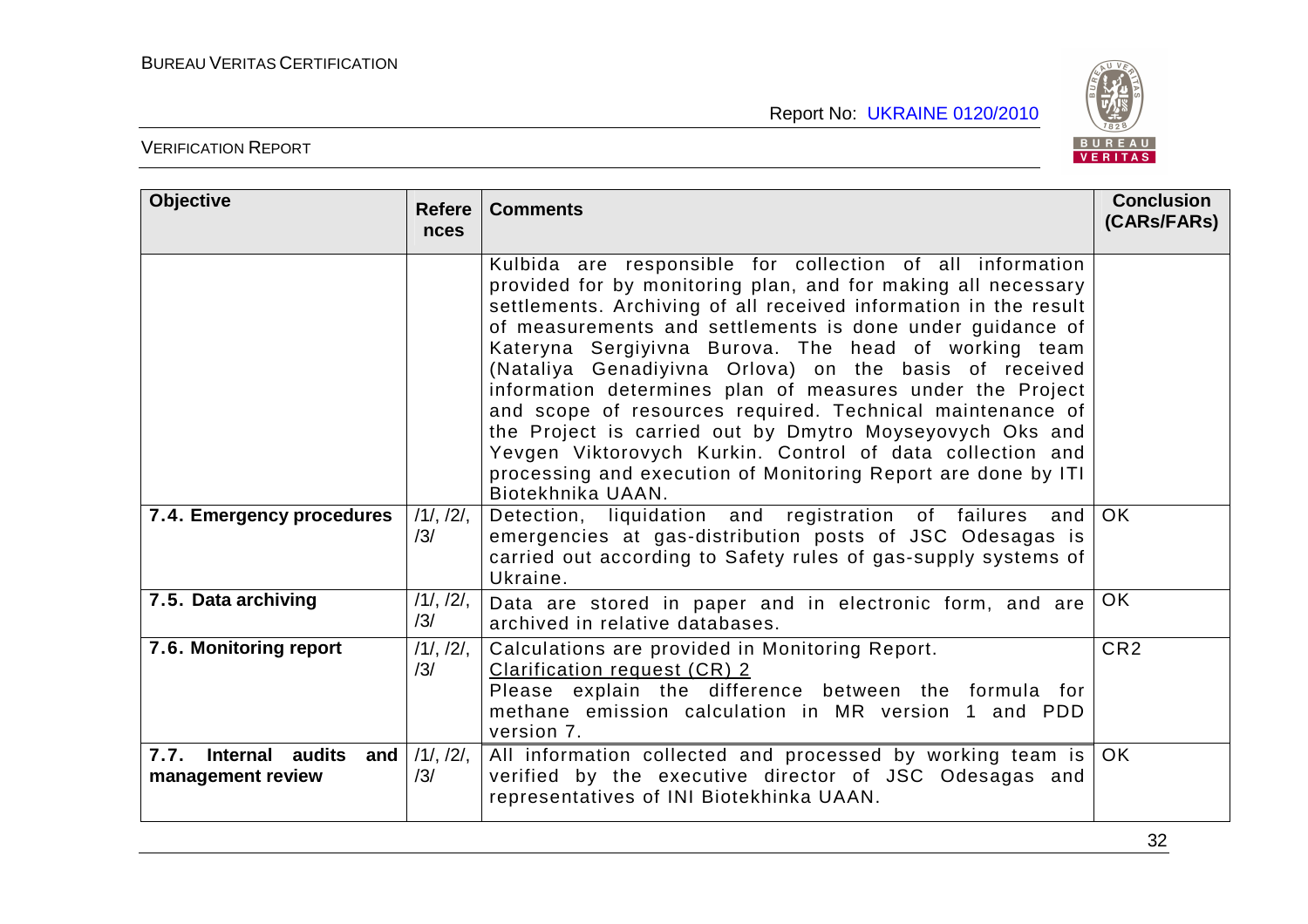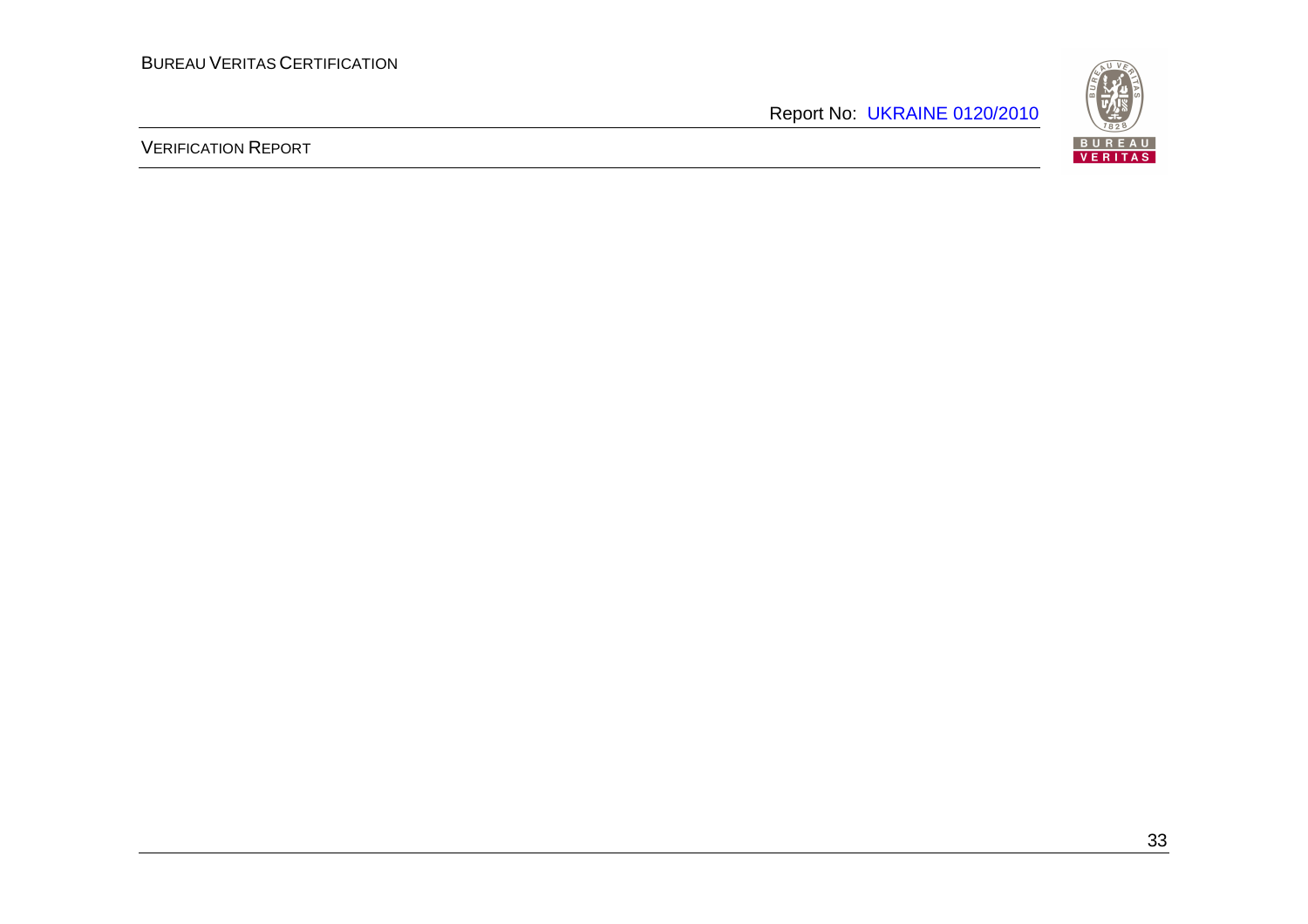

VERIFICATION REPORT

**Periodic Verification Protocol Table 2: Data Management System/Controls..** 

| Identification of potential reporting<br>risk | Identification,<br>assessment<br>and testing of<br>management<br>controls | Areas of residual risks                                                                                                                                          |
|-----------------------------------------------|---------------------------------------------------------------------------|------------------------------------------------------------------------------------------------------------------------------------------------------------------|
| <b>Defined</b><br>organizational<br>1.        |                                                                           |                                                                                                                                                                  |
| responsibilities and<br>structure,            |                                                                           |                                                                                                                                                                  |
| competencies                                  |                                                                           |                                                                                                                                                                  |
| 1.1. Position and roles                       | In full                                                                   | Employees of OJSC "Odesagas":                                                                                                                                    |
|                                               |                                                                           | Vitaliy Oleksandrovych Gerasymenko – the executive director of JSC<br>Odesagas                                                                                   |
|                                               |                                                                           | Yakiv Lvovych Zatynaiko - the chief engineer of JSC Odesagas"<br>Natalya Genadiyivna Orlova – chief of production and technical<br>department of OJSC «Odesagas» |
|                                               |                                                                           | Dmytro Moyseyovych Oks – chief of production and technical<br>department of gas industry management in Odessa city under OJSC<br>«Odesagas»                      |
|                                               |                                                                           | Lyudmyla Andriyivna Kulbida - the LOP engineer of JSC Odesagas                                                                                                   |
|                                               |                                                                           | Kateryna Sergiyivna Burova - the engineer of of production and                                                                                                   |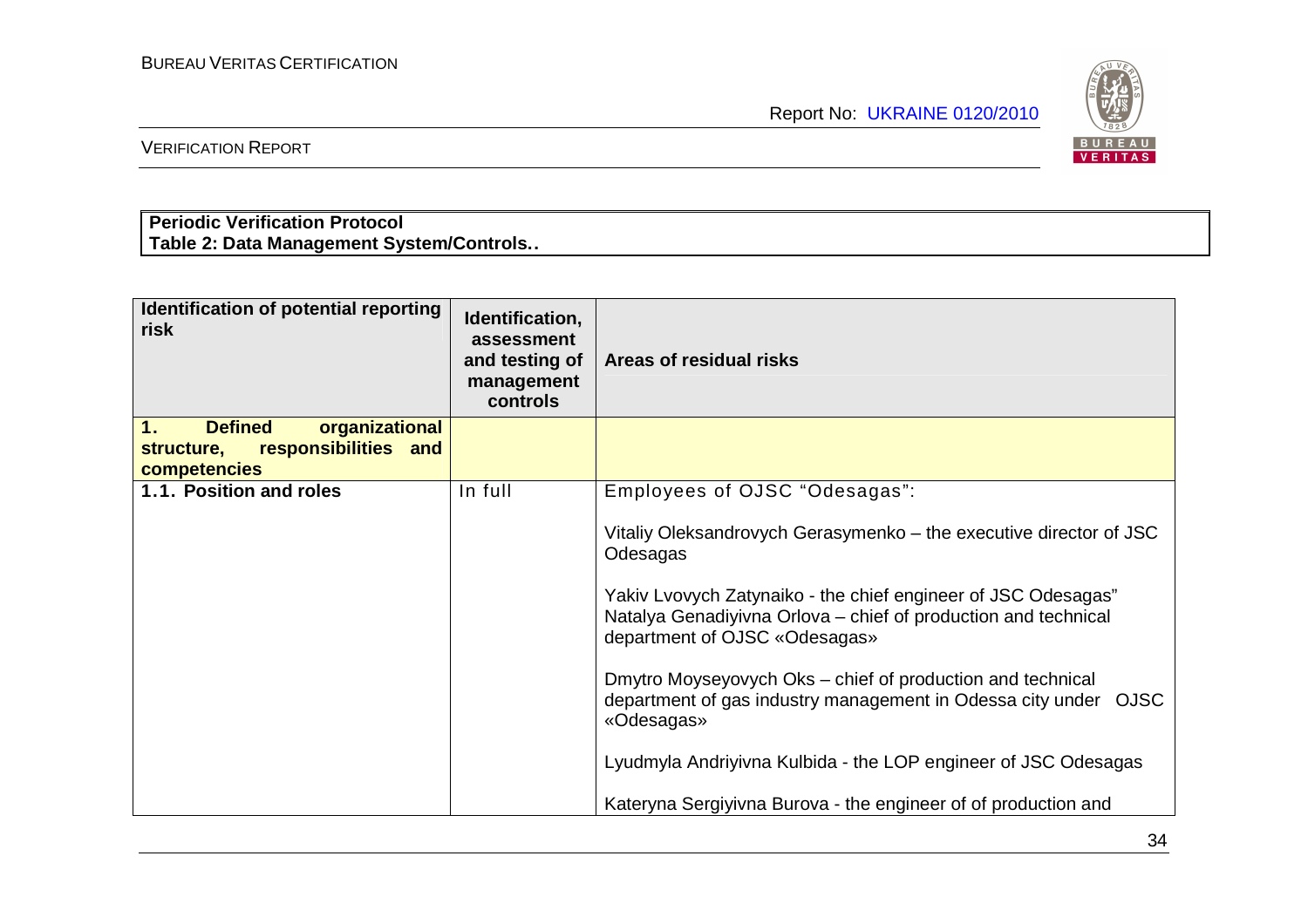

| Identification of potential reporting<br>risk | Identification,<br>assessment<br>and testing of<br>management<br>controls | Areas of residual risks                                                                                                                                         |
|-----------------------------------------------|---------------------------------------------------------------------------|-----------------------------------------------------------------------------------------------------------------------------------------------------------------|
|                                               |                                                                           | technical department of JSC Odesagas<br>Sergiy Oleksandrovych Stryzhak - head of SEUG and DV UEGG in<br>Odessa of JSC Odesagas                                  |
|                                               |                                                                           | Developer's representatives:<br>V.Ya. Khodorchuk - scientist, secretary of ITI Biotekhinka UAAN                                                                 |
|                                               |                                                                           | V.I. Dorovskykh – head of laboratory of ITI Biotekhinka UAAN,<br>candidate of technical sciences                                                                |
|                                               |                                                                           | M.K. Tsvigovsky – deputy head of department of ITI Biotekhinka<br>UAAN, candidate of technical sciences                                                         |
|                                               |                                                                           | Public representatives:<br>Andriy Oleksiyovych Shyshovsky - Head of permanent<br>commission for realization of regulatory policy of Odessa<br>municipal council |
|                                               |                                                                           | Anatoliy Yuriyovych Ivanov - Deputy head of commission<br>for fuel and power complex, energy saving and utility<br>complex issues                               |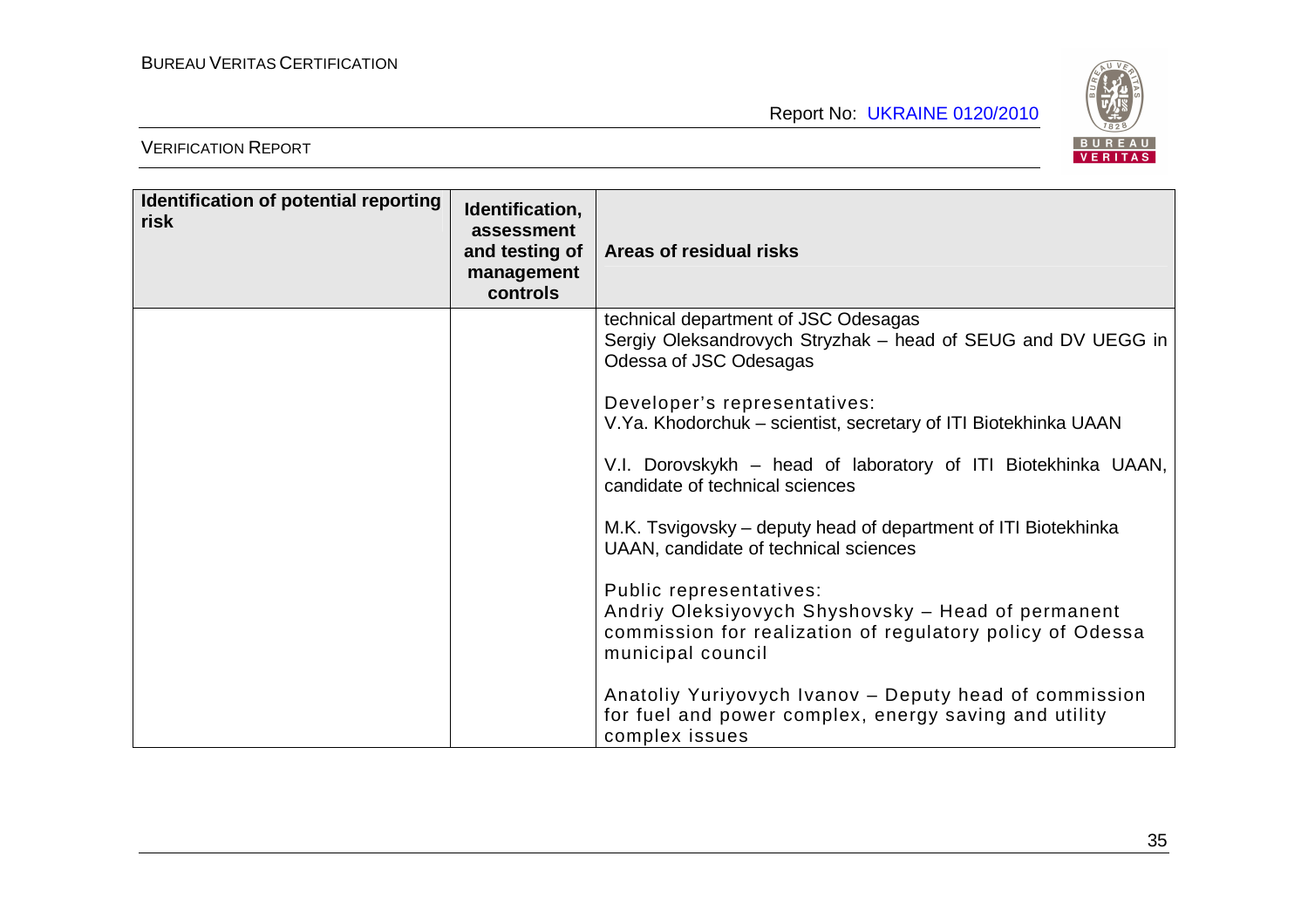

| Identification of potential reporting<br>risk | Identification,<br>assessment<br>and testing of<br>management<br><b>controls</b> | <b>Areas of residual risks</b>                                                                                                                                                                                                                                                                                                                                                                                                                                                                                                                                                                                                                                                                                                                                                      |
|-----------------------------------------------|----------------------------------------------------------------------------------|-------------------------------------------------------------------------------------------------------------------------------------------------------------------------------------------------------------------------------------------------------------------------------------------------------------------------------------------------------------------------------------------------------------------------------------------------------------------------------------------------------------------------------------------------------------------------------------------------------------------------------------------------------------------------------------------------------------------------------------------------------------------------------------|
| 1.2. Responsibilities                         | In full                                                                          | Sergiy Oleksandrovych Stryzhak and Lyudmyla Andriyivna<br>Kulbida are responsible for collection of all information<br>provided for by monitoring plan, and for making all<br>necessary settlements. Archiving of all received<br>information in the result of measurements and settlements<br>is done under guidance of Kateryna Sergiyivna Burova.<br>The head of working team (Nataliya Genadiyivna Orlova)<br>on the basis of received information determines plan of<br>measures under the Project and scope of resources<br>required. Technical maintenance of the Project is carried<br>out by Dmytro Moyseyovych Oks and Yevgen Viktorovych<br>Kurkin. Control of data collection and processing and<br>execution of Monitoring Report are done by ITI Biotekhnika<br>UAAN. |
| 1.3. Competencies needed                      | In full                                                                          | All employees of OJSC Odesagas involved into the project<br>have required qualification level and working experience in<br>the area of gas supply.                                                                                                                                                                                                                                                                                                                                                                                                                                                                                                                                                                                                                                  |
| 2. Conformance with monitoring<br>plan        |                                                                                  |                                                                                                                                                                                                                                                                                                                                                                                                                                                                                                                                                                                                                                                                                                                                                                                     |
| 2.1. Reporting procedures                     | In full                                                                          | The monitoring plan is as per the determined PDD.<br>The project uses Monitoring Methodology provided for by<br>methodology AM0023 "Reduction of natural gas emissions<br>at compressor and gas-distribution stations of main gas<br>lines", version 03.                                                                                                                                                                                                                                                                                                                                                                                                                                                                                                                            |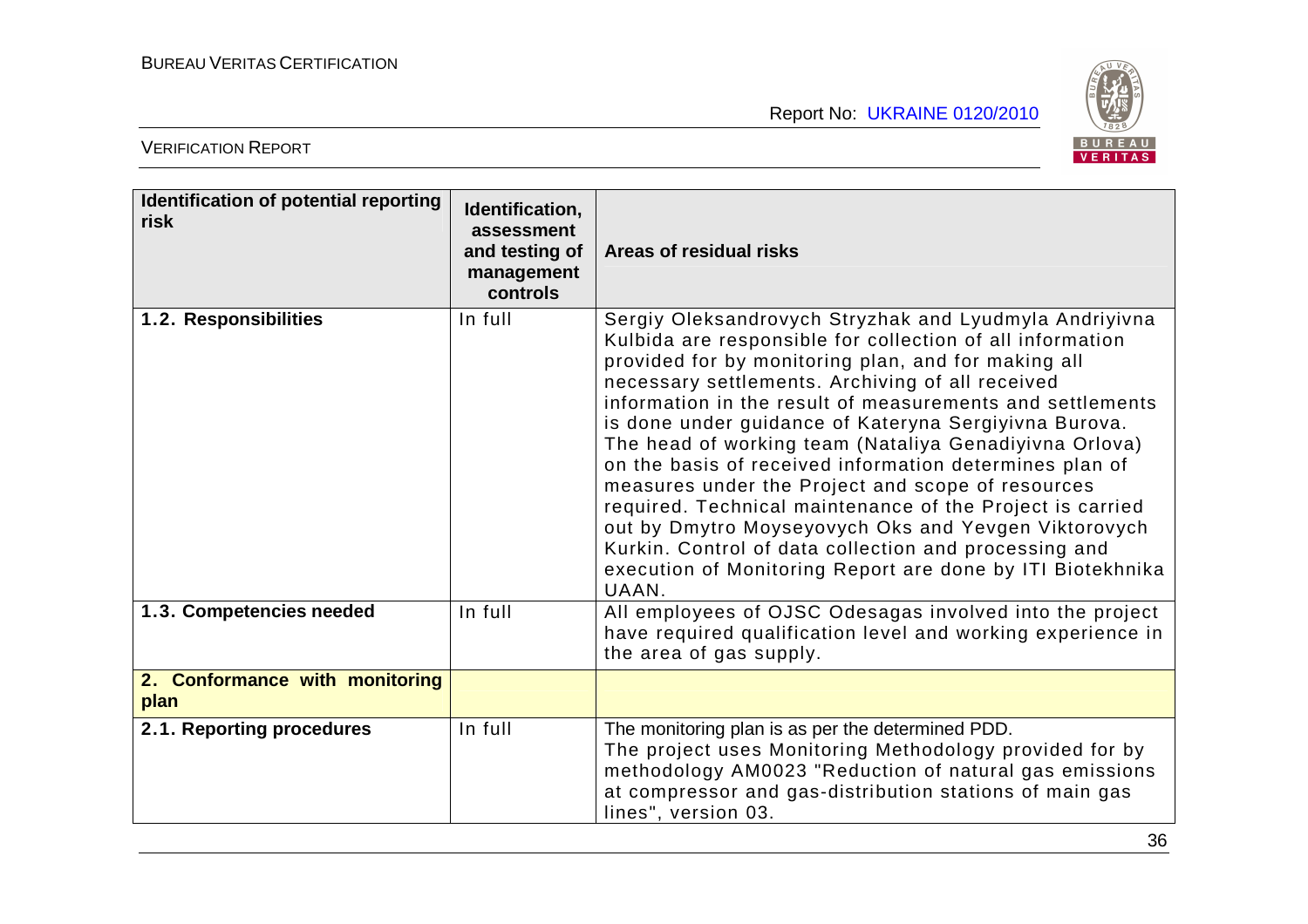

| Identification of potential reporting<br>risk                         | Identification,<br>assessment<br>and testing of<br>management<br>controls | <b>Areas of residual risks</b>                                                                                                                                                                                                                                                                                                                                                                                                                                                                                                                                                                                                                                                                                                                                                                                     |  |
|-----------------------------------------------------------------------|---------------------------------------------------------------------------|--------------------------------------------------------------------------------------------------------------------------------------------------------------------------------------------------------------------------------------------------------------------------------------------------------------------------------------------------------------------------------------------------------------------------------------------------------------------------------------------------------------------------------------------------------------------------------------------------------------------------------------------------------------------------------------------------------------------------------------------------------------------------------------------------------------------|--|
| 2.2. Necessary Changes                                                | In full                                                                   | The project is implemented in accordance with the plan.                                                                                                                                                                                                                                                                                                                                                                                                                                                                                                                                                                                                                                                                                                                                                            |  |
| <b>GHG</b><br>3.<br><b>Application</b><br>of<br>determination methods |                                                                           |                                                                                                                                                                                                                                                                                                                                                                                                                                                                                                                                                                                                                                                                                                                                                                                                                    |  |
| 3.1. Methods used                                                     | In full                                                                   | The reporting procedures reflect the monitoring plan content. The<br>calculation of the emission reduction is correct.                                                                                                                                                                                                                                                                                                                                                                                                                                                                                                                                                                                                                                                                                             |  |
| 3.2. Information/process flow                                         | In full                                                                   | All measurements of methane leaks are done by operative<br>team equipped as necessary. A program for initial<br>monitoring measurements for shut-off stations and natural<br>gas networks of JSC Odesagas is executed for each object<br>(gas distribution post) of measurement.<br>Sergiy Oleksandrovych Stryzhak and Lyudmyla Andriyivna<br>Kulbida are responsible for collection of all information<br>provided for by monitoring plan, and for making all<br>necessary settlements. Archiving of all received<br>information in the result of measurements and settlements<br>is done under guidance of Kateryna Sergiyivna Burova.<br>The head of working team (Nataliya Genadiyivna Orlova)<br>on the basis of received information determines plan of<br>measures under the Project and scope of resources |  |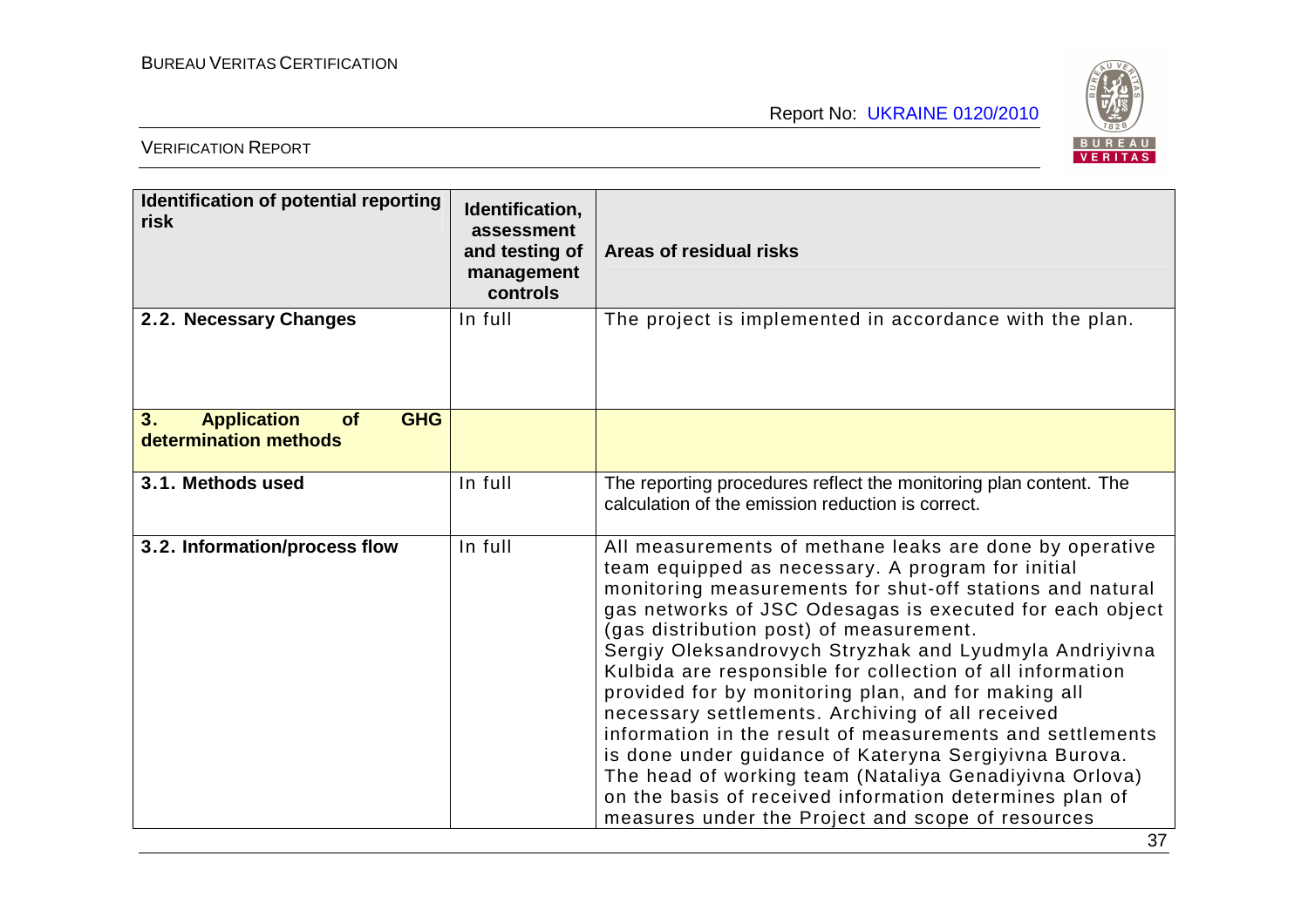

| Identification of potential reporting<br>risk                  | Identification,<br>assessment<br>and testing of<br>management<br>controls | <b>Areas of residual risks</b>                                                                                                                                                                                                                    |
|----------------------------------------------------------------|---------------------------------------------------------------------------|---------------------------------------------------------------------------------------------------------------------------------------------------------------------------------------------------------------------------------------------------|
|                                                                |                                                                           | required. Technical maintenance of the Project is carried<br>out by Dmytro Moyseyovych Oks and Yevgen Viktorovych<br>Kurkin. Control of data collection and processing and<br>execution of Monitoring Report are done by ITI Biotekhnika<br>UAAN. |
| 3.3. Data transfer                                             | In full                                                                   | Data are stored on paper and in electronic form, and are<br>archived in relative databases                                                                                                                                                        |
| 3.4. Study of data transfer<br>system                          | In full                                                                   | The necessary procedures have been defined in internal procedures<br>and additional internal documents relevant for the determination of the<br>all the parameters listed in the monitoring plan.                                                 |
| 4. Identification and maintenance<br>of key process parameters |                                                                           |                                                                                                                                                                                                                                                   |
| <b>Identification</b><br>4.1.<br><b>of</b><br>parameters       | key   In full                                                             | The critical parameters for the determination of GHG emissions are<br>the parameters listed in section D of the approved PDD.                                                                                                                     |
| 4.2. Calibration/maintenance                                   | In full                                                                   | The company maintains the elaborate calibration plan for each unit of<br>the equipment. The audit team verified the status for all the<br>equipment provided for by the JI project, and confirms them to be<br>complying with the plan.           |
| <b>5. GHG Calculations</b>                                     |                                                                           |                                                                                                                                                                                                                                                   |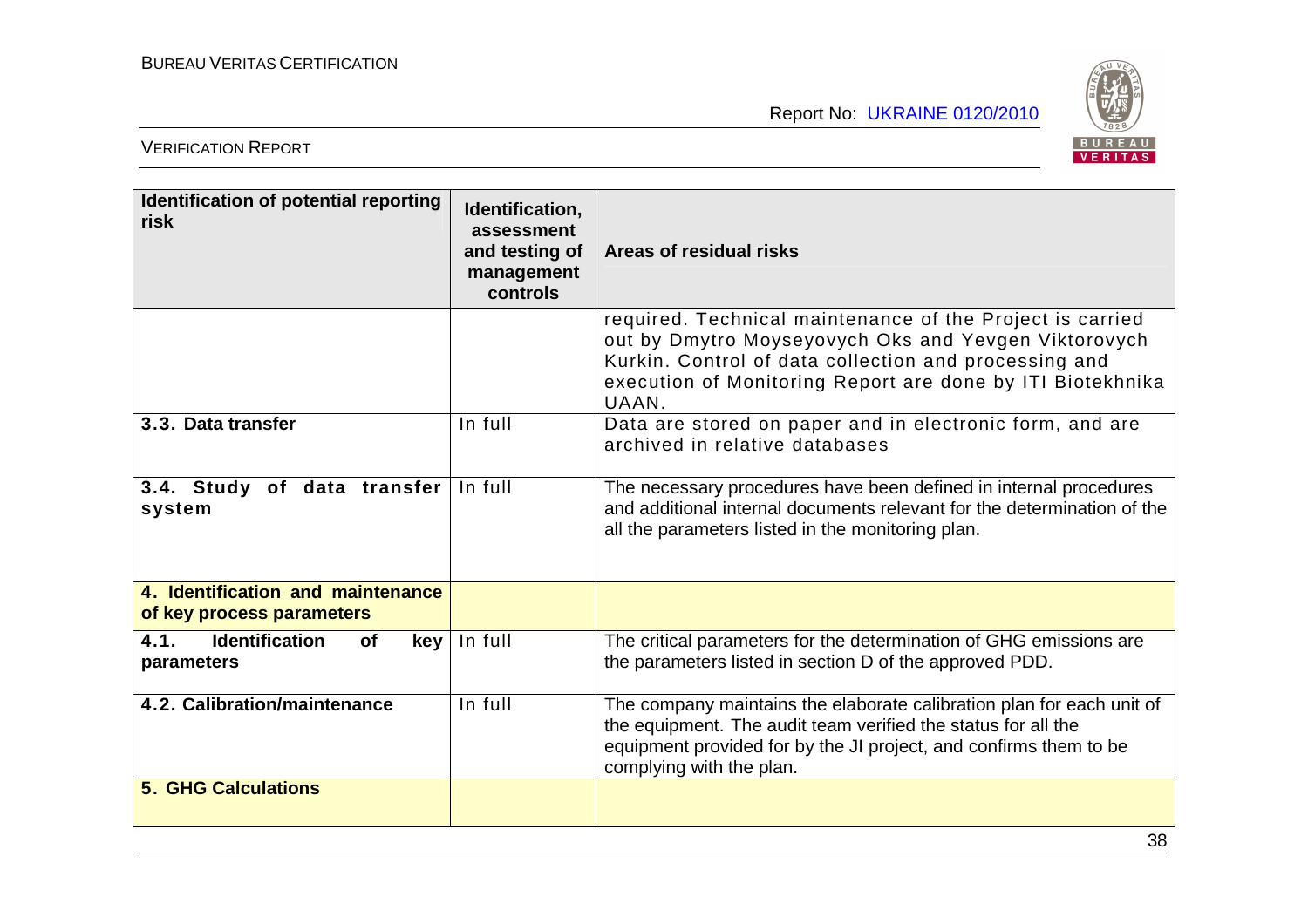

# VERIFICATION REPORT

| Identification of potential reporting<br><b>risk</b>         | Identification,<br>assessment<br>and testing of<br>management<br>controls | Areas of residual risks                                                                                                                                                                         |
|--------------------------------------------------------------|---------------------------------------------------------------------------|-------------------------------------------------------------------------------------------------------------------------------------------------------------------------------------------------|
| 5.1. Use of estimates and default<br>data                    | In full                                                                   | All assumptions are given in section D of approved PDD.                                                                                                                                         |
| 5.2.<br>Guidance on checks and<br>reviews                    | In full                                                                   | Monitoring plan is fully performed.                                                                                                                                                             |
| 5.3.<br>validation<br><b>Internal</b><br>and<br>verification | In full                                                                   | Monitoring procedure for JI Project includes the responsibility and<br>frequency for carrying out internal audits.<br>The audit team did verify all the parameters listed in monitoring report. |
| 5.4. Data protection measures                                | In full                                                                   | The necessary procedures for ensuring data security and preventing<br>the unauthorized use were demonstrated to verifiers during on-site<br>verification.                                       |
| 5.5. IT systems                                              | In full                                                                   | IT systems are the electronic network of JSC Odesagas,<br>computers and hard data carriers.                                                                                                     |

# **Periodic Verification Protocol Table 3: GHG calculation procedures and management control testing**

| Identification of potential reporting risk | Identification. |  | assessment   Areas of residual risks |  |
|--------------------------------------------|-----------------|--|--------------------------------------|--|
|--------------------------------------------|-----------------|--|--------------------------------------|--|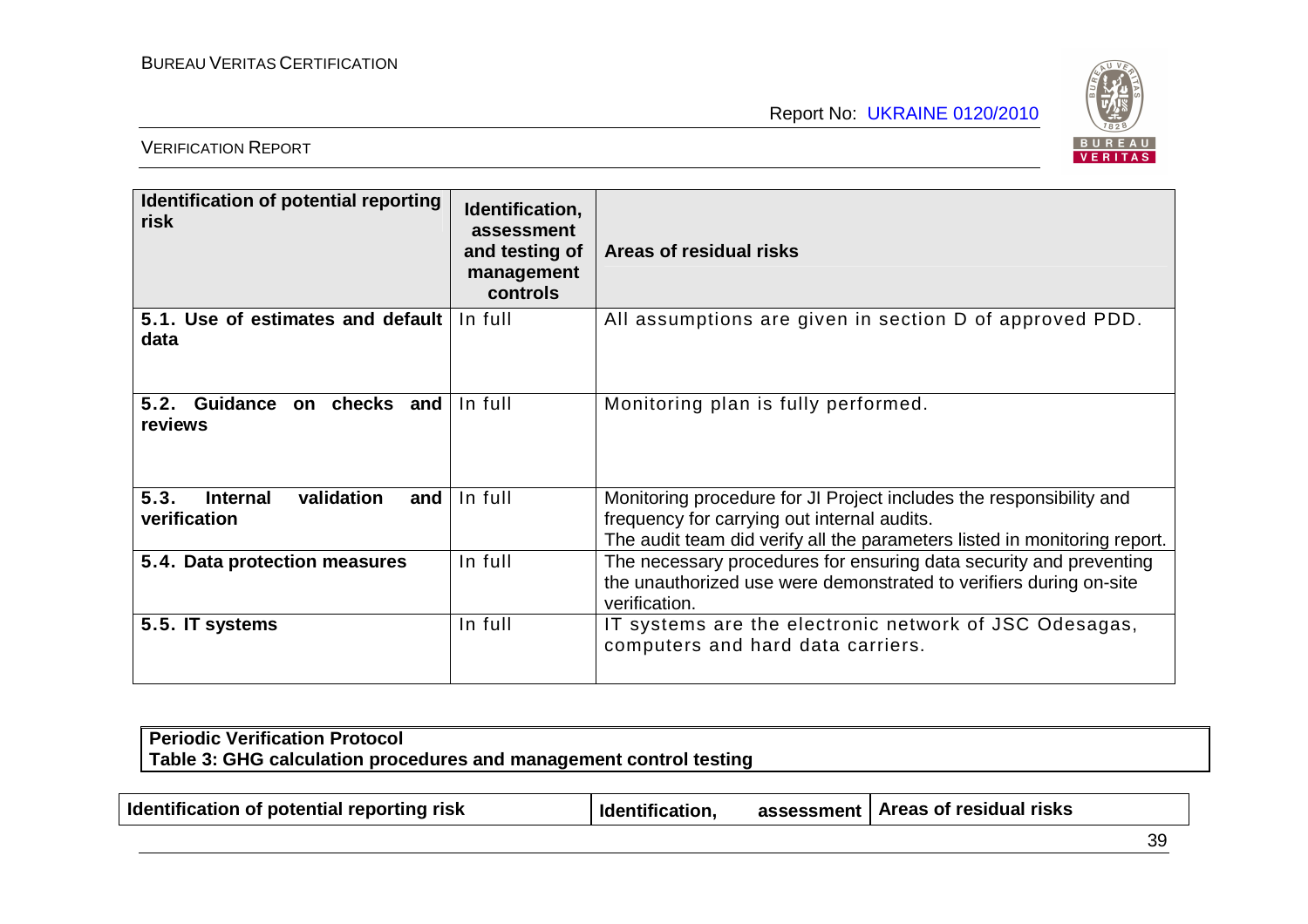

|                                                                                                                                                                                                                                                                                                                                                                                                                                                                                                                                                                                                                                                                                                                                                                                                                                                                                                                                                                                                                                                                                                                                                         | and testing of management<br>controls                                                                                                                                                                                                                                                                                                                                                                                                |                                                                                                                                                                                                                                       |
|---------------------------------------------------------------------------------------------------------------------------------------------------------------------------------------------------------------------------------------------------------------------------------------------------------------------------------------------------------------------------------------------------------------------------------------------------------------------------------------------------------------------------------------------------------------------------------------------------------------------------------------------------------------------------------------------------------------------------------------------------------------------------------------------------------------------------------------------------------------------------------------------------------------------------------------------------------------------------------------------------------------------------------------------------------------------------------------------------------------------------------------------------------|--------------------------------------------------------------------------------------------------------------------------------------------------------------------------------------------------------------------------------------------------------------------------------------------------------------------------------------------------------------------------------------------------------------------------------------|---------------------------------------------------------------------------------------------------------------------------------------------------------------------------------------------------------------------------------------|
| Potential reporting risks based on an assessment of the<br>emission estimation procedures can be expected in the<br>following fields of action:<br>the calculation methods<br>raw data collection<br>sources of supporting documentation<br>reports/databases/information<br>systems<br>from  <br>which data is obtained.<br>Key source data applicable to the project assessed are<br>hereby:<br>$\triangleright$ metering records (fuel and power consumption),<br>indicators of<br>processes (weight of raw<br>➤<br>materials/products),<br>$\triangleright$ operational logs (metering records),<br>laboratory/analytical data (thermal value),<br>accounting records,<br>➤<br>certificates of calibration and maintenance for<br>appraisal of reliable accuracy of the data.<br>It is hereby needed to focus on those risks that impact<br>the accuracy, completeness and consistency of the<br>reported data. Risks are weakness in the GHG<br>calculation systems and may include:<br>$\triangleright$ manual transfer of data/manual calculations,<br>unclear origins of data,<br>➤<br>insufficient accuracy<br>technological<br>due<br>to<br>➤ | Regarding<br>the<br>reporting risks identified in the<br>left<br>column<br>the<br>following<br>mitigation measures have been<br>observed during the on-site<br>mission:<br>Understanding<br>οf<br>responsibilities and roles.<br>Collection of initial data<br>and their transmission to<br>databases.<br>Metering<br>equipment<br>management system.<br>Reporting,<br>analysis<br>and<br>formal data approval by the<br>management. | potential The areas of residual risks, i.e. the<br>areas of potential risks without<br>adequate means of control are used<br>in a conservative manner in the<br>reports according to the approach<br>prescribed in the PDD version 7. |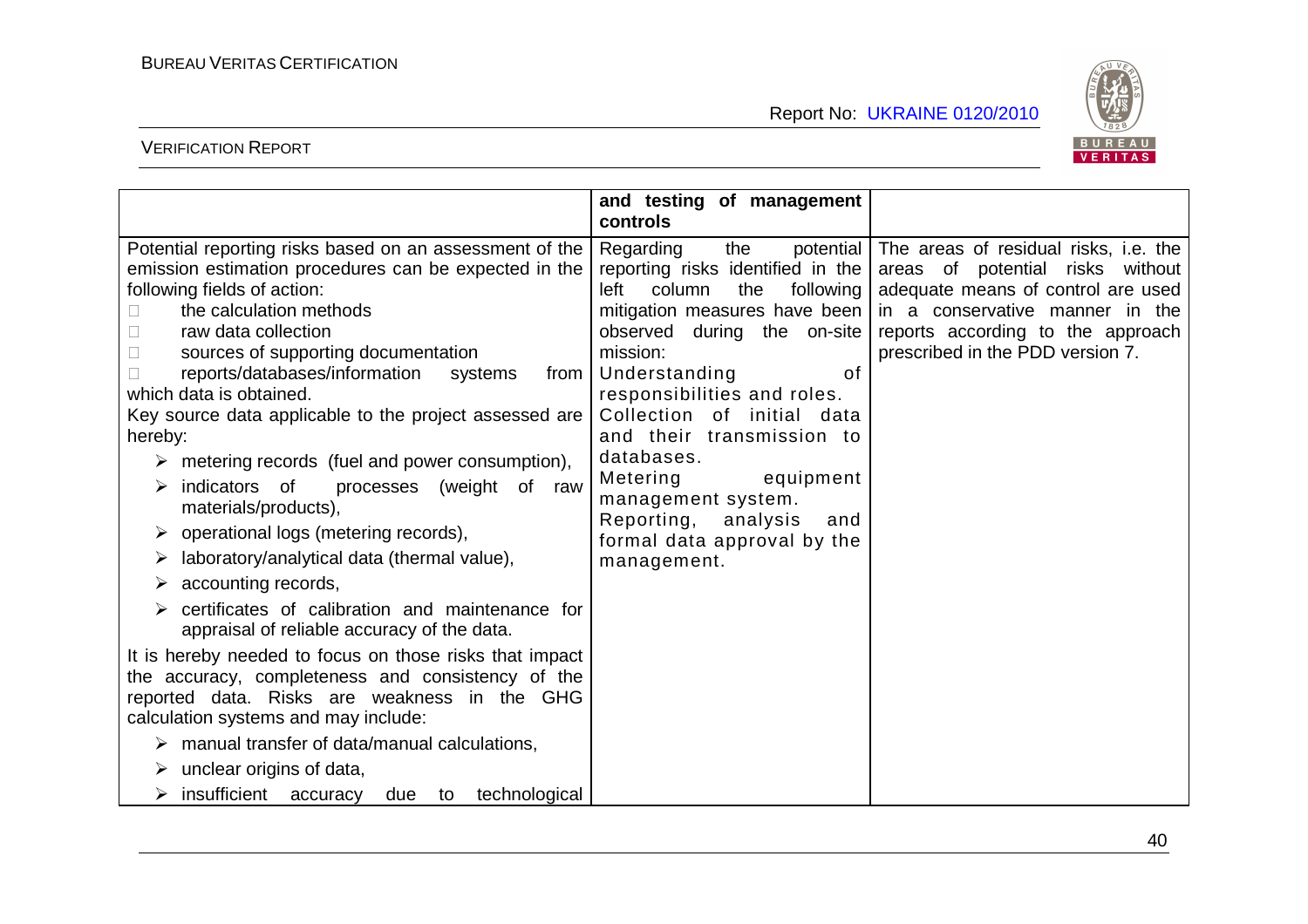

# VERIFICATION REPORT

| limitations,                                                                                                                                      |  |
|---------------------------------------------------------------------------------------------------------------------------------------------------|--|
| lack of appropriate data protection measures (for<br>protected calculation cells<br>example,<br>in<br>spreadsheets and/or password restrictions). |  |

#### **Periodic Verification Protocol Table 4: Detailed audit testing of residual risk areas and random testing**

| Areas of residual risks                                                                          | <b>Additional</b><br>verification<br>performed                                                                                                                                                                                                                                                                                 | testing   Conclusions and Areas<br>Improvement<br>Requiring<br>(including Forward Action Requests)                                                                                                                                                                                                                                  |
|--------------------------------------------------------------------------------------------------|--------------------------------------------------------------------------------------------------------------------------------------------------------------------------------------------------------------------------------------------------------------------------------------------------------------------------------|-------------------------------------------------------------------------------------------------------------------------------------------------------------------------------------------------------------------------------------------------------------------------------------------------------------------------------------|
| calculate<br>the<br>used to<br>emission reduction in a<br>conservative<br>prescribed in the PDD. | way the data obtained is $ $ of data transferred from daily $ $ to the following conclusion:<br>consumption and generation<br>readings to the calculation tool.<br>manner   There was no error in such transfer.<br>according to the approach The correct installation of the<br>metering equipment<br>can<br>be<br>confirmed. | The issue remaining is the There has been a complete check Having investigated the residual risks, the audit team comes<br>Immediate action is not needed with respect to the current<br>emission reduction calculation. Those corrections have been<br>considered during the verification process, so no residual risk<br>is open. |

**Verification Protocol Table 5: Resolution of Corrective Action and Clarification Requests**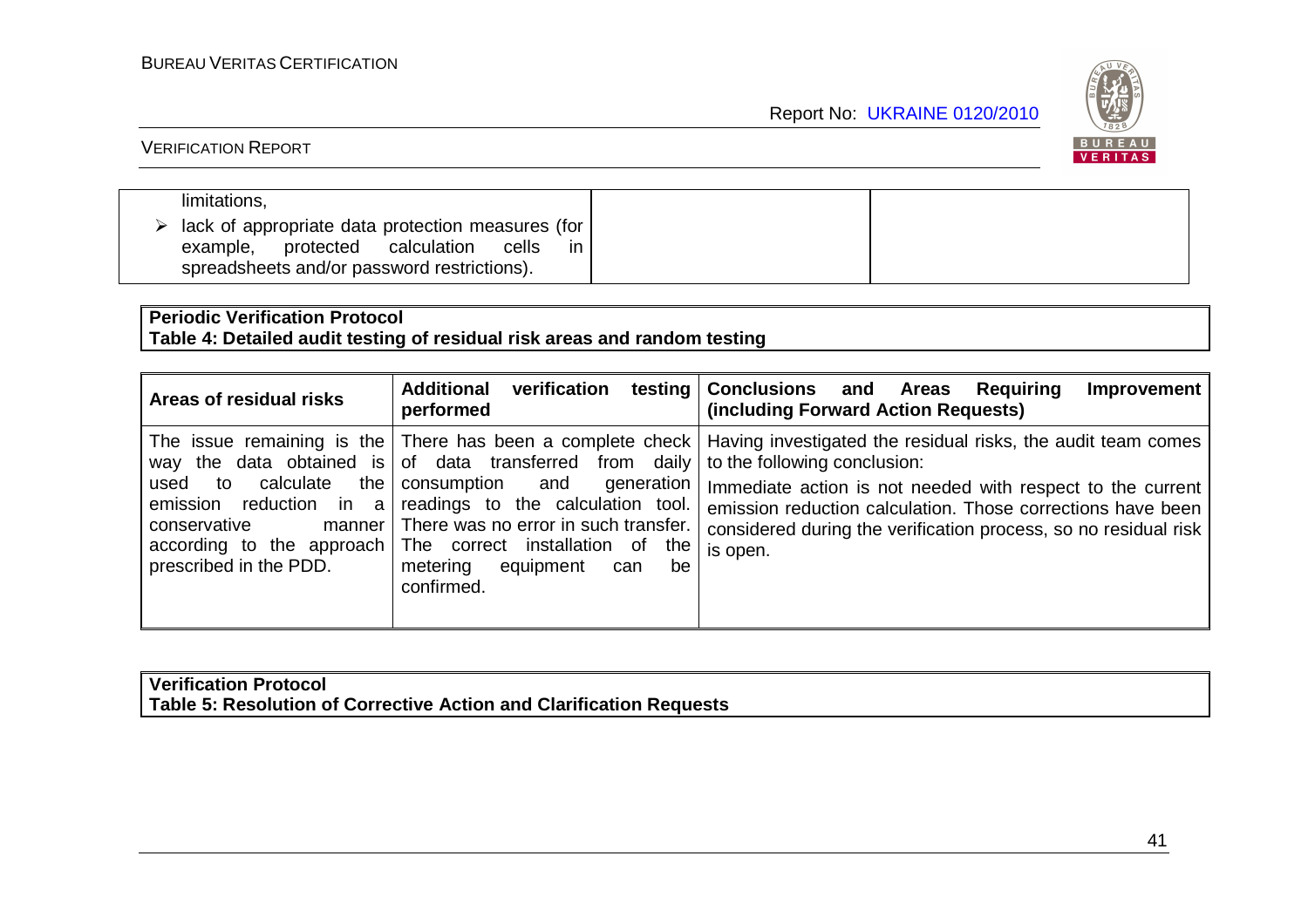

| List of<br><b>Corrective</b><br><b>Action and Clarification</b><br><b>Requests</b>                                                                                                                              | Ref.<br>to<br>checklist<br>question<br>table<br>in<br>2/3. | Summary of project owner response                                                                                                                                                                                                               | <b>Verification conclusion</b>               |
|-----------------------------------------------------------------------------------------------------------------------------------------------------------------------------------------------------------------|------------------------------------------------------------|-------------------------------------------------------------------------------------------------------------------------------------------------------------------------------------------------------------------------------------------------|----------------------------------------------|
| Corrective<br>Action<br>Request (CAR) 1<br>Letters of Approval<br>from both parties are<br>absent.                                                                                                              | Table<br>2,<br>request<br>2.1                              | Danish party produced the Letter of<br>Approval issued by Energy Agency of<br>Denmark No.1602/1102-0041 dated<br>01.06.2010. Letter of Approval No.<br>737/23/7 was issued by the National<br>Environmental Investment Agency on<br>07.10.2010. | Evidences are checked. Issue is<br>closed.   |
| Clarification request (CR)<br>Please<br>explain<br>the<br>difference<br>between<br>achieved<br>reductions<br>MR and<br>under the<br>reductions<br>provided<br>for in PDD.                                       | Table<br>2,<br>request<br>3.3                              | Decrease in quantity of reductions in Issue is closed.<br>comparison with reductions stated in<br>PDD is due to difficulties in financing<br>and delays in project implementation<br>schedule.                                                  |                                              |
| Clarification request (CR)<br>$\overline{2}$<br>Please<br>explain<br>the<br>difference<br>between<br>formula<br>for<br>the<br>emission<br>methane<br><b>MR</b><br>calculation<br>in.<br>PDD<br>version 1<br>and | Table<br>2,<br>request<br>7.6                              | Appropriate<br>MR.<br>amendments<br>in<br>version 2, are made.                                                                                                                                                                                  | MR version 2 is checked. Issue is<br>closed. |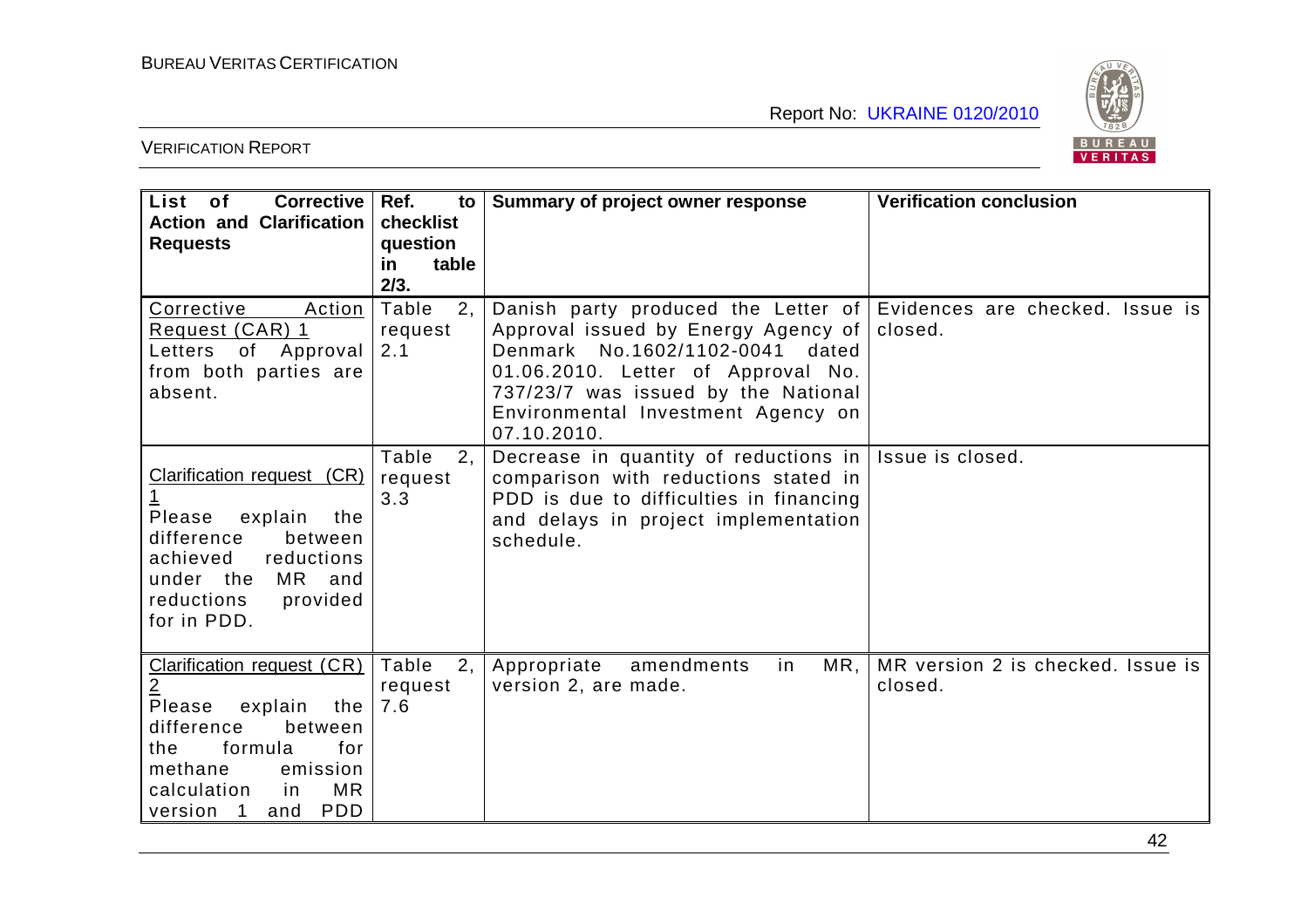

| List<br>Corrective   Ref.<br>of<br>Action and Clarification   checklist<br><b>Requests</b> | question<br>table<br>ın<br>2/3. | to Summary of project owner response | <b>Verification conclusion</b> |
|--------------------------------------------------------------------------------------------|---------------------------------|--------------------------------------|--------------------------------|
| $\vert$ version 7.                                                                         |                                 |                                      |                                |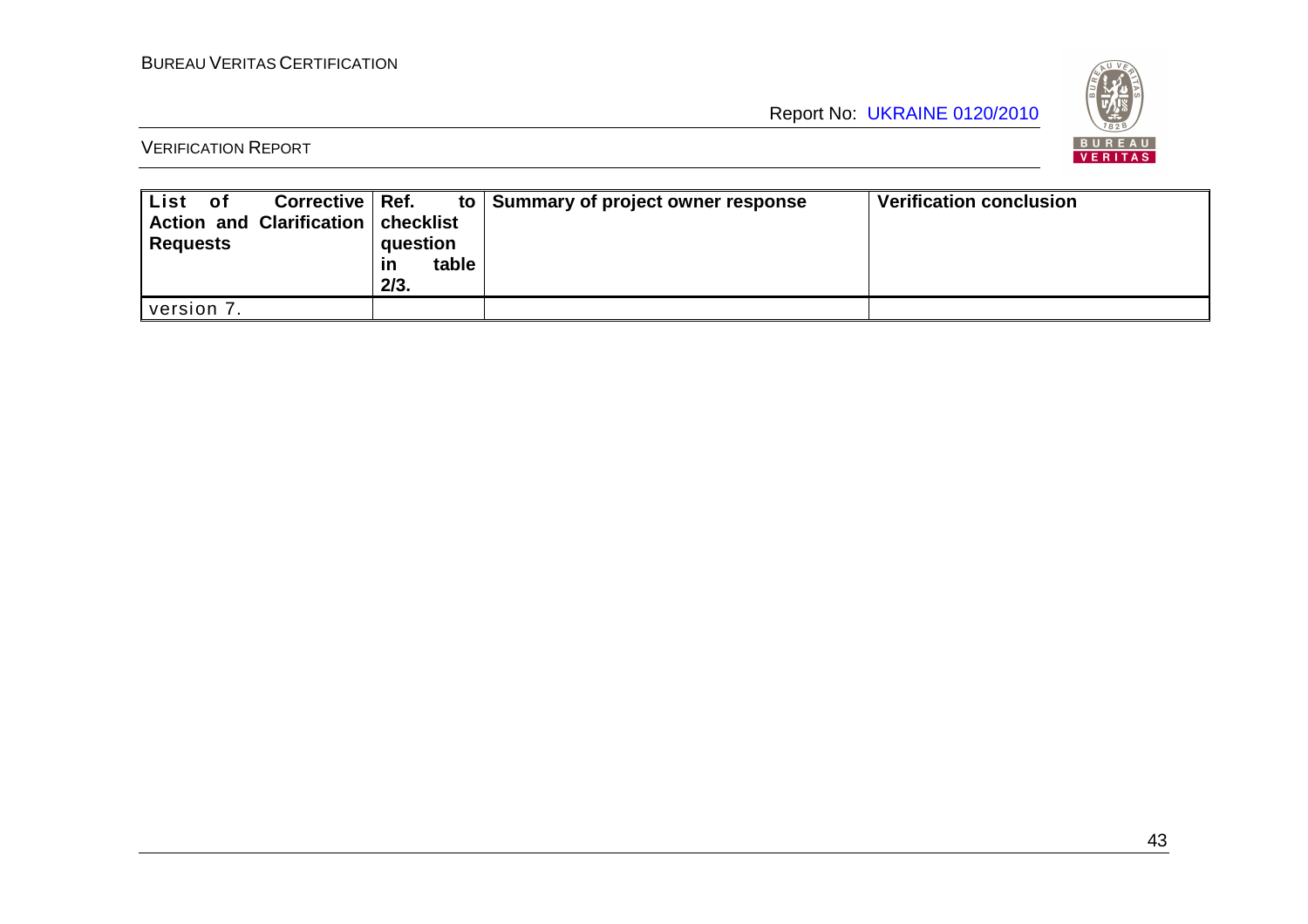

VERIFICATION REPORT

# **APPENDIX B: VERIFICATION TEAM**

#### **Flavio Gomes**

Leading Verifier

Flavio Gomes is an engineer in chemistry and safety, diploma UNICAMP – University of Campinas State, Master of Construction Engineering Science (improvement of sanitary conditions). He spent four years in RIPASA, a pulp-and-paper mill as an Environmental Engineer. Since 2006 – Global Climate Change Manager. From 1997 – chief consultant of Bureau Veritas Consulting for the management systems of environment, quality, hygiene and occupational safety, and social liability. He is also a project verifier under Clean Development Mechanism, and an auditor of Social/Environmental reports on behalf of Bureau Veritas Certification. Flavio is currently obtaining a degree of Ph.D. in the field of power management of Imperial College – London.

#### **Oleg Skoblyk, Specialist (Power Management)**

Climate Change Verifier

Bureau Veritas Ukraine HSE Department project manager.

Oleg Skoblyk has graduated from National Technical University of Ukraine 'Kyiv Polytechnic University" with specialty Power Management. He has successfully completed IRCA registered Lead Auditor Training Course for Environment Management Systems and Quality Management Systems. Oleg Skoblyk has undergone intensive training on Clean Development Mechanism /Joint Implementation and he is involved in the determination/verification of 15 JI projects.

#### **Kateryna Zinevych, M. Sci. (environmental science)**

Climate Change Verifier

Bureau Veritas Ukraine HSE Department project manager.

She has graduated from National University of Kyiv-Mohyla Academy with the Master Degree in Environmental Science. She is a Lead auditor of Bureau Veritas Certification for Environment Management System (IRCA registered). She performed 6 audits since March of 2009. She has undergone intensive training on Clean Development Mechanism /Joint Implementation and she is involved in the validation of 20 JI projects.

Report was reviewed by**:** 

#### **Ivan G. Sokolov, Dr. Sci. (biology, microbiology)**

Internal technical reviwer, Climate Change Lead Verifier.

Bureau Veritas Ukraine HSE Department manager.

Ivan Sokolov has over 25 years of working experience in research institute in the field of biochemistry, biotechnologies and microbiology. From 1999 - Head of Ecology and Safety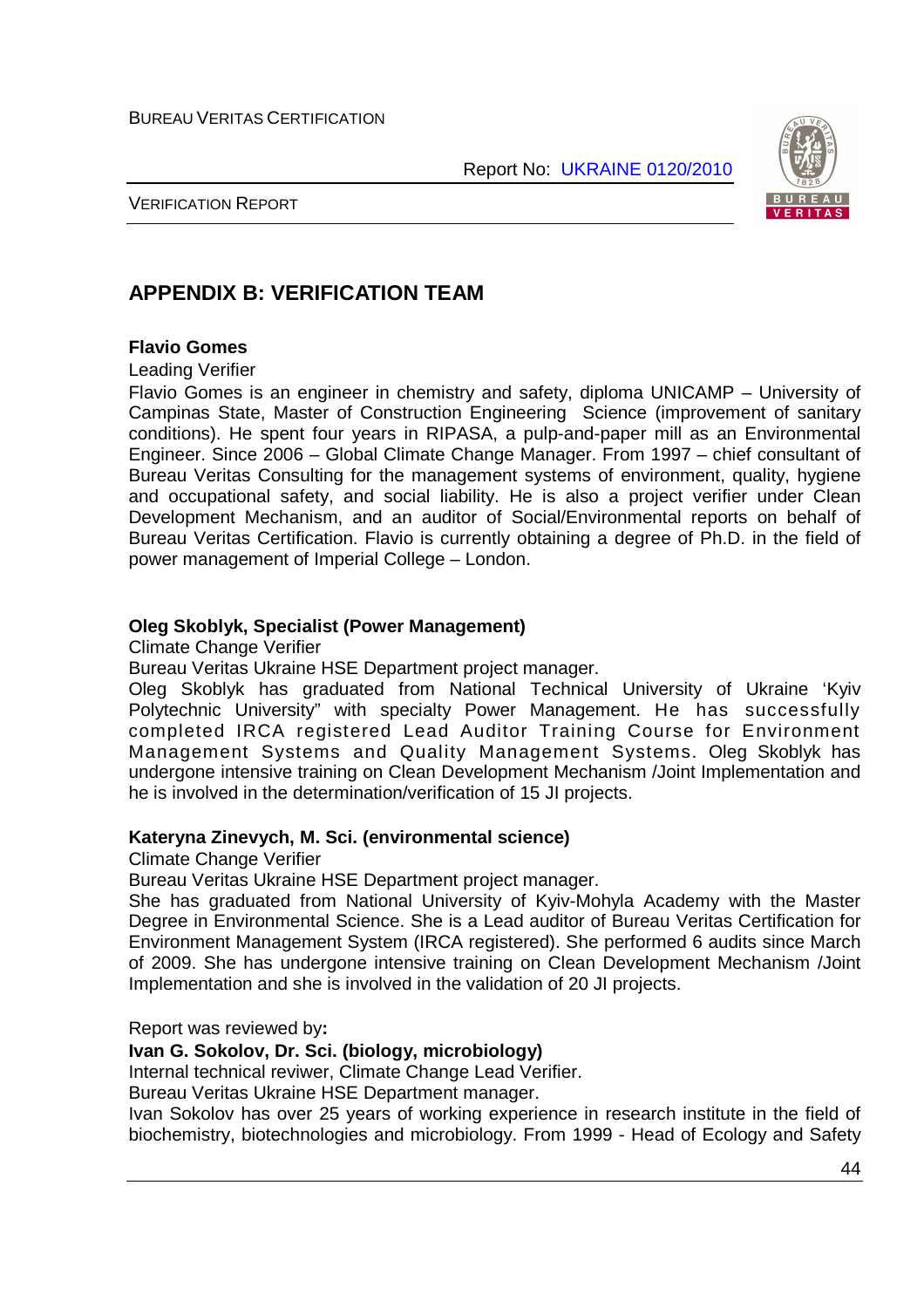Report No: UKRAINE 0120/2010



VERIFICATION REPORT

Department of Bureau Veritas in Black Sea region, Leading Auditor of Environmental Management Systems, quality, hygiene and occupational safety, food safety. Starting from 1999 Ivan Sokolov performed over 130 audits. He is also a leading tutor of primary courses of leading auditors of the Management systems listed above. Ivan passed the course of leading CDM projects verifiers and performed determination and verification of over 55 JI and CDM projects.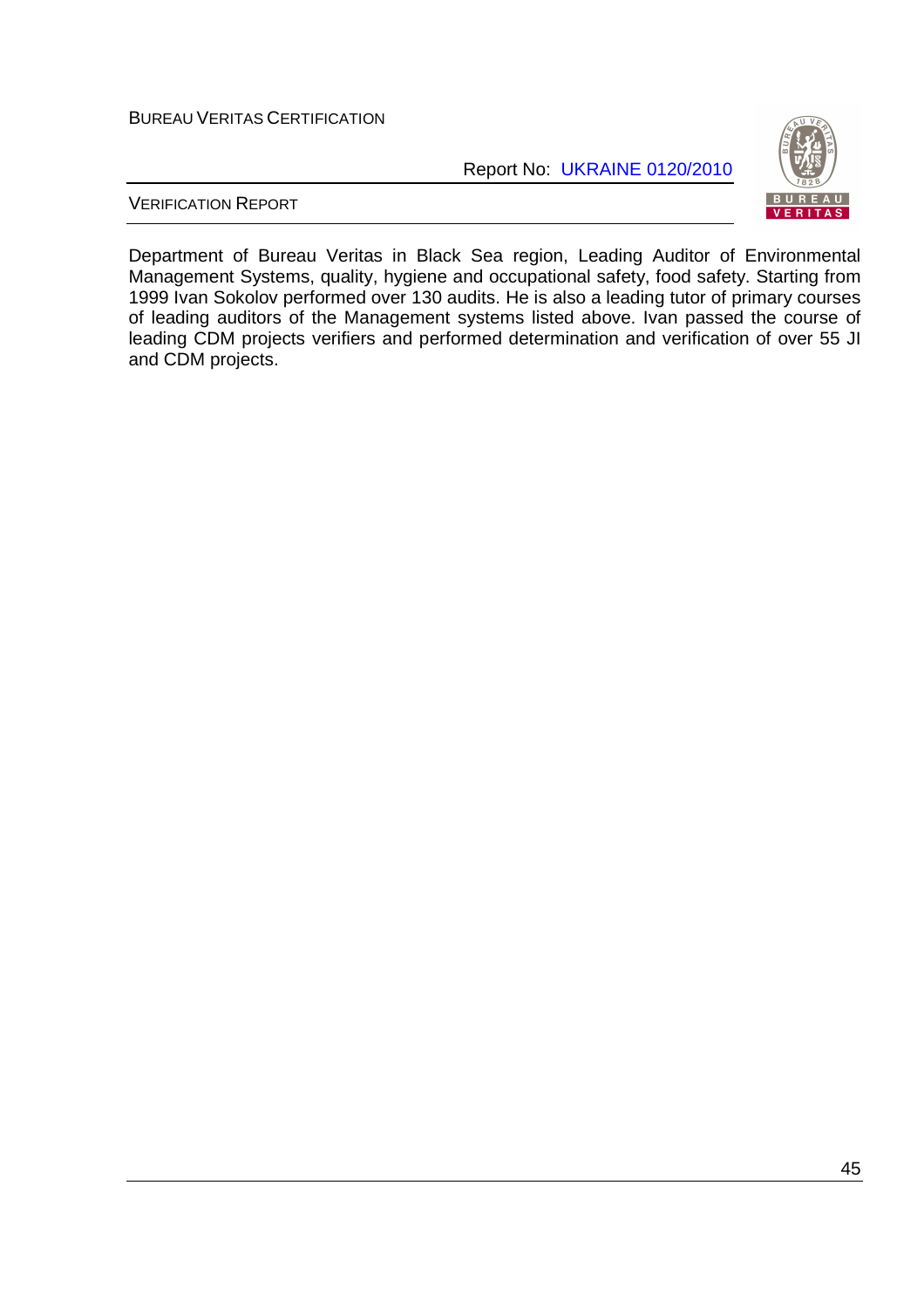

VERIFICATION REPORT

# **APPENDIX C: DOCUMENTS CHECKED DURING VERIFICATION**

- /1/. Contract with ITI Biotekhnika UAAN.
- /2/. An Order on Working Team creation
- /3/. Register of equipment of GRP OJSC «Odesagas»
- /4/. Recommendations on monitoring of methane leaks at gas distribution posts of OJSC «Odesagas»
- /5/. Gas analyzer passport EX-TEC® SR5
- /6/. Certificate of state metrological certification EX-TEC® SR5, year 2005
- /7/. Certificate of state metrological certification EX-TEC® SR5, year 2006
- /8/. Certificate of state metrological certification EX-TEC® SR5, year 2007
- /9/. Certificate of state metrological certification EX-TEC® SR5, year 2008
- /10/.Certificate of state metrological certification EX-TEC® SR5, year 2009
- /11/.Certificate of state metrological certification mercury temperature meter of glass type ТЛ4, year 2005
- /12/.Certificate of state metrological certification mercury temperature meter of glass type ТЛ4, year 2006
- /13/.Certificate of state metrological certification mercury temperature meter of glass type ТЛ4, year 2007
- /14/.Certificate of state metrological certification mercury temperature meter of glass type ТЛ4, year 2008
- /15/.Certificate of state metrological certification mercury temperature meter of glass type ТЛ4, year 2009
- /16/.Certificate of state metrological certification manometer Д-59Н-100-1.0 6 kPа, year 2005
- /17/.Certificate of state metrological certification manometer Д-59Н-100-1.0 6 kPа, year 2006
- /18/.Certificate of state metrological certification manometer Д-59Н-100-1.0 6 kPа, year 2007
- /19/.Certificate of state metrological certification manometer Д-59Н-100-1.0 6 kPа, year 2008
- /20/.Certificate of state metrological certification manometer Д-59Н-100-1.0 6 kPа, year 2009
- /21/.Certificate of gas analyzer calibration EX-TEC® SR5.
- /22/.Photos of gas analyzer EX-TEC® SR5.
- /23. Photos of measurement taken at the shut-down device at Odesa,  $6<sup>th</sup>$  km of the Oviopolska road, № 5166, code 00-0414
- /24/.Photos of measurement taken at the flanged joint at Odesa, Khimichesky blvrd, 78, № 5576, code 00-0811
- /25/.Passport of mercury temperature meter of glass type ТЛ4
- /26/.Passport of manometer Д-59Н-100-1.0 6 kPa
- /27/.Passport of timer «СОС пр-2б-2»